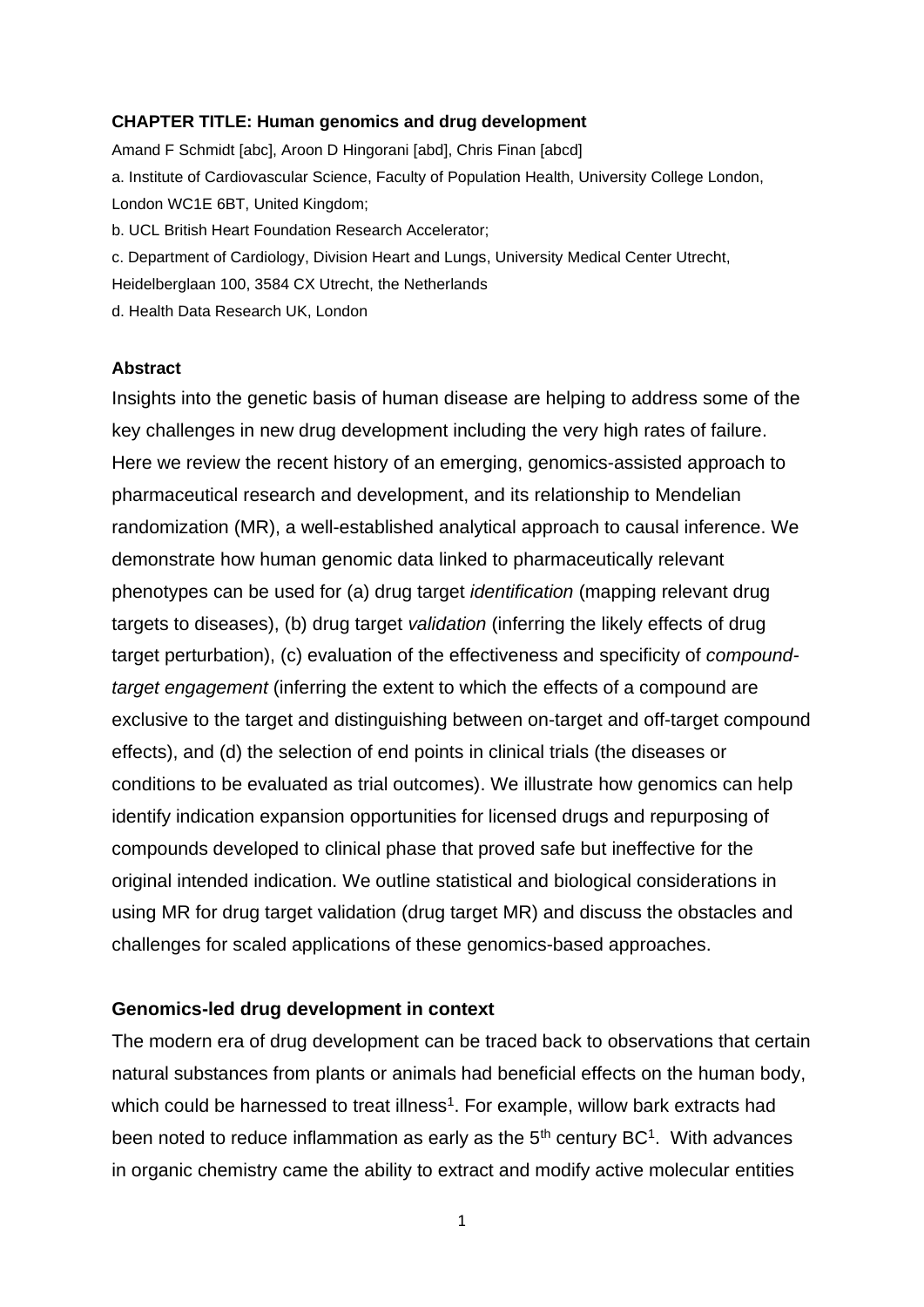and use knowledge of their structure to synthesise related chemicals with similar properties<sup>2</sup>. For example, the active ingredient in willow bark extract was eventually shown to be salicylic acid, and it was the acetyl salt of salicylic acid that was developed as aspirin by Bayer. Indeed, much of the early expertise in organic chemistry emerged from German and Swiss companies that applied their knowledge to the development of compounds with medicinal properties.

With the ability to synthesise large numbers of compounds and test them for biological activity in cell, tissue, and organ-based laboratory models of human disease, came the era of 'phenotypic' screens for drug development<sup>3</sup>. Phenotypic screening investigated the impact of compounds on cells, tissues or model organisms and selected efficacious compounds based on their ability to alter some aspect of biochemistry, physiology or pathological process in the model. In this approach a compound could be pursued as a drug despite incomplete knowledge of the molecular basis of its action. Many licensed drugs emerged from this approach and it continues to the present day, recently leading to the development of memantine for Alzheimer's disease and levetiracetam and zonisamide for epilepsy<sup>3</sup>. However, if knowledge of mechanism of action and the therapeutic target remains elusive, it is difficult to anticipate the full repertoire of drug effects and the opportunity to develop improved compounds based on mechanistic knowledge is also constrained.

With increased understanding of the molecular basis of disease, efforts have gradually shifted towards a more *target-based* approach to drug development <sup>4,5</sup>. By contrast with the phenotypic approach to drug development, a potential drug target is selected based on prior evidence that implicates it in the disease process. The target-based approach contrasts with the phenotypic approach by working from the potential mechanism towards the disease as opposed to starting with the disease and working back to a mechanism. The target-based approach to drug development was inspired by the receptor theory of drug action, growth of pharmacology as a scientific discipline, and an expanding knowledge base on the function of key protein classes, particularly receptors and their natural substrates and ligands. Many targets of this type formed the basis for what has also been referred to as rational drug development; with notable examples including beta-adrenoceptor blockers and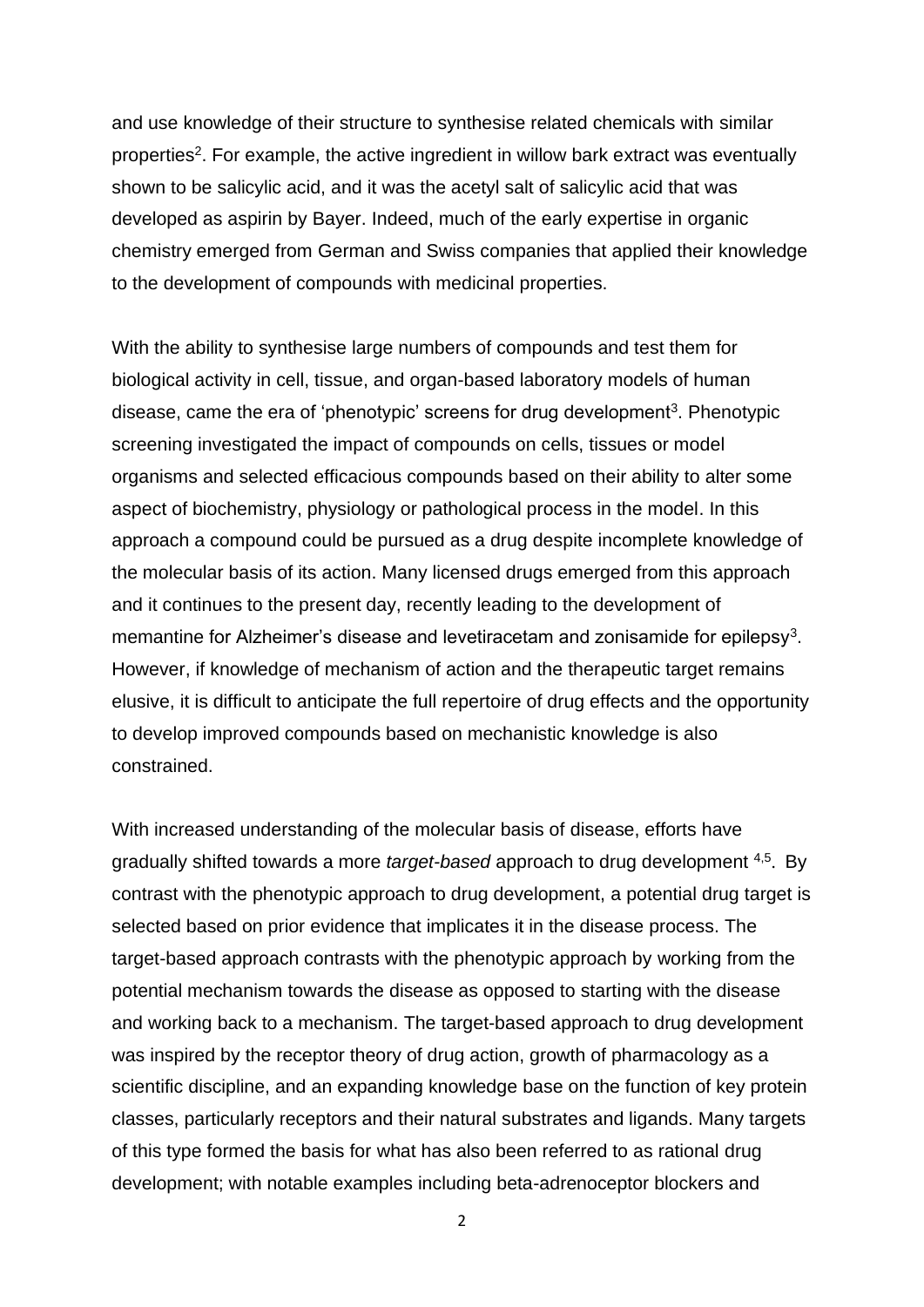agonists and histamine  $H_1$ - and  $H_2$ -receptor blockers. With these advances came the growing recognition that proteins, encoded by the genome, are not only the major proximal effector molecules in biology, but also comprise the major category of drug targets <sup>6</sup>.

#### **Target-based drug development and high rates of drug development failure**

In the target-based model, drug development starts by attempting to identify proteins, 'drug targets', causally linked to a disease and whose function is amenable to the therapeutic action of small molecule drugs or monoclonal antibodies<sup>7</sup>. Until recently, programmes based on this paradigm continued to be shaped by proof-ofconcept laboratory experiments in (cell, tissue, and animal) disease models focussing on a small set of targets prioritised based on prior knowledge, with the aim of building evidence of a causal relationship between the target and the disease. Successful drugs continue to be developed using this approach, but there is a growing recognition that the process has been inefficient. Numerous reviews of the field have concluded that success rates in target-based drug development remain extremely low. Fewer than 5 in 100 initiated drug development programmes yield a licenced drug; 90% of randomised clinical trials fail; and around a half to two thirds of such failures are due to lack of efficacy in the disease of interest  $8-12$ .

It has become apparent that the problem of late-stage failure in target-based drug development has its roots in the poor predictive utility of laboratory models and observational (nonrandomized) studies for human disease pathogenesis. Work in isolated systems (cells and tissues *ex vivo*) may not be representative of the situation in the whole organism; moreover, work in animal models may not be representative of human pathophysiology<sup>13</sup>. Human observational studies (though set in the right organism) can be affected by confounding and reverse causation. This leads to a high false discovery rate that permeates through (pre-) clinical science, resulting in pursuing drug targets and related compounds with a high probability of failure, increasing the overall cost of drug development if these failures occur at late-stage clinical phase testing<sup>13</sup>. Developing a solution to the problem of high rates of drug development failure has therefore become both a scientific challenge and an economic imperative.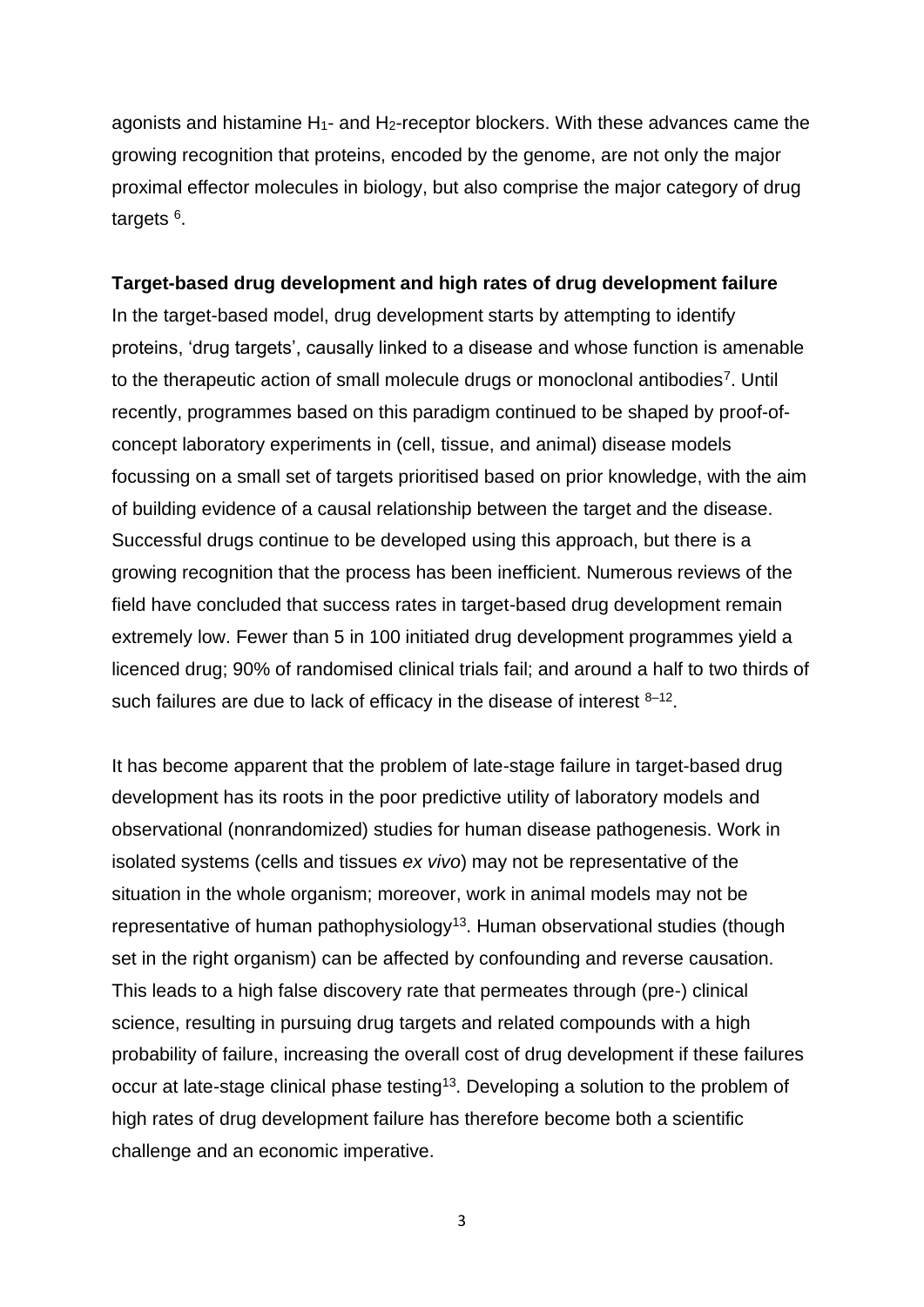#### **Genome wide association studies for drug target identification**

The sequencing of the human genome and identification of all protein coding genes now provides both a comprehensive list of potential key effectors in disease biology as well as potential therapeutic targets. With the development of comprehensive maps of human genetic sequence variation has come the ability to undertake genome-wide association studies (GWAS) in patients and populations. GWAS test relationships between natural sequence variation (genotype) and biomarkers (quantitative biological traits e.g. blood pressure or circulating metabolite concentration) relevant to disease or to clinical end points (phenotype) <sup>14–16</sup>. Proteins mediate the effect of both genetic variation (according to Crick's Central Dogma)<sup>17</sup> and drug action, and independent variation in the genome is inherited at random (according to Mendel's Laws), much like treatment allocation in a clinical trial. Thus, the concept has emerged that variants in a gene encoding a drug target, that alter its expression or function, might be used as a tool to anticipate the effect of drug action on the same target (Figure 1).

This paradigm makes it feasible, for the first time, to match drug targets to disease end points (target identification) systematically and robustly through GWAS. For example, Finan, Gaulton and colleagues showed that GWAS frequently 'rediscover' genes encoding the targets of licensed drugs for the same disease<sup>6</sup>. GWAS test common variation across all genes against a single phenotype, with stringent control over the false positive rate and a philosophy of replication of positive findings to reduce the risk of false discoveries. Phenome wide association analysis (PheWAS – in which associations from a single gene with many diseases and biomarkers are explored<sup>18</sup>) complement GWAS by helping to anticipate the mechanism-based adverse effects of drug action beyond the primary disease indication (target validation). Integrating evidence from GWAS of the proteome, metabolome, physiological and imaging data with disease GWAS can also help map the mediating pathways to disease (Figure 1) and identify biomarkers of target efficacy that can be used as a proxy to evaluate the effects of first-in-class compounds on target engagement and specificity (compound validation). The principle used here is that, in the absence of horizontal pleiotropy, a specific compound with no off-target effects should share the same pattern of effects on biomarkers as variants in a gene encoding the corresponding drug target that affect its expression or activity. An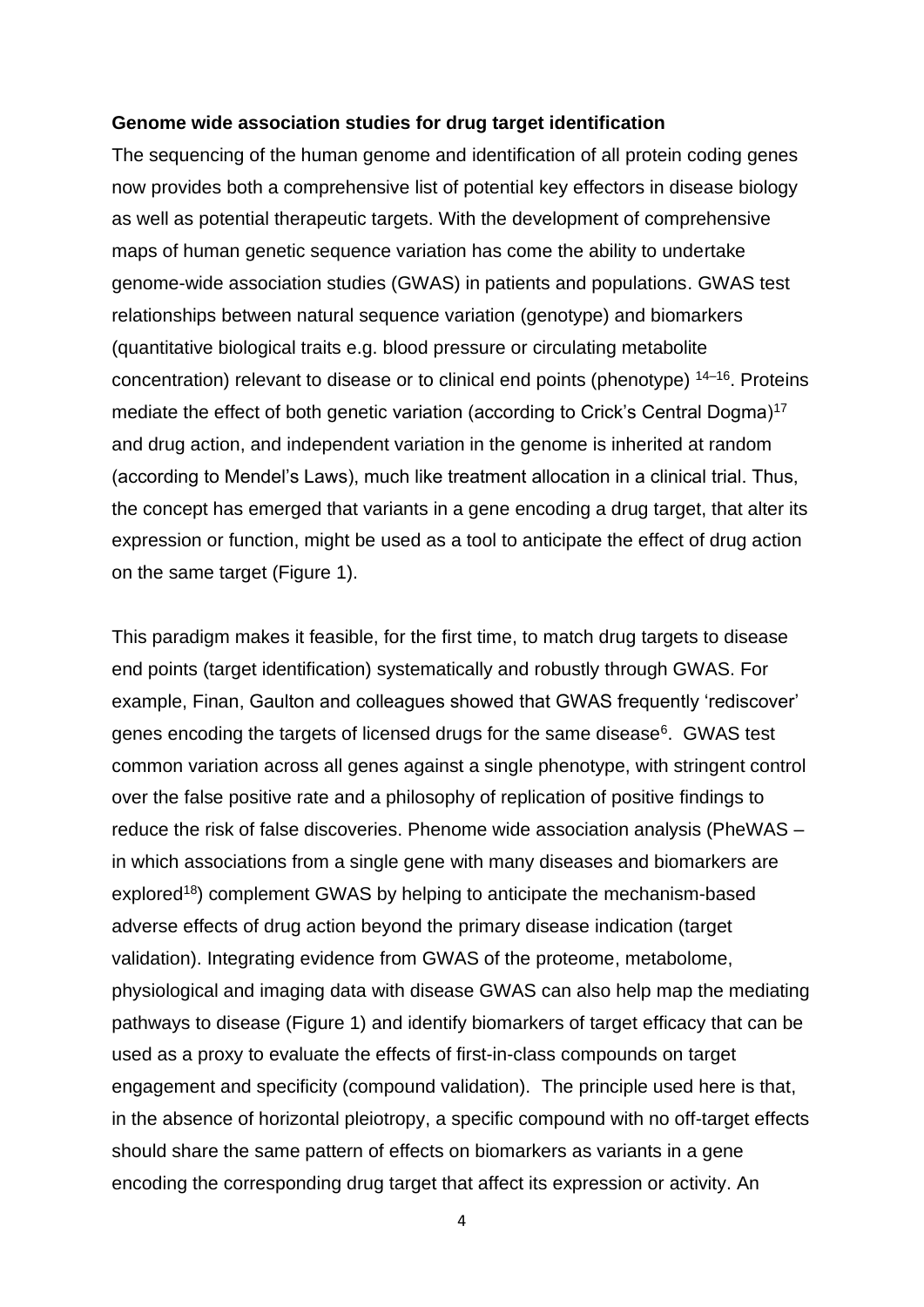example of this consistency was demonstrated by Wurtz et al., in the comparison of the effect of variants in the HMGCR gene and the effect of taking a statin on circulating metabolites and lipoproteins<sup>19</sup>.

As the number of GWAS on common diseases has grown since 2007, it has become apparent that human genetics can provide a rich resource for the identification of genes encoding potential drug targets matched to the diseases, with potential to increase the success rate of drug development $6$ . At least four lines of evidence support this proposition: (1) human genetics has consistently 'rediscovered' known drug target-disease indication pairings across a wide range of disease areas $6$ ; (2) analysis of drug approvals have shown that approval rates were doubled among drug-indication pairs for which, in retrospect, there was prior genetic support; and (3) there are emerging examples of successful development programmes being seeded by human genetic information e.g. *PCSK9* and *ANGPLT3* for the treatment of coronary heart disease as well as maraviroc for the treatment of HIV disease<sup>20</sup>.

The importance of human genetic evidence in informing numerous aspects of drug development is increasingly reflected in the emphasis given to human genetic target validation by the pharmaceutical industry $21$ .

# **Limitations of using GWAS as a resource for identification of drug targets to treat disease**

Although there are huge opportunities from the use of GWAS as a resource for human drug target identification several challenges are also recognized, some of which have seeded new research initiatives and methodological developments.

# *Breadth and depth of GWAS studies*

One key limitation is that GWAS have yet to be fully exploited as a resource for drug target identification. There are perhaps 10,000 complex diseases (those with both a polygenic and environmental contribution) but approximately only a few hundred have been studied in GWAS<sup>13</sup>. Moreover, although there are many large meta-GWAS studies in common disease (e.g., AFgen, CardiogramplusC4D, or Diagram), sample sizes for many conditions remain modest, limiting the ability to robustly detect the full spectrum of genetic loci influencing a given disorder. This shortfall is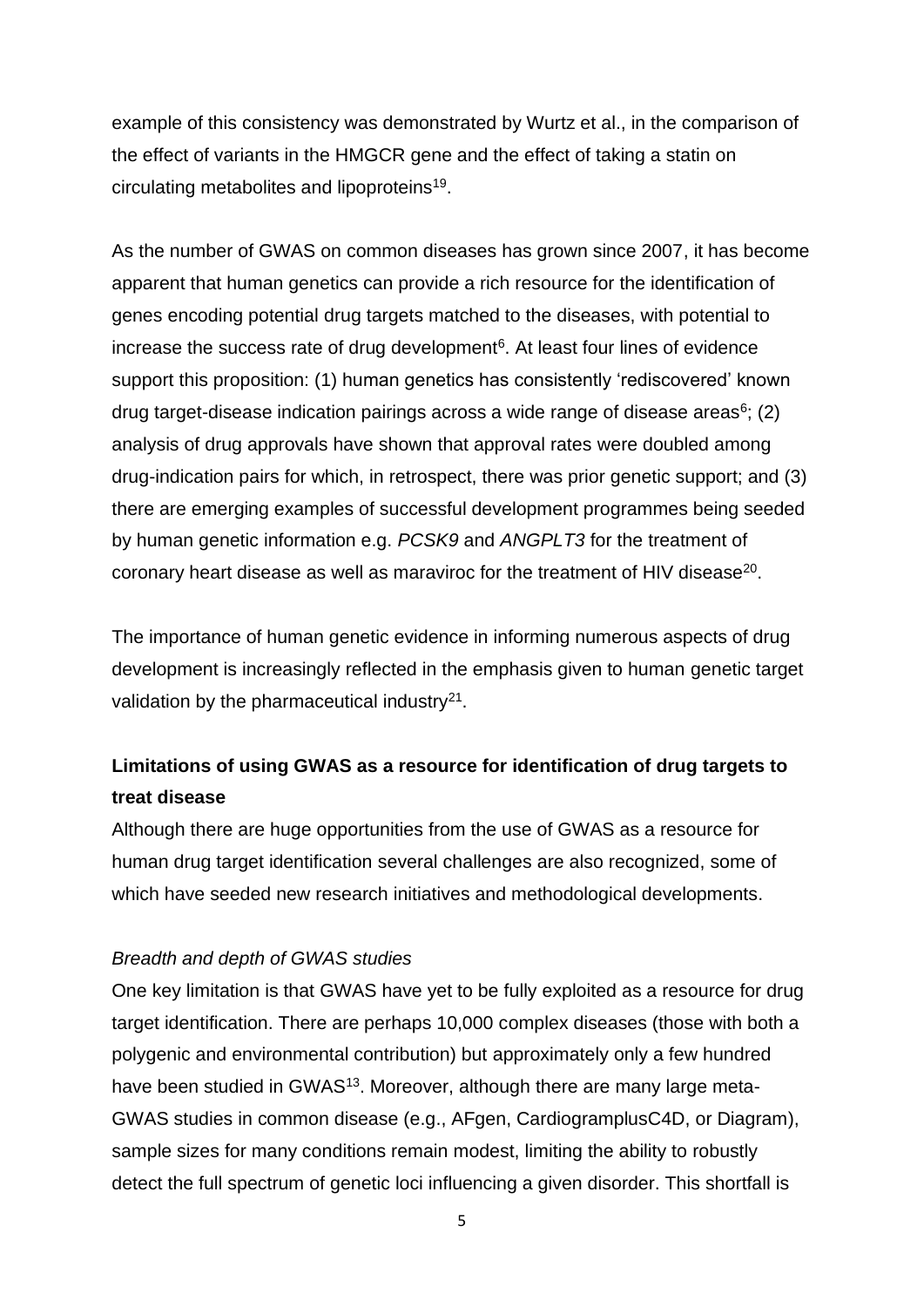likely to be addressed by many growing initiatives around the globe to undertake GWAS in large prospective cohort studies and national biobanks linked to researchbased measures (e.g., biomarkers, proteomics and metabolomics, and imaging data acquisition) as well as through linkage to primary and secondary care health records. Successful examples include UK, Estonian and Japanese Biobanks, as well as the FinnGen study. Comparable genomics initiatives have also been set within healthcare systems including the Million Veterans Programme and Geisinger Health.

#### *GWAS identify genomic regions not causal genes*

Currently, most drug targets are proteins and for target identification the genes mediating the association need to be correctly identified (causal genes). Many variants identified through GWAS are located in the vicinity of coding sequences, presumably in regulatory regions. Assignment of the causal gene in the region of a GWAS association can therefore be difficult, particularly when linkage disequilibrium (LD) between variants displaying disease associations in a region extend across several genes. Therefore, complementary approaches have been developed<sup>22</sup> to help prioritise the likely causal gene in a region identified by a GWAS based on 1) fine mapping using dense genotyping arrays; 2) transancestry association studies exploiting smaller LD blocks in certain non-European populations; 3) statistical and pathway methods for gene prioritization (e.g. GoSHIFTER<sup>23</sup>, Prix Fixe<sup>24</sup>, and FUMA<sup>25</sup>), 4) colocalisation of disease associated signals with mRNA or protein expression (e.g. Coloc<sup>26</sup>, Enloc<sup>27</sup>, Ecaviar<sup>28</sup>); and 5) incorporation of functional annotation methods (e.g. STOPGAP<sup>29</sup>).

Orthogonal information for gene prioritization from GWAS can also come from comparisons with genes known to be responsible for monogenic disorders that display a similar phenotype to the complex condition being studied. Sequence variation responsible for a monogenic disease more typically resides in the coding rather than the regulatory region of the responsible gene so there is less ambiguity about the location of the causal gene than for a GWAS of a common disorder $30,31$ . Assignment of a causal gene may also be aided by comparison with information on sets of highly curated gene functions e.g., genes involved in metabolic processes; or from comparisons with genes encoding drug targets for compounds licensed for the same disease indication as the GWAS. Despite a widely perceived difficulty in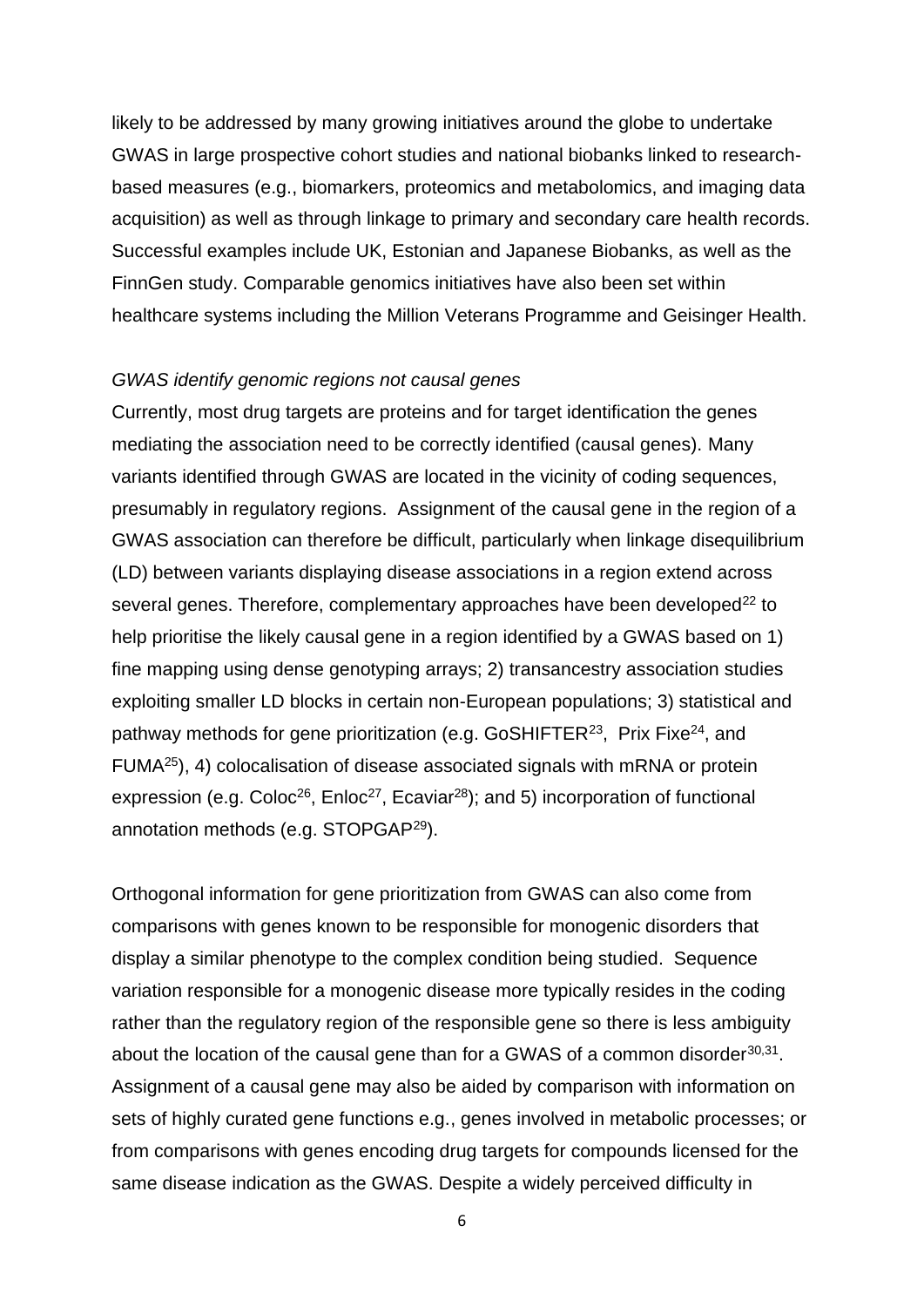assigning a causal gene from a GWAS signal, a recent survey of different approaches for gene prioritisation from GWAS came to the conclusion that the proximity of a gene to the lead variant was the strongest predictor of the causal gene<sup>32</sup>.

#### *Not all genes encode druggable proteins*

After identifying a gene that is associated with a therapeutically relevant disease trait using GWAS, a subsequent challenge is understanding if the encoded protein might be amenable to drug development (i.e. "druggable").

The current Ensembl/Havana35 annotated human genome (GRCh38 v103) contains 22,940 protein coding genes with UniProtKB (v2021\_01) SwissProt (manually reviewed entries) containing 20,396 human proteins and TrEMBL (unreviewed) contains 174,126 proteins. Several attempts have been made to define the druggable portion of the human genome<sup>6</sup>: the subset of protein coding genes that encode drugged or potentially druggable proteins, so designated because they share sequence, structural or functional properties with previously drugged proteins. Progressive iterations have seen an expansion in the number of proteins that have been included within the druggable set as more targets yield to drug development. In the latest iteration of the druggable genome, Finan *et al*. included potential targets for monoclonal antibodies for the first time (based on proteins that are secreted or which are targeted to the cell membrane) and removed olfactory receptors and phosphatases based on known difficulties targeting them, taking the set up to 4479 proteins. However, novel targeting modalities such as proteolysis targeting chimeras (ProTacs) <sup>33</sup> which work by marking the target protein for degradation via E3 ligase and the development of antisense technologies to target mRNA species not just proteins, will eventually widen the druggable component of the genome even further<sup>34</sup>.

### *Tractability of an identified drug target*

In addition to druggability, a further consideration of the tractability of a potential drug target relates to consideration of the tissues in which the target is expressed, the relevance or not of that tissue to the disease process and whether the therapeutic modality chosen renders the target accessible to the drug. For example, Mendelian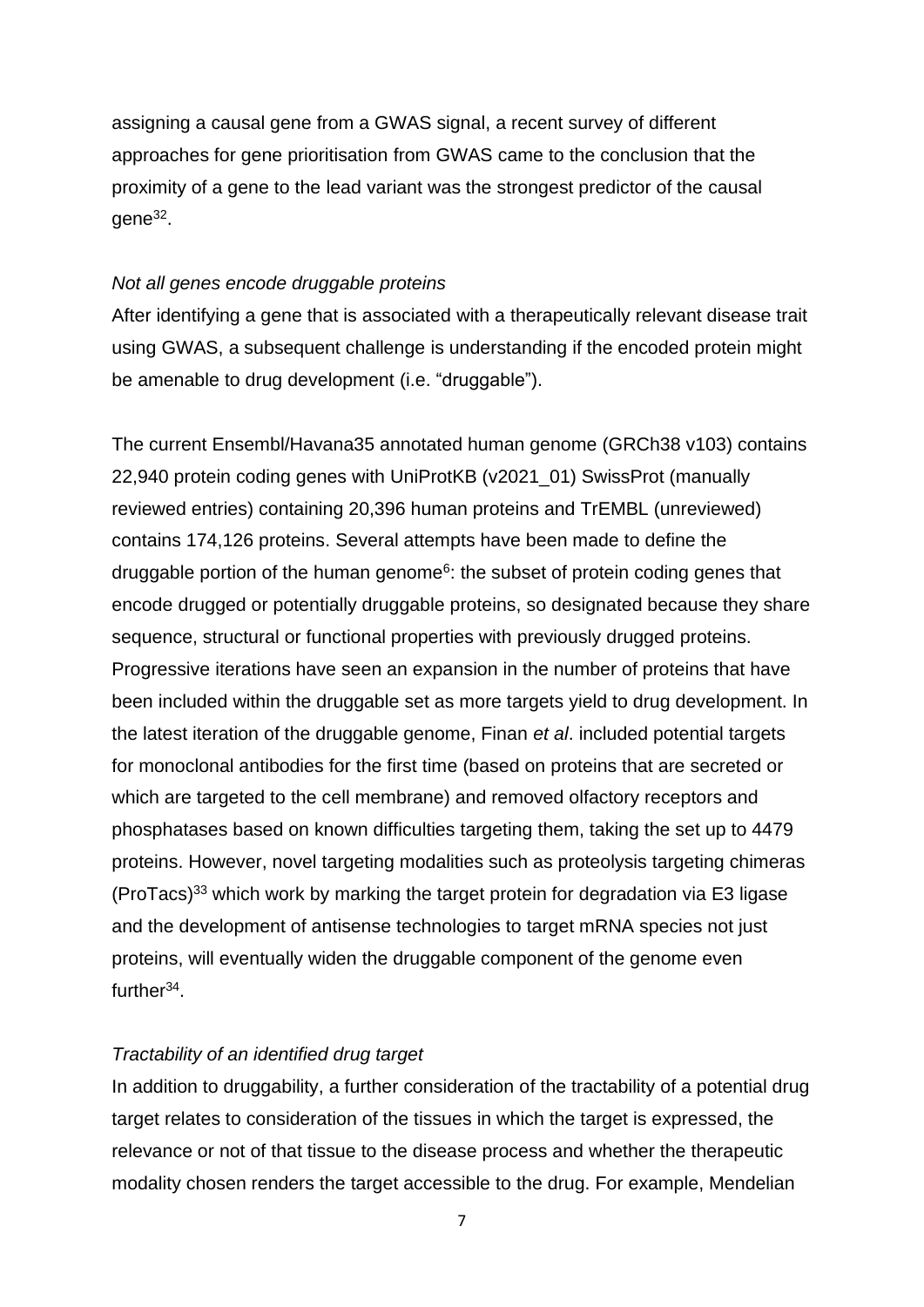randomization (MR) analyses have suggested that targeting PCSK9 to reduce LDLcholesterol could lead to a mechanism-based increase in the risk of type 2 diabetes $35,36$  and Alzheimer's disease $37,38$ . However, these effects might not be observed in practice if PCSK9 is targeted by a monoclonal antibody therapeutic, which may not gain access<sup>6,13,38,39</sup> to the beta cell or the central nervous system, where these effects are possibly mediated.

#### *Therapeutic area*

While human genetics for drug development is generally applicable to many therapeutic areas, there are some important exceptions or limitations. Given that genetic target validation of the type described utilises germline genetic variation, it is likely to be more limited for cancer than for other diseases, since many cancers are driven by somatic and not germline mutations. Nevertheless, findings from GWAS of prostate and breast cancer have identified variants in the genes encoding the androgen and oestrogen receptors respectively, both of which are known to be effective therapeutic targets in these diseases, suggesting that GWAS can still play a part in cancer therapeutics where the mechanism of disease initiation is distinct from the treatment<sup>40,41</sup>. GWAS of human subjects is also not capable of identifying targets in an infectious disease pathogen, but may still find use in identifying host response genes that might make a substantial contribution to the infectious disease process<sup>42,43</sup>. Additionally, developmental diseases or those where the pathology is caused by irreversible damage prior to the presentation of disease, for example type 1 diabetes, are less likely to be amenable to target identification through GWAS unless leveraging age-specific data of sufficient sample size.

#### *Mechanistic considerations*

Most drugs act by modifying the function of a protein target rather than its level<sup>44</sup>, but most variants identified by GWAS are intergenic, rather than protein coding<sup>45</sup>. Nevertheless, genetically validating clinically used drug target/disease mechanisms (positive control examples) have shown that even such variants associated with gene or protein expression (regulatory variants) can model the effects of licensed drugs (see Table $13$ ).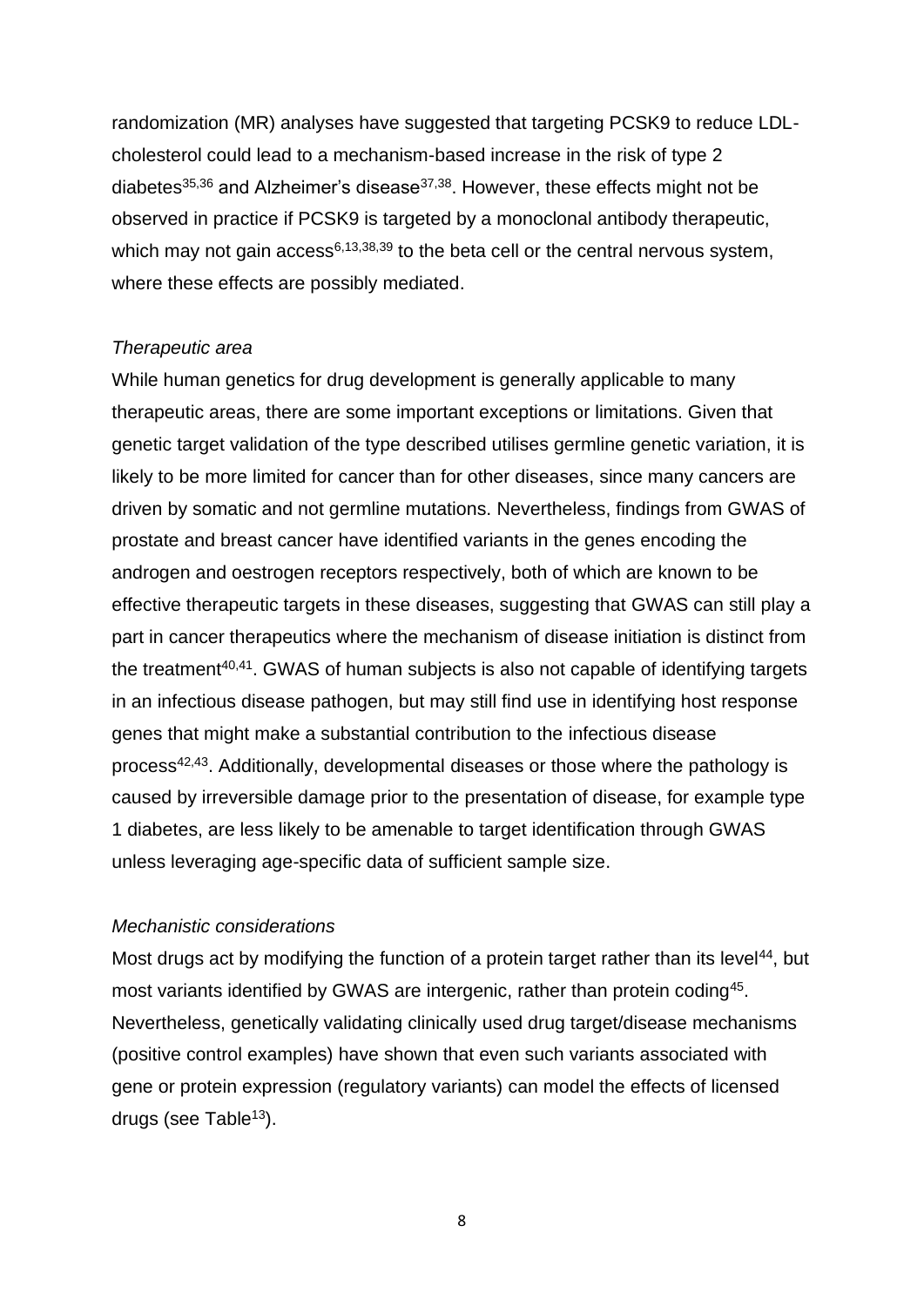Surveys of GWAS rediscovery of clinically used drug target/disease parings have indicated such studies are capable of identifying the targets for a variety of drug mechanisms including inhibitors and antagonists, agonists and activators, as well as positive and negative allosteric modulators<sup>6,46</sup>. However, the majority (69%; ChEMBL v27) of drug target/mechanism pairs are the subject of inhibitory or blocking drugs because the effects of activators or agonists tend to be affected by down-regulation of the target<sup>44</sup>. Genetic variants that increase disease risk via reduced expression or function of the encoded protein would naturally point to development of an agonist or activator of the target protein to achieve the desired therapeutic effect, which might be less tractable pharmacologically. In such cases, if the target of interest is inactivated by a second protein and the inactivator is druggable, a therapeutic option might then be to develop an inhibitor of the inactivating protein.

The failure to find significant genetic associations in or near a potential drug target for a disease also does not necessarily exclude the target from consideration<sup>47</sup>. One reason is that the effect of altering the expression or function of a target may only be seen beyond some threshold, such that a genetic variant of weak effect may not adequately model the effect of targeting the protein with a potent drug. The availability of common (weak effect) and rare (large effect) genetic variants in the same gene, that allows the construction of an allelic series (effectively a genetic dose-response curve<sup>39</sup>), may go some way toward mitigating this possibility in specific cases<sup>48</sup>. Another potential cause for not finding a genetic signal in or near a drug target encoding gene may be found in the fact that genetic influences on protein expression or activity are often present from early life. Such early and consistent effect may entrain developmental adaptive compensation (canalization<sup>49</sup>) through changes in other pathways that mitigate any biologically adverse effect on the system as a whole. Furthermore, by design, GWAS minimize the false positive rate (type 1 errors) ensuring that most finding are true positives. At the same time, stringent control of the type 1 error rate increases the false negative (type 2 errors) rate many fold, making GWAS a very poor design to show the absence of an effect<sup>50</sup>. Thus, the lack of genome-wide significant findings of variants in a gene encoding a drug target of interest in a particular disease need not exclude it as a therapeutic target. Next, we discuss how "drug target Mendelian randomization" can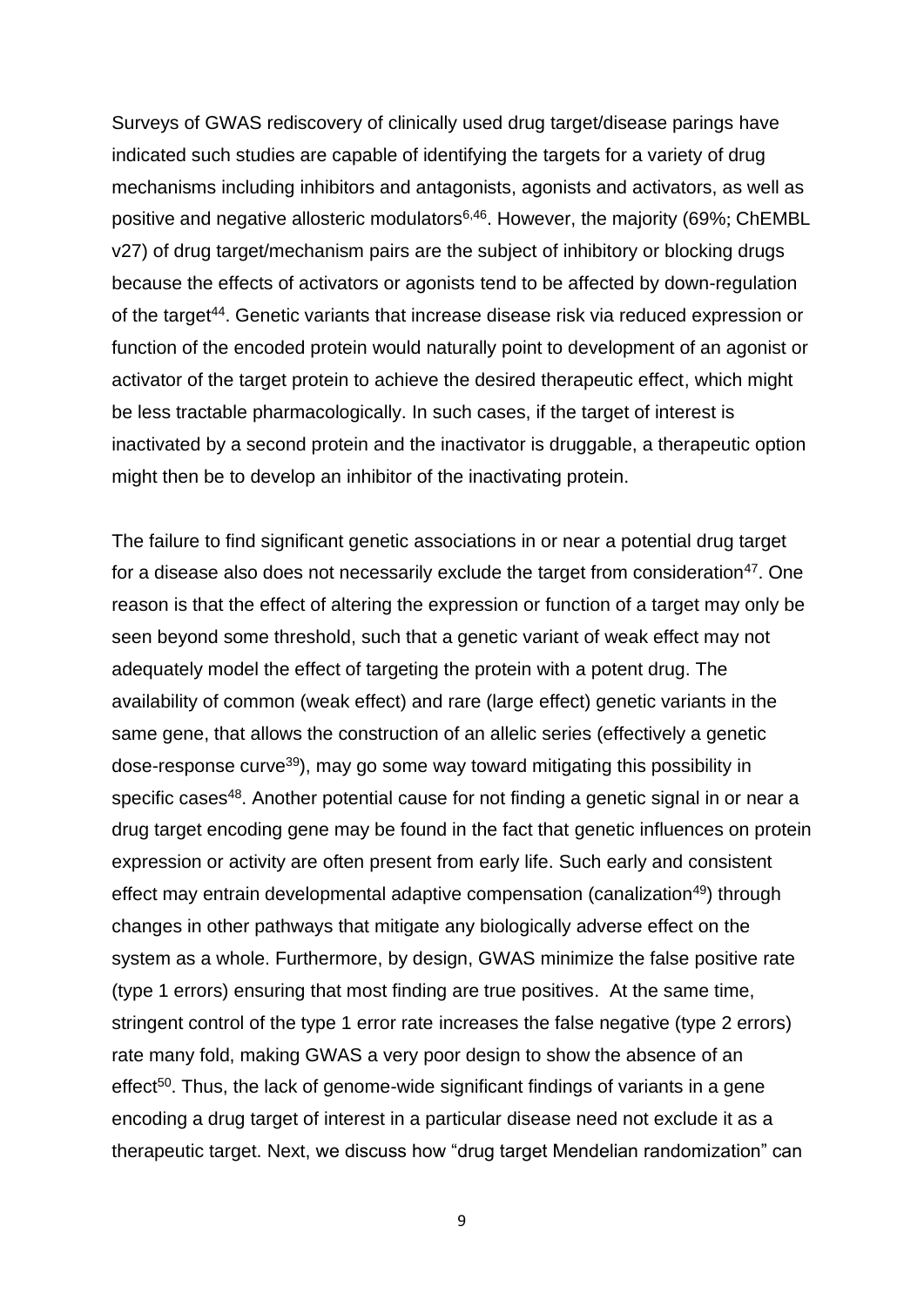be used to provide a more focused analysis of the likely therapeutic consequence of on-target action of a drug.

#### **Mendelian randomization and drug target validation**

Having prioritized a protein as likely causal for a disease, and having confirmed the protein druggable, an essential next step is to gather evidence on the likely range of on-target effects of pharmacologically perturbing the target, a process we refer to as *drug target validation.* Drug target validation has been traditionally addressed in preclinical studies involving cell and tissue experiments, as well as animal models. Additionally, if a potential target can be measured directly in humans, or its activity or expression inferred by measurement of downstream biomarkers, another aspect of target validation might involve assessing the association of the protein or related biomarkers with disease incidence in non-randomized (i.e., observational) studies.

However, the same issues that compromise target identification in cell, tissue and animal models also affect target validation. Moreover, while non-randomized human observational studies on a biomarker association with disease (e.g HDL-C with coronary disease) may provide a start point for a therapeutic hypothesis, most drug targets (e.g., cholesteryl ester transfer protein or lipoprotein lipase) rarely affect a single biomarker. Therefore, a one-to-one assignment of biomarkers to drug targets may lead to oversimplistic, and *overoptimistic*, models of the potential relevance of a specific drug target to a disease. Furthermore, non-randomized studies are also often affected by reverse causation, residual and unmeasured confounding<sup>51</sup>, and/or selection bias<sup>52</sup>, potentially compromising the inferences that can be drawn from such studies for drug development. Next, we discuss how Mendelian randomization (MR) can address some of the key limitations of preclinical science for drug target validation, and how performing MR analyses where a drug target is the exposure of interest, can strengthen the existing (cumulative) evidence base necessary to make robust choices on which target to pursue for further development.

MR was developed as a novel research design for investigating causal relationships between risk factors and health outcomes using non-randomized data; outside of genetics this is often referred to as instrumental variable analysis<sup>53</sup> or as a quasirandomized experiment, for example in pharamacoepidemiology<sup>54</sup>. The premise is to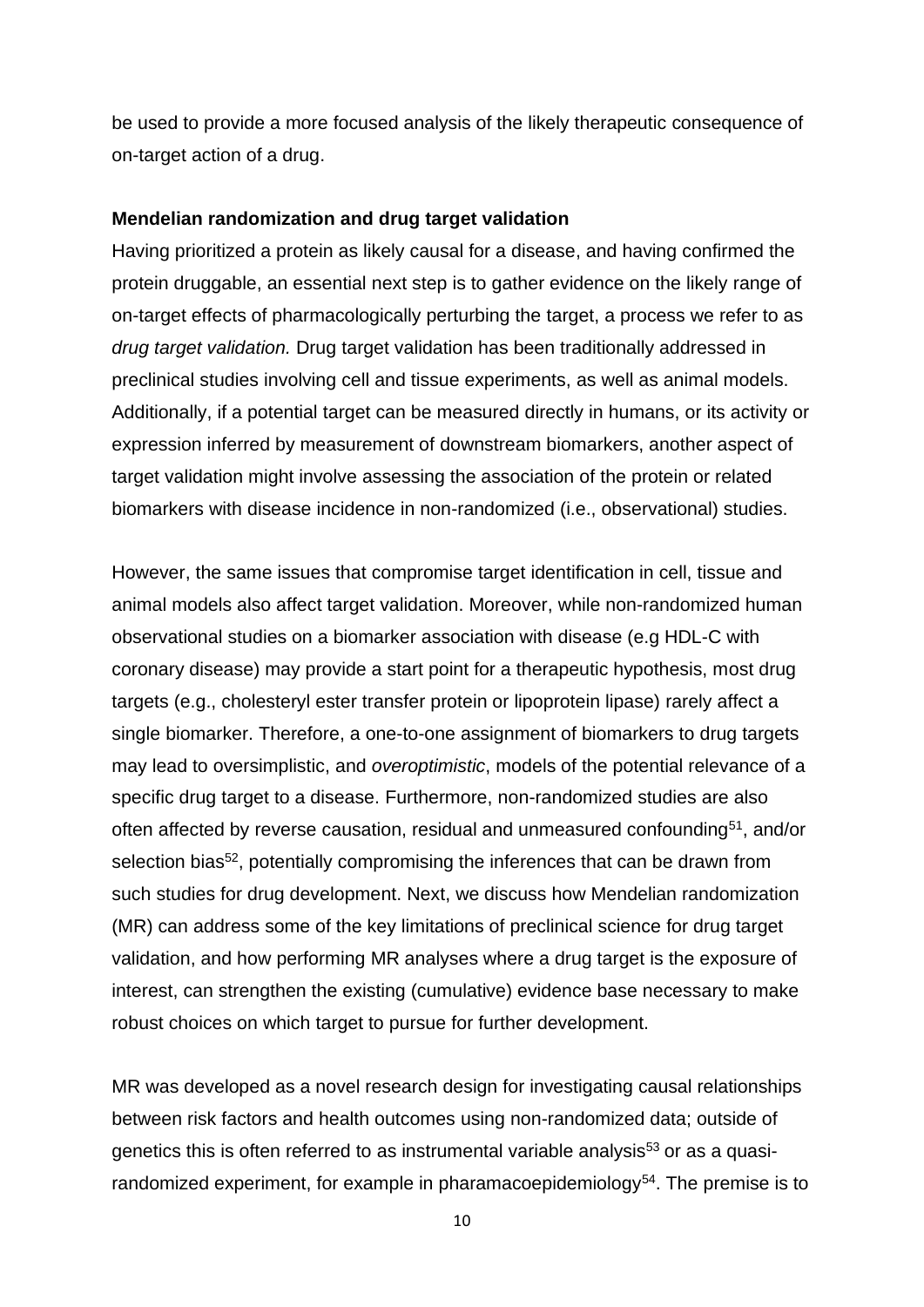identify one or multiple "instrumental variables" (e.g. genetic variants) that are strongly related to an exposure of interest (e.g., LDL-C), that affect the outcome (e.g. coronary heart disease; CHD) exclusively through the exposure of interest (the exclusion restriction assumption), and that do not share a common cause with the outcome of interest, which would otherwise lead to confounding<sup>49</sup>. This is illustrated in Figure 2, where the risk factor is depicted simply as  $X$ , the outcome as  $D$ , with their relationship confounded by  $U$  (which may represent multiple common causes), and  $G$ (representing a genetic variant or variants) may act as an instrument if  $\phi_G = 0$ .

By defining confounding as a common cause between an exposure and an outcome, it becomes clear that most genetic associations with traits are relatively protected against this source of bias. While there will be many factors that influence a disease or quantitative trait, hardly any of these factors will, in turn, influence the assignment of one's genotype. Nevertheless, confounding bias may still occur by for example, inadvertently mixing ethnicities with distinct genotypes within the same study. Because, through shared environment, ethnicities may also differ in disease risk or quantitative trait levels, admixed populations may result in confounding or "population stratification" bias. By reducing the number of potential confounding factors from up to infinity to a much smaller number of ethnic (and familial) variables, genetic analyses can focus on accounting for these specific sources of bias, either analytically, or by design (for example leveraging within-family designs<sup>55</sup>) and produce a result that is often robust to any remaining – that is residual – confounding. Similarly, unlike the directly observed associations between the risk factor and disease, the *genetic associations* are protected from reverse causation, since the presence of the disease does not alter the sequence of the germline. Whether the presence of disease modifies the genetic association with another outcome is, of course, more plausible and the topic of ongoing research <sup>56</sup>.

Thus, these relatively robust genetic associations can be used to obtain inference on the effects protein perturbation might have on disease by collecting (aggregated) data on the genetic association with: 1) a relevant drug target related exposure (e.g concentration of the protein forming the drug target, expression of mRNA encoding the target, or a downstream complex biomarker known to be affected by the protein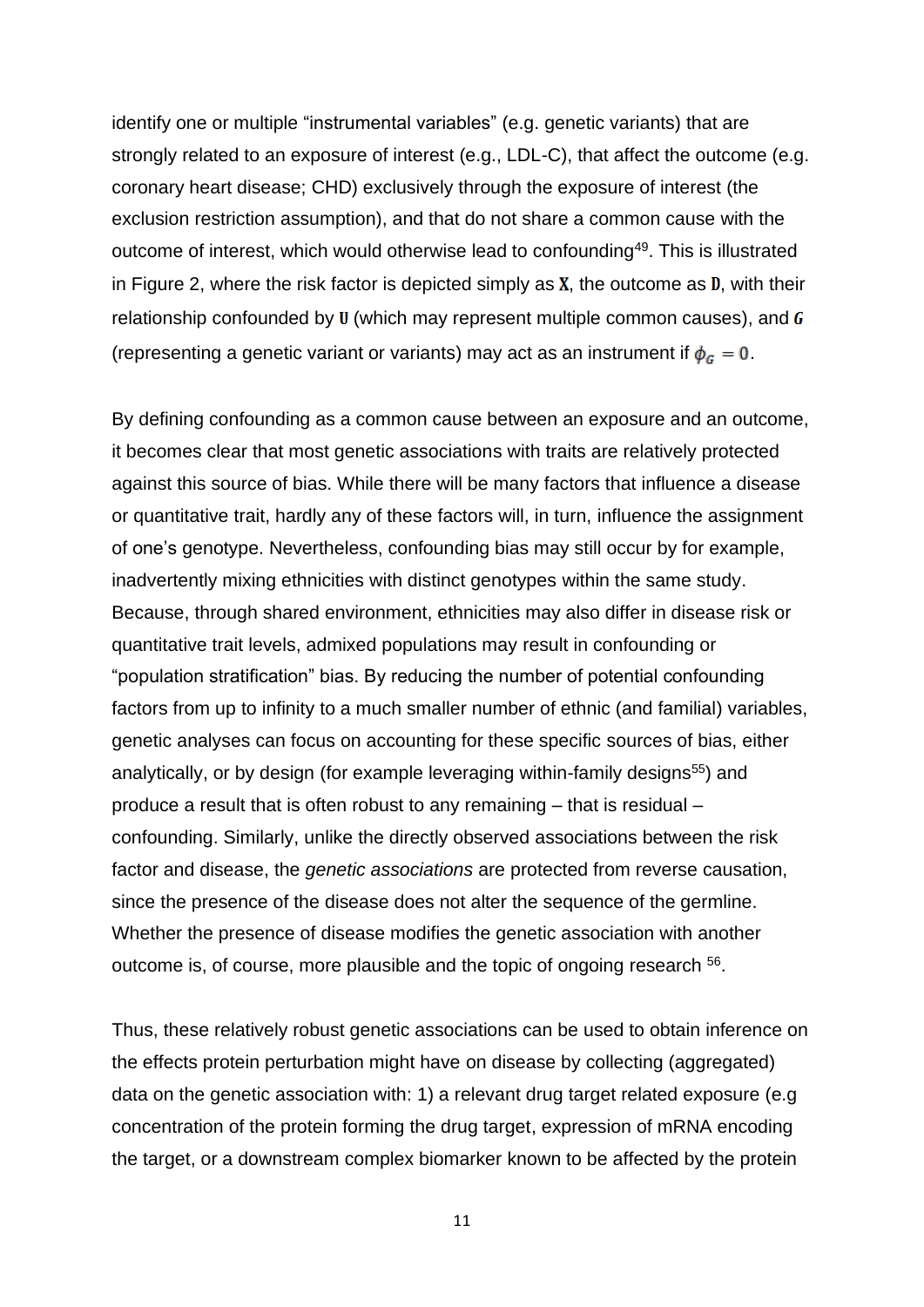of interest), and 2) an outcome of interest (e.g., disease incidence or a quantitative trait such as cholesterol) . As an example, PCSK9 was first considered as a drug target after finding that mutations in *PCSK9* were associated with a lower LDL-C concentration (15% reduction), as well as a decreased risk of CHD; hazard ratio 0.50 (95%Cl: 0.32 to 0.79)<sup>57</sup>.

In the following section, we define "drug target MR" more formally and introduce important inferential considerations, in part based on reference<sup>58</sup>.

# **Genetic weights and the inferential target in drug target MR**

To emphasize, the cited *PCSK9* estimates for LDL-C and CHD pertain to the effect of a hypothetical change in one's genotype, which may be (partially) mediated by the encoded protein. For genetic associations to inform drug target validation, we need to be willing to assume that the effect of a variant in a gene (e.g., *PCSK9*) only acts on a disease end-point (e.g. CHD) through its effect on the encoded protein, PCSK9; i.e., assume the absence of horizontal pleiotropy (the exclusion restriction assumption).

Before discussing the PCSK9 example further, we will first formally define our inferential target. Let us denote a single, or multiple, genetic variants (e.g., in *PCSK9*) as  $\mathbf{G}$ , the encoded protein  $\mathbf{P}$  as the drug target we aim to validate (e.g., PCSK9), an outcome **D** such as CHD, and an intermediate biomarker  $\chi$  (e.g. LDL-C) potentially affected by  $P$  (left diagram of Figure 2). Here the arrows indicate the direction of effect, and the edge labels the effect magnitude in a relevant unit (e.g., as mmol/L for LDL-C or hazard for CHD); we note that effect magnitudes may include zero for no effect. Furthermore, as we discuss below, genetic variants are typically preferentially selected from within or near a protein coding gene of interest acting in *cis.*

Using this diagram, we can formally define the inferential target as "the effect a unit change in protein concentration or activity has on an outcome", and label this as:  $\omega = \phi_P + \mu \theta$ , which itself consists of the following biologically relevant estimates: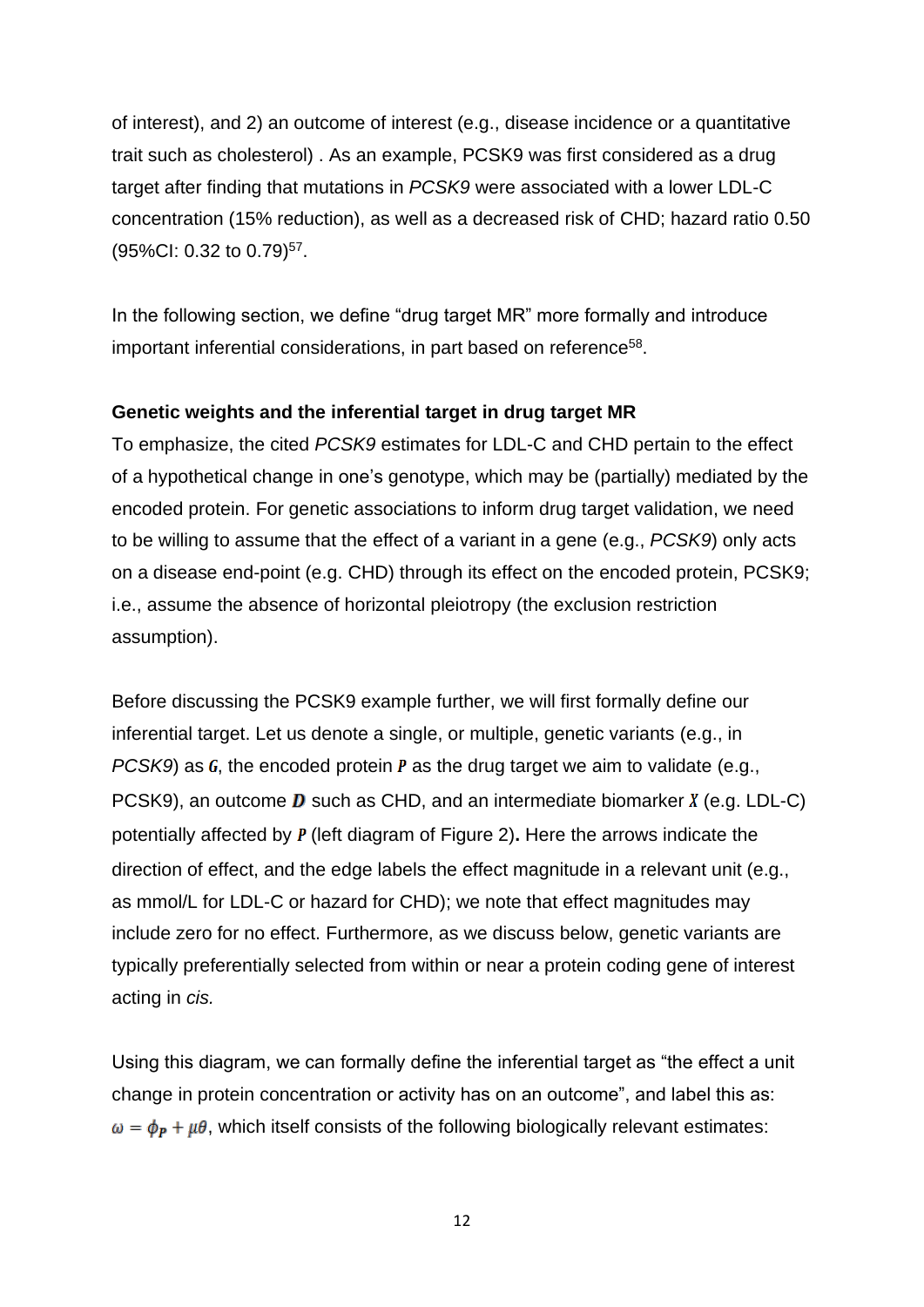- Any *direct effect* the protein has on the outcome, sidestepping biomarker  $X: \phi_{\mathbf{P}}$ .
- The protein effect on the biomarker:  $\mu$ .
- The biomarker effect on the outcome:  $\theta$ .

The genetic effect on an outcome such as CHD:  $\phi_G + \tilde{\delta}(\phi_P + \mu \theta) = \phi_G + \tilde{\delta}\omega$ , is distinct from  $\omega$ . In the absence of any horizontal pleiotropy via pathways that might occur proximal to protein-translation (e.g.,  $\phi_G = 0$ , referred to as pre-translational pleiotropy<sup>58</sup>) this expression simplifies to  $\delta \omega$  which still does not equal  $\omega$ . Nevertheless, under this no-pre-translational pleiotropy assumption, the genetic association with an outcome such as CHD (e.g., from a GWAS), that is  $\delta\omega$ , provides clear evidence that the protein likely affects CHD. For example, if  $\phi_G = 0$ , but  $\delta \omega \neq 0$ this implies that  $\omega \neq 0$ , and hence under the same MR assumptions genetic analyses may provide *indirect* evidence on a drug targets effect on disease.

In this same setting, drug target MR can be used to additional determine the effect direction of  $\omega$ . Further, if we are willing to assume complete linearity of the drug target effect(s) on disease, as well as strict homogeneity in drug target effect(s) among current and future subjects, we can also obtain an estimate of  $\omega$ . Specifically, we take the genetic effect on the outcome and the genetic effect on the protein drug target:

$$
\frac{\delta(\phi_{\mathbf{P}} + \mu \theta)}{\delta} = \phi_{\mathbf{P}} + \mu \theta, \quad (eq \ 1)
$$

$$
= \omega.
$$

In the absence of linearity and homogeneity, which often may be unlikely,  $\omega$ represents an *average* effect, and (as we discuss below) might provide robust evidence on the presence of an effect and its direction.

As discussed below, estimates of associations between genetic variants and protein concentration are becoming more widely available. However, in the absence of a direct (and sufficiently strong) genetic association with of  $P$  (e.g., PCSK9), drug target MR can utilize the genetic association with  $\chi$  (e.g., LDL-C) as a proxy for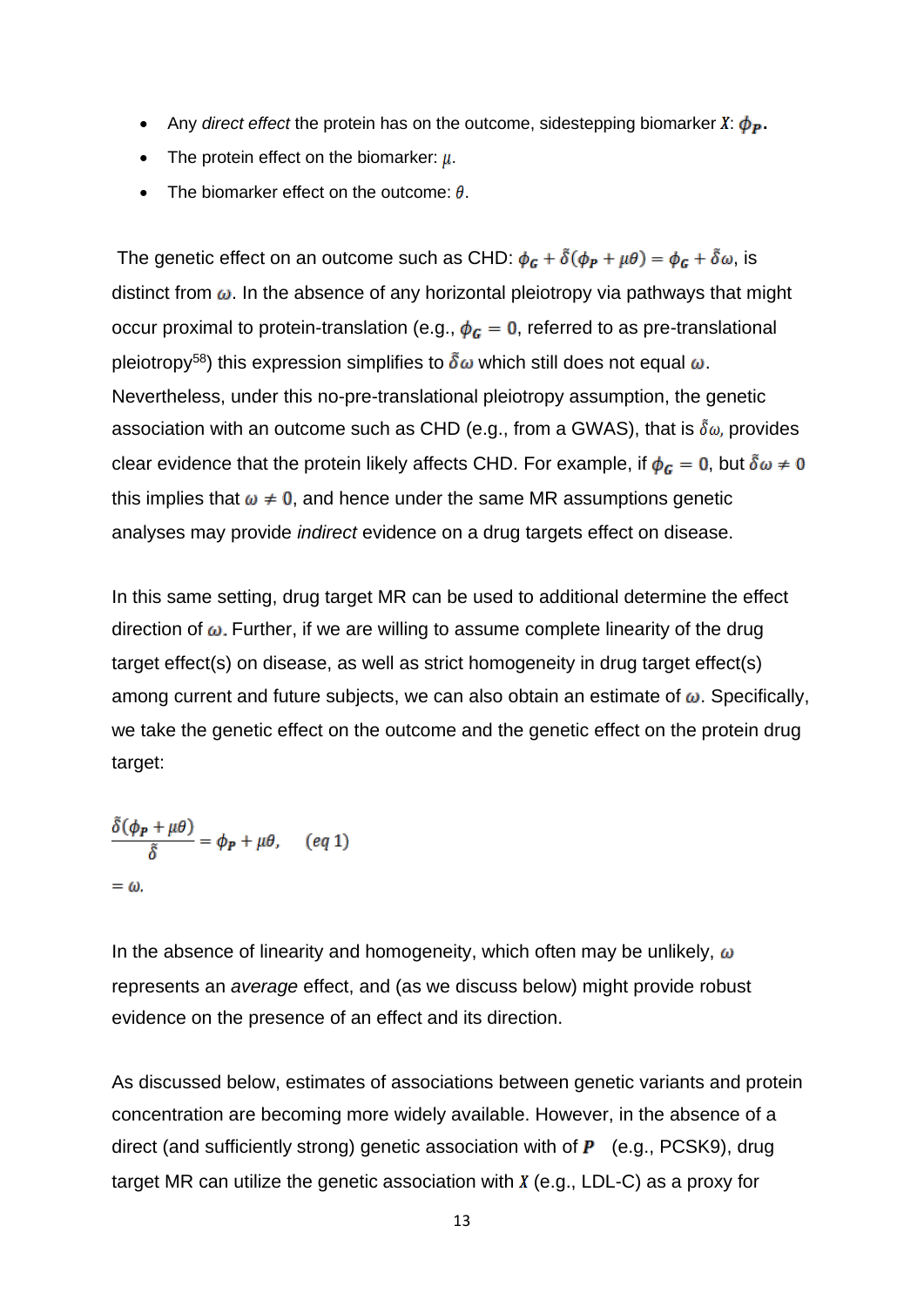protein concentration and activity. In such a case the denominator in equation 1 includes  $\mu$  and we are left with:

$$
\omega_{bw} = \frac{\tilde{\delta}(\phi_{\mathbf{p}} + \mu \theta)}{\tilde{\delta}\mu} = \frac{\phi_{\mathbf{p}} + \mu \theta}{\mu}, \quad (eq\ 2)
$$

$$
= \frac{1}{\mu} \times \omega
$$

Hence a biomarker weighted drug target MR analysis does not directly estimate  $\omega$ but instead provides an estimate on  $\omega_{hw}$ ; with "bw" for biomarker weighted. Notice, that in a drug target MR context, we denote a biomarker as a metabolite level or other quantitative measure such as blood pressure distal in the causal pathway to the encoded protein.

It is important here, and in general, to note that neither  $\omega \neq 0$  nor  $\omega_{bw} \neq 0$  provide any evidence on the causal effect of X on **D** (e.g.,  $\theta$ ). To see this, set  $\theta = 0$ , in which case the results from equations 1 and 2 remain unaffected with  $\omega = \phi_P + \mu \theta = \phi_P$ . As such, and contrary to the PCSK9 example, we could even consider weighting the genetic effect on an outcome by the genetic effect on a biomarker that does not necessarily reside on the causal pathway but is merely affected by the drug target; see for an empirical example<sup>38</sup>. Finally, we also emphasize that the necessary no-horizontal pleiotropy assumption only pertains to pre-translational effects, such as  $\phi_G$ , and that post-translational effects<sup>58</sup> such as  $\phi_P$ are *part of the drug target effect* and hence do not cause bias. This, of course, will change if our inferential target shifts from  $P$  to  $X$ , in that case the horizontal pleiotropy assumption requires both  $\phi_G$  and  $\phi_P$  to be zero. Hence drug target MRs, by focussing on exposures more proximal to the effect of genetic variation, are more robust to horizontal pleiotropy than MR studies focussing on the causal effect of more distal biomarkers such as  $X$ . This also reflects drug targets often affecting multiple downstream biomarkers and disease, which does not violate the horizontal pleiotropy assumption required in drug target MR, which is exclusively concerned with pre-translational pathways<sup>58</sup>.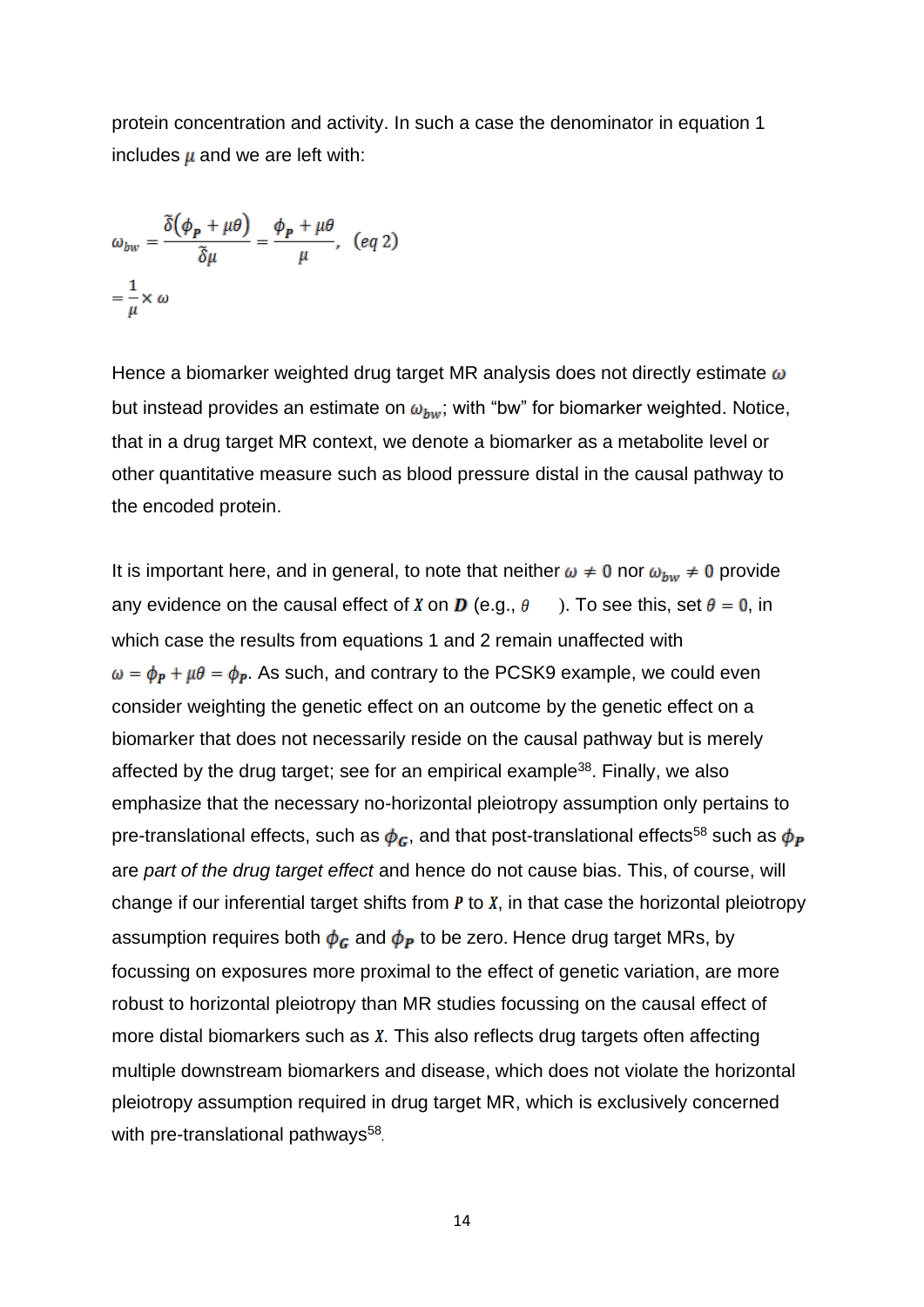As we discuss below, the impact of horizontal pleiotropy can be further limited by considering the genomic position of variants associated with the exposure of interest which in the case of a protein as the inferential target resolves to variants within or in the proximity of the encoding gene acting in *cis* vs variants located elsewhere (i.e, *cis* vs *trans* acting).

While  $\chi$  can represent any variable that is affected by a protein drug target, and as such is positioned *post-translationally* with respect to *P*, we can also think of a variable which is instead positioned *pre-translationally*: mRNA expression of the encoding gene. The right diagram of Figure 2 depicts such a situation where, as an example of a pre-translational variable, mRNA expression is represented as  $E$ . Furthermore, we decomposed the pre-translational horizontal pleiotropy term  $\phi_G$ , into  $\phi_G$  and  $\phi_E$ , where the former might occur through LD and the latter representing a direct effect of mRNA expression one the outcome, side stepping its effect on protein translation. If we follow the same derivations as above, it is clear we need to assume that  $\phi_G$  and  $\phi_E$  are both zero. Then we find that weighting a drug target MR by the genetic association with mRNA expression we obtain the effect:

$$
\omega_{ew} = \frac{\tilde{\delta}_{GE}\tilde{\delta}_{EP}(\phi_{P} + \mu\theta)}{\tilde{\delta}_{GE}} = \tilde{\delta}_{EP}(\phi_{P} + \mu\theta),
$$

$$
= \tilde{\delta}_{EP} \times \omega.
$$

This simply reflects the mRNA effect on the outcome. Critically for this effect to provide robust inference on the protein to outcome effect, we need to assume  $\phi_F =$ 0. That is, we need to be willing to assume that all of the mRNA effect on the outcome acts through its effect on protein expression. As such, drug target MR using pre-translational weights, where the inferential target remains protein *, need to* make stronger assumptions (which may be very reasonable) than if we had simply been interested in the mRNA effect on the outcome itself. This further illustrates that the no-horizontal pleiotropy becomes more stringent the further the *inferential target* is positioned from the genetic variants themselves, and that the inferential target does not necessarily match the genetic information used.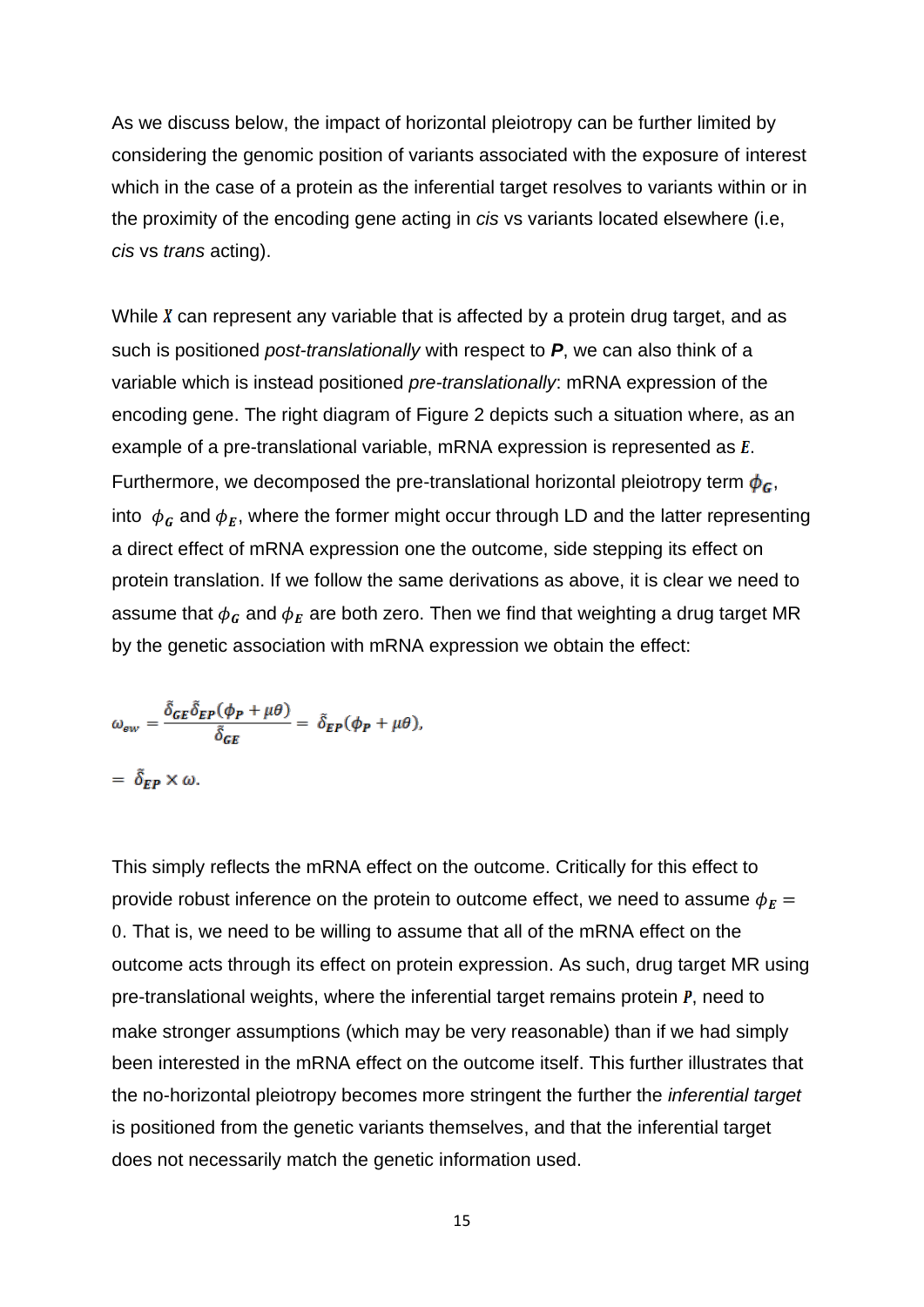In the preceding section we have generally assumed the inferential drug target was a protein, reflecting the majority case. However, it is more accurate to think of the gene product as the inferential target. That is, any mediator from the gene to the protein. For example, if one wanted to assess the potential effects for an antisense drug, altering mRNA expression, the drug-target MR paradigm could be used to assess the effect of modulating transcript level on the outcome, even if the effect is eventually mediated by the effect of transcript modulation on the encoded protein. This conceptualization utilizes Crick's Central Dogma of a unilateral flow of information from DNA to mRNA to protein.

#### **Interpreting drug target MR effect estimates**

As detailed in the previous section, if we are willing to assume complete linearity of the drug target effect(s) on disease, as well as strict homogeneity of drug target effect(s) in all patients, the effect magnitude can sometimes provide actionable insights, allowing drug target MR to inform drug development beyond a statistical test of the null hypothesis.

There are some potential caveats that suggest that drug target MR analysis in general (irrespective of the sourced data), may be more useful as a test of effect direction rather than effect magnitude. This is because drugs that inhibit a target do so usually by modifying its function not its concentration, whereas genetic variants used in MR analysis usually affect protein expression and therefore concentration Given the typically non-linear drug dose-response, the often modest explained variance genetic variants have on the level or function of a protein may misrepresent the potential treatment effect of a drug. MR analyses assess the effect of target modulation in any tissue, whereas certain tissues may be inaccessible to a drug either because of its chemistry or anatomical or physiological barriers. Furthermore, randomized controlled trials (RCTs) are closely monitored, and followed for a fixed period, allowing for exploration of induction-times. MR estimates are considered to reflect a life-long exposure, but in the absence of serial assessment, possible changes across age are difficult to explore, as are disease induction-times. For these reasons we suggest that drug target MR offers a robust indication of effect direction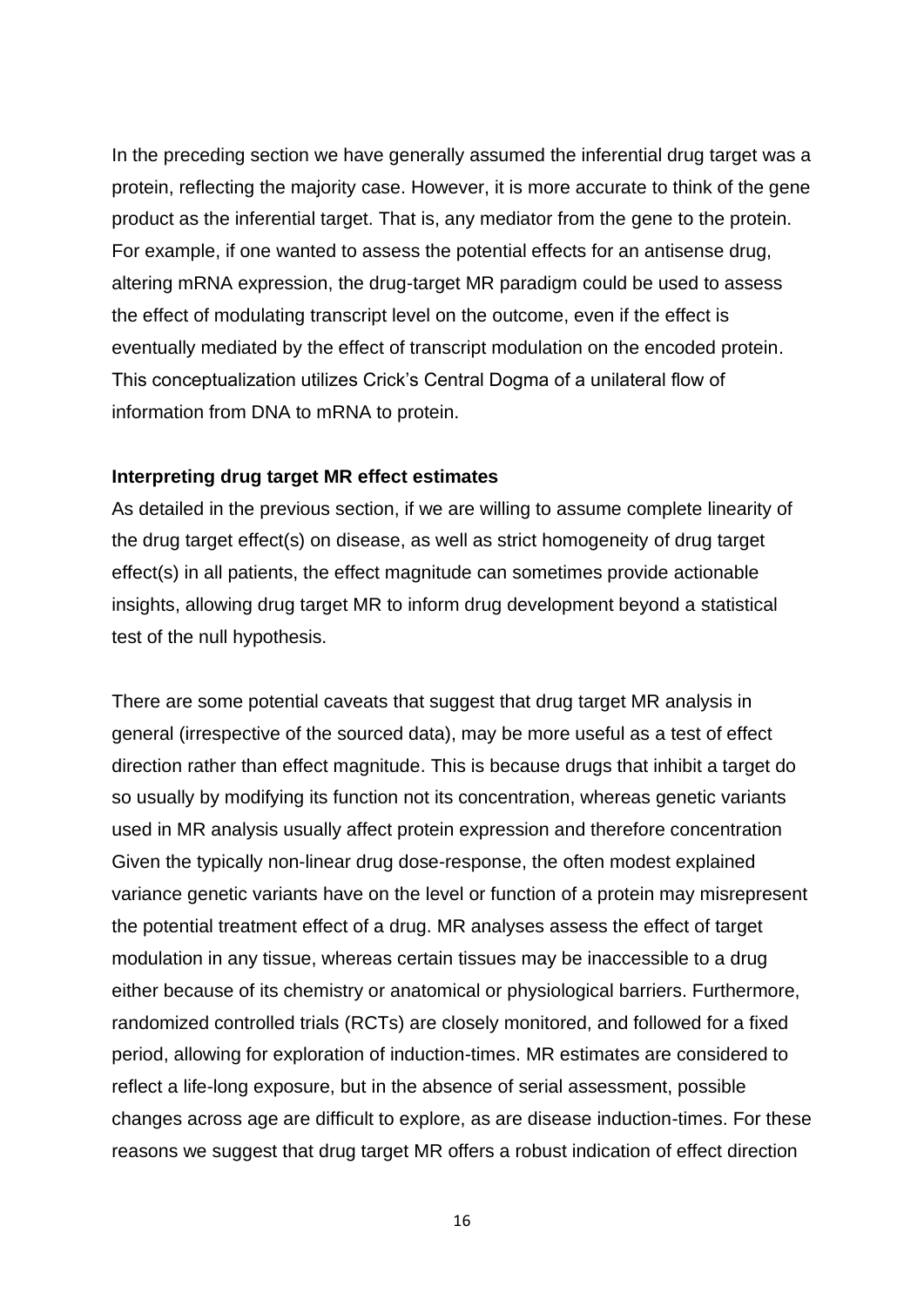but may not directly anticipate the effect magnitude of pharmacologically interfering with a protein.

Empirical evidence has shown that effect estimates from drug target MRs often differ from effects from drug compounds affecting the same target<sup>59,60</sup>. While various reasons have been proposed to explain this (e.g., life-time exposure by a genetic variant versus a fraction of this in a drug trial<sup>60</sup>), none have actually considered *if* a drug target MR effect and drug compound effect *should* be equal. In the following we provide straightforward mathematical derivations to show that these effects should in fact be expected to differ.

A drug compound (much like a genetic variant) elicits its effect on an outcome through its effect on a drug target, as such we can replace node  $\boldsymbol{G}$  in Figure 2, by  $\boldsymbol{C}$ representing the drug compounds. The effect of  $\mathfrak c$  on a drug target can be indicated by  $\delta_c$ , and any potential off-target effect on outcome **D** as  $\phi_c$  (Figure 3). In this case the effect of a drug compound on the outcome is  $\phi_c + \tilde{\delta}_c(\phi_P + \mu\theta) = \phi_c + \tilde{\delta}_c\omega$ ; which is distinct from  $\omega$ , the effect the drug target has on the outcome. It becomes straightforward to see that even when the drug compound affects the outcome exclusively through the drug target (e.g., the compound has no off-target effects  $\phi_c = 0$ ) its effect is  $\delta_c \omega$ . Now  $\delta_c \omega$  will only equal  $\omega$  in the very specific setting when  $\tilde{\delta}_{c}$  = 1; that is when the drug compound effect on its drug target is one and the drug compound has no off-target effects. Given that there is little reason for  $\tilde{\delta}_c$  to equate to one, we can conclude the effects from drug compound and drug target effects are distinct and need not agree. Separating a drug compound effect (which may fully or partially act through a drug target) from the drug target effect itself of course does not invalidate the (causal) relevance of either.

While the above derivations clearly show that the difference between a compound effect and drug target effect (assuming the latter has no off-target effects) is determined by  $\tilde{\delta}_{c}$ , MR analyses are typically -reweighted by the drug target effect on a biomarker such as LDL-C ( $\theta$ ), or use some kind of version of  $\omega_{bw}$ , in an attempt to compare trial estimates to MR estimates. We show however, that if it is desirable for the drug target and drug compound effect to equate one another, either the drug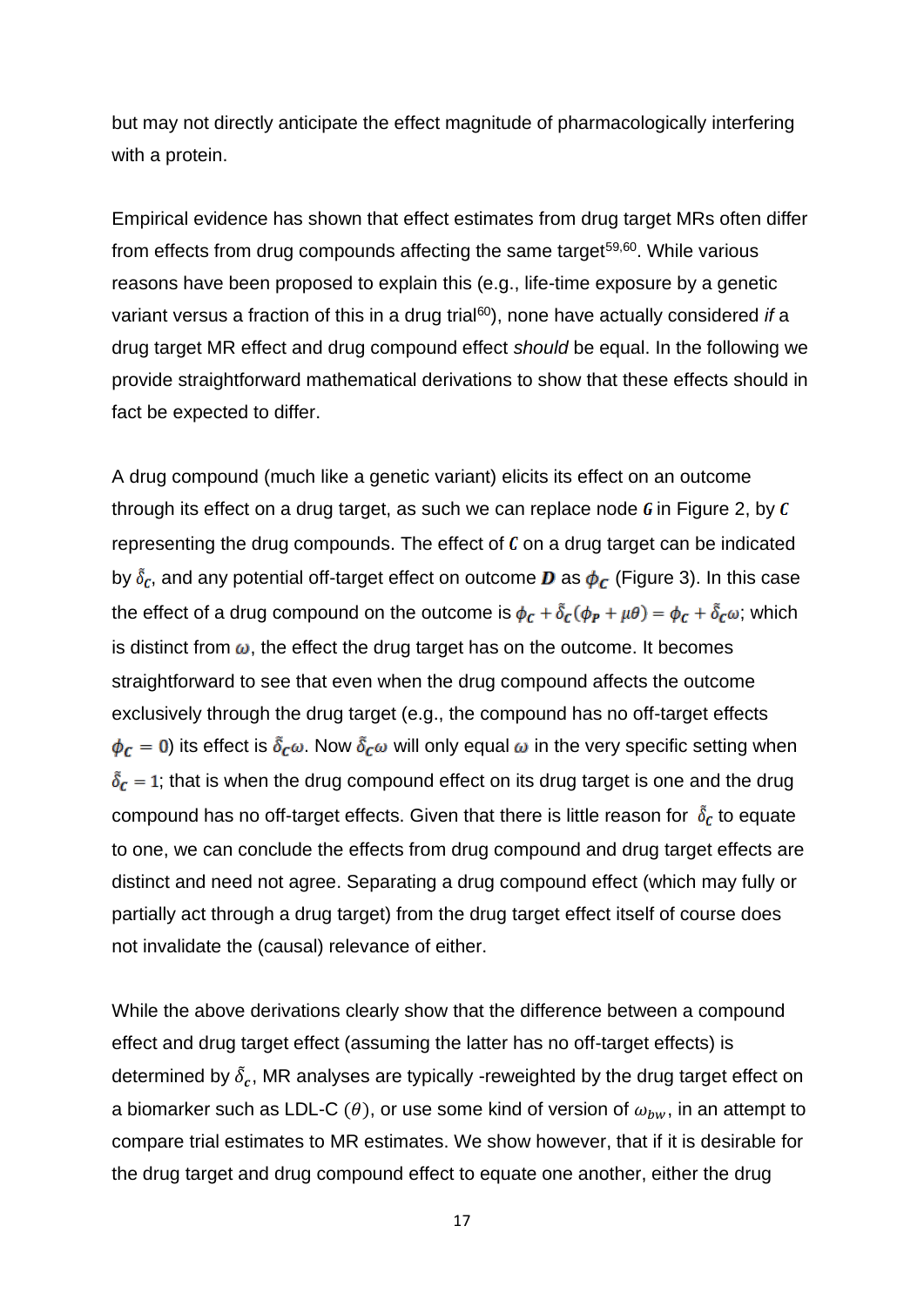compound effect should be divided by its effect on the drug target  $\delta_c$ , or the drug target effect should be multiplied by the same constant. The former scaling of course is similar to instrumental variable analyses adjusting compound estimates to account for any non-adherence $61$ . To reiterate however, such scaling (either by a genetic biomarker effect or by  $\tilde{\delta}_c$ ) is only feasibly when the drug compound has no off-target effect(s); which is unlikely to generally hold.

### **Using proteomics data as an exposure in drug target MR**

Given that the majority of current drug targets are proteins, it seems reasonable to assume have that loci identified from genetic associations with protein concentration (protein quantitative trait loci; pQTLs) will offer an important category of exposures for drug target MR<sup>38</sup>.

Current examples of MRs using protein exposures assess the effect of a change in protein level against a disease outcome. However, since most drugs act by altering the function of a protein, using MR of protein level changes implicitly assumes that an effect of variation in protein concentration is directly proportional to variation in protein function. Limited examples of available genetic associations with concentration and activity of the same protein suggest a high correlation between the two, although evidence is mainly for enzymes and the situation could, in theory, be different for other types of protein. The promise of ProTac therapeutics also indirectly supports protein level variation being able to model disease $33$ .

The main downsides of currently available pQTL data are that these are largely focused on circulating proteins. Among these, secreted proteins that have their action in the circulation could be an important category of drug targets and many are already the targets of monoclonal antibody therapeutics<sup>62</sup>. However, other proteins are present in the circulation due to cell damage or turnover. Although this is not their physiological site of action, it might be assumed that concentration in the blood reflects tissue-specific expression. If so, the utility of blood pQTLs will depend on relative contributions from the disease relevant vs disease irrelevant tissues to the blood pool. Consequently, the relevance of blood pQTLs will vary considerably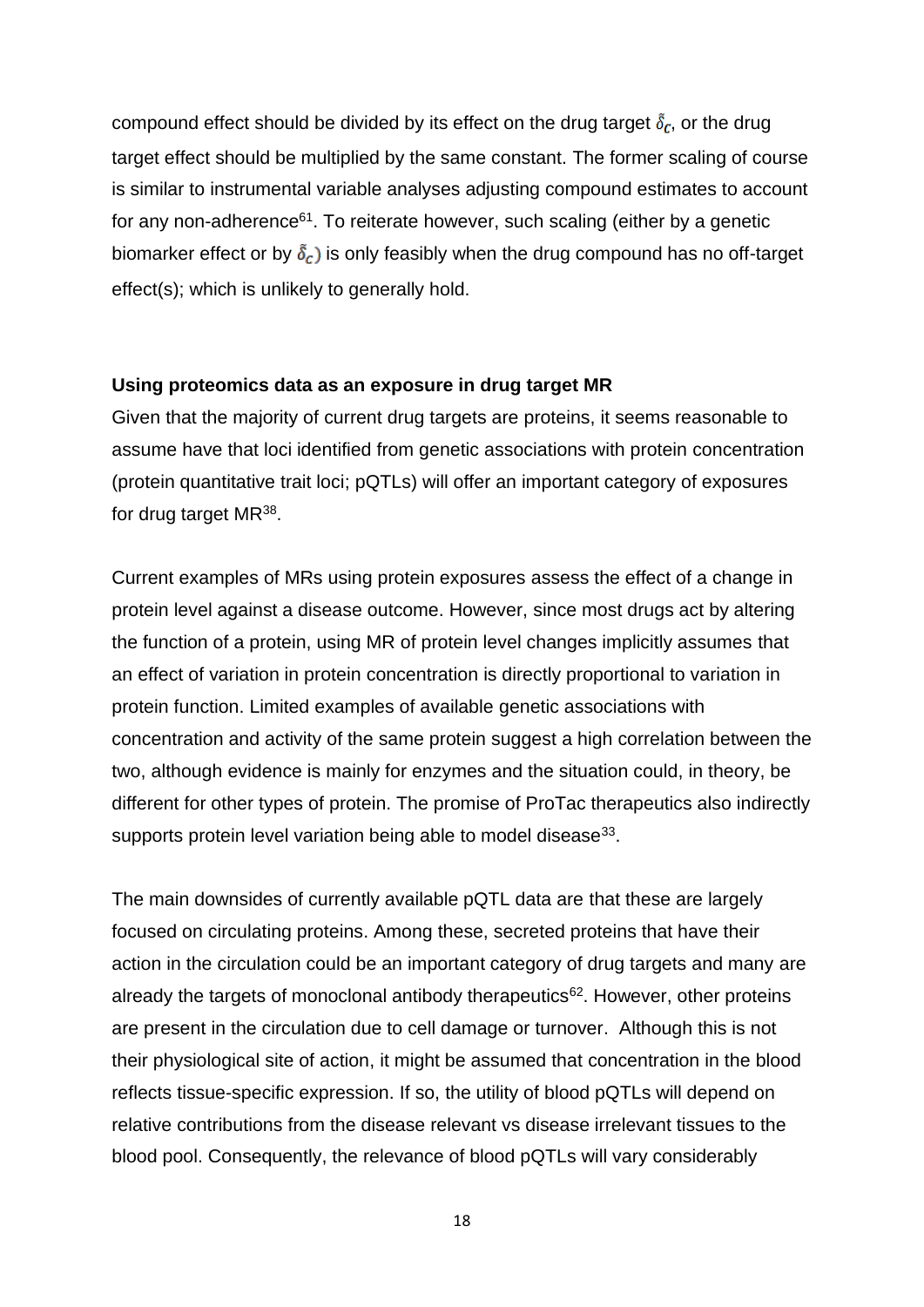between disease areas. In future, comparison of tissue-specific eQTL and blood pQTL data at scale may provide insights into the tissue of origin of proteins detectable in the blood. Additionally, as technologies improve, more tissue-specific pQTL data may become available and be incorporated in MR analyses. Assay heterogeneity is also a potential issue in the use of pQTL data from MR analysis. For example, more research is needed on the agreement between different assays of the same protein based on new proteomics technologies that measure many thousands of proteins in the circulation in a single sample e.g. the Somalogic aptamer based proteomics platform and the O-link antibody based proximity extension assays, as well as with mass-spectrometry and ELISA -based techniques<sup>63</sup>.

#### *cis* **and** *trans* **instruments in drug target MR**

MR analysis of risk factor or biomarker exposures typically incorporate multiple variants selected from throughout the genome and can provide valuable insight on prioritising generic therapeutic strategies e.g., lowering LDL-cholesterol to prevent CHD. Traditionally, drug target MR has preferentially selected instruments from within a small *cis* region known to encode the (protein) drug target, in an attempt to guard against the influence of pre-translational horizontal pleiotropy. One of the advantages of using *cis*-acting variants in a drug target MR, is that there is a more robust hypothesis that these variants act through the target of interest, which can guard against the influence of pre-translational horizontal pleiotropy, although an exception arises if there is LD with a flanking gene that is the true causal gene. With the increase in the more highly powered GWAS of circulating proteins it has become apparent that the circulating concentration of many proteins is influenced by variants outside of the encoding gene region i.e., acting in *trans*. If one assumes that the majority of *trans* associations reflect real biology (not assay artefacts), then the natural question is: could variants acting in *trans* be used as a source of genetic instruments for MR? Whilst a seemingly attractive proposition, we sound some notes of caution. Variants associated in *trans* with the gene encoding the protein of interest, are likely acting in *cis*- for a second gene in their immediate vicinity and through the gene product encoded by that gene. If the gene product from the second gene has a pathway to disease independent of the protein of interest, horizontal pleiotropy occurs and a critical MR assumption is violated<sup>58</sup>. Only in the absence of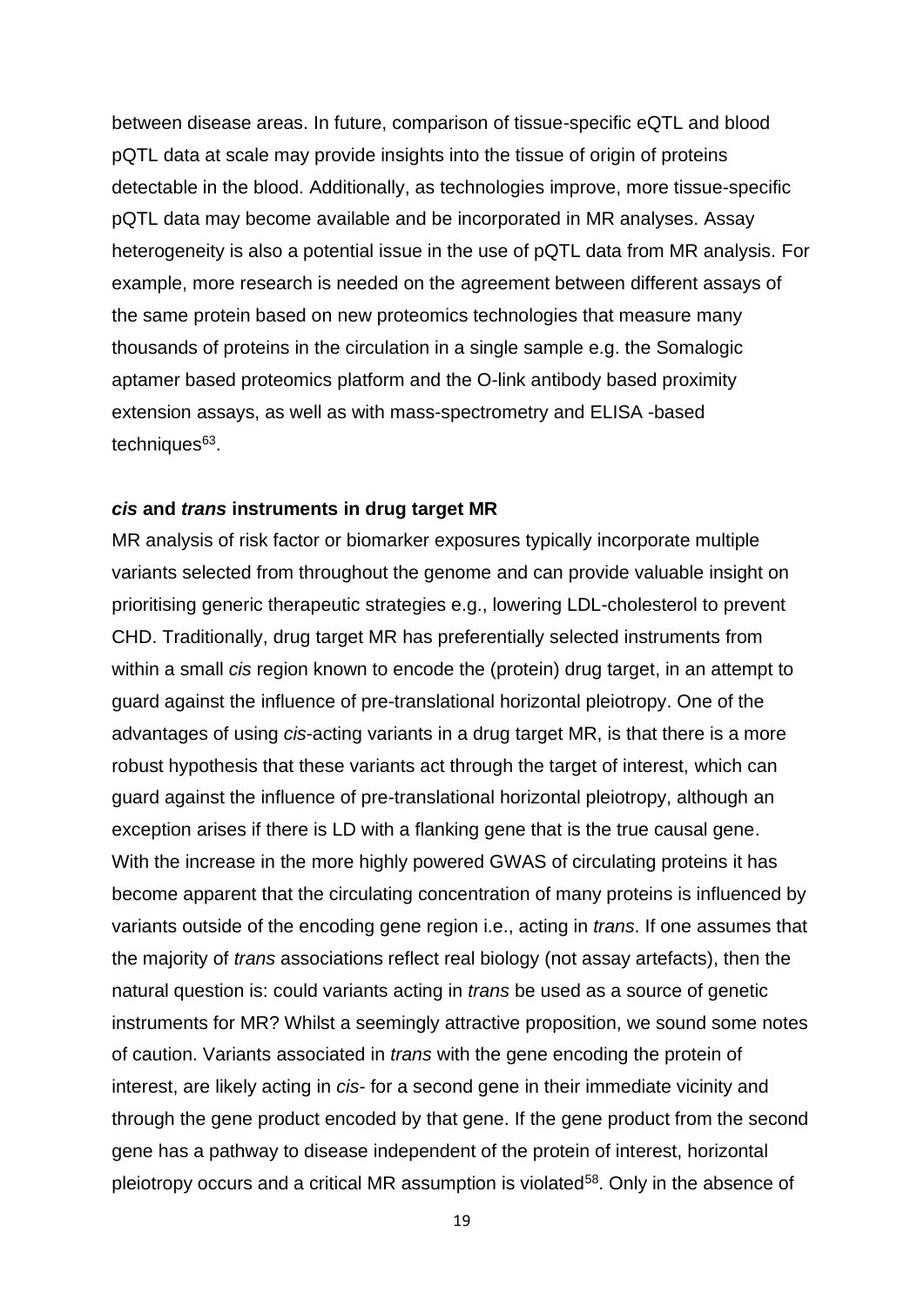such horizontal pleiotropy would the *trans* variants be valid instruments for the protein of interest. However, with *trans* variants, there is no guarantee that the target of interest is on the causal pathway between the *trans*- acting instrument and the disease (Figure 4).

#### **Interpreting the utility of biomarker-weighted drug target MR analyses**

Whilst transcript and protein levels can themselves be regarded as biomarkers, in a drug target MR context, we denote a biomarker as a metabolite level or other quantitative measure such as blood pressure distal in the causal pathway to the encoded protein. It is worth contrasting a drug target MR analyses using biomarker exposures, with those using pQTLs and eQTLs. Whereas for eQTLs and pQTLs there is a natural dichotomy into genetic variants acting in *cis*-(in the vicinity of the encoding gene and the gene product) and those acting in trans (distant from the encoding gene), no such natural dichotomy exists for variants influencing downstream traits such as circulating metabolites. However, the lack of a defined *cis-* does not preclude the study of *cis*-variants and cis-MR analysis at a metabolite associated gene with an outcome, where the inference is on the effect of perturbing a protein that has an effect on a downstream metabolite<sup>58,60</sup>. Within the bounds of the MR assumptions, the inference that the gene product is causally associated with the outcome is valid, however, any inference that it is mediated by the biomarker exposure is not (see above). With a biomarker MR, the biomarker acts as a mechanism to indirectly measure the gene product only and associations between the biomarker level and the outcome status can, and probably are in many cases, bystander effects. As discussed above (Figure 2), a biomarker weighted drug target MR does not estimate  $\omega$ , the effect of the drug target on disease, and instead estimates  $\omega_{bw} = \frac{\omega}{\mu}$ , where  $\mu$  represent the drug target effect on the biomarker. While this leads to a valid null-hypothesis test, it is clear that the sign of  $\omega_{bw}$  may differ from that of  $\omega$ , and to appropriately interpret the effect direction one needs robust information on the effect direction of  $\mu$ .

Despite the more challenging inference, there are some good reasons to conduct a biomarker weighted drug target MR, even in the presence of available pQTL data. Chiefly, many non-protein biomarker GWAS are larger than most GWAS of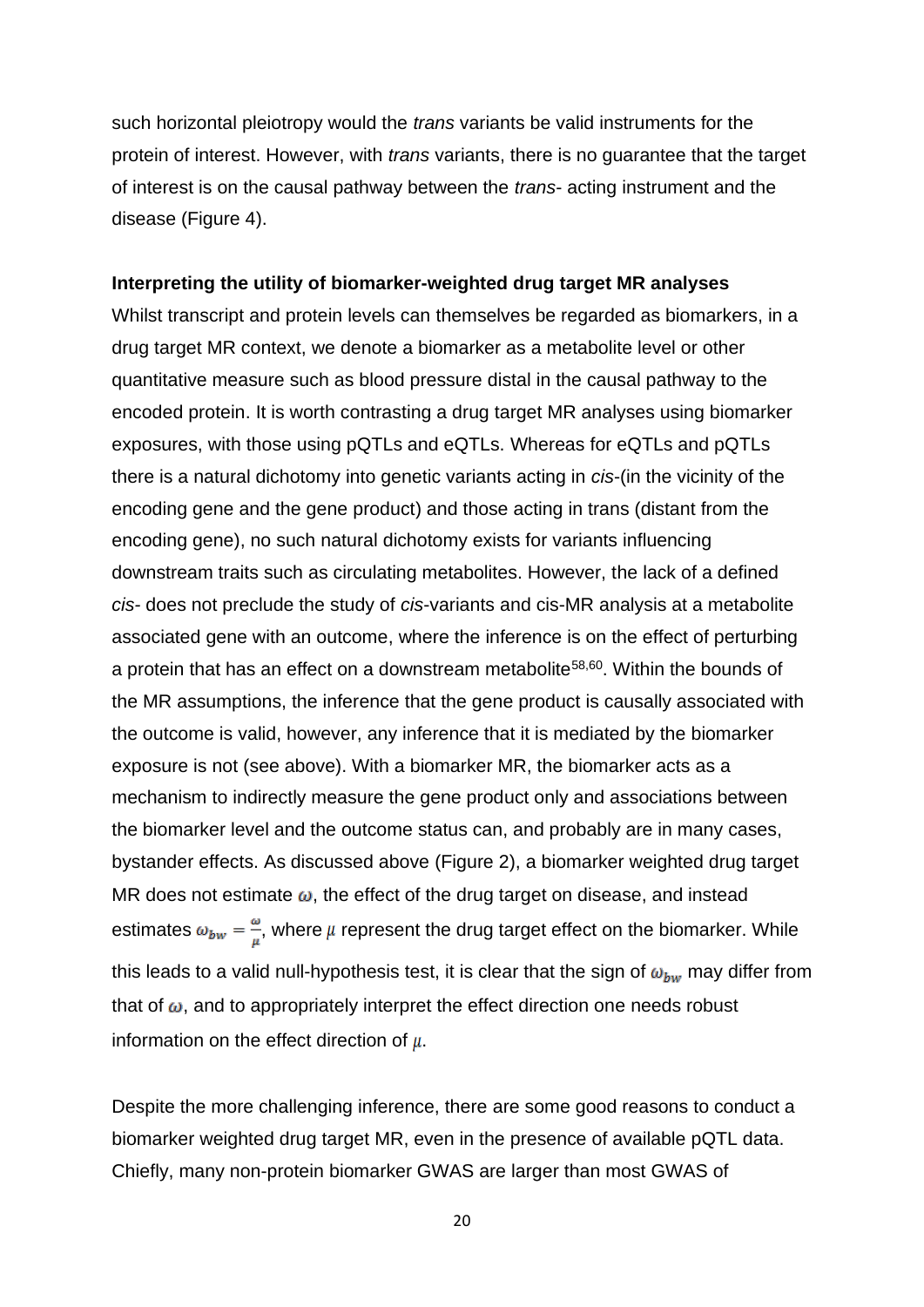proteomics to date, and thus are very highly powered with hundreds or thousands of participants using established assays. Additionally, whilst there are no studies directly assessing this, it is likely that biomarker MR estimates will indirectly incorporate the effect of coding sequence variation in a way that eQTLs and pQTLs may not. The reason is that both e/pQTLs influence transcript/protein level and not protein activity, whereas coding sequence variation is more likely to have an impact on protein activity (and not level), an effect which is then captured in the effect on the downstream biomarker (e.g., a metabolite level). That said, coding sequences may, in some cases, also contribute to protein concentration, e.g., where they lead to a large impact on structure that leads to nonsense mediated decay.

#### **Biological relevance of pre-translational pleiotropy for drug target validation**

As we addressed before, horizontal pleiotropy in the context of drug target validation, involves an assumption on the absence of pre-translational horizontal pleiotropy; i.e,  $\phi_c = 0$ , in Figure 2. Since the seminal contribution by Bowden *et al* introduced the  $MR$ -Egger method<sup>64</sup> which is appropriate when all instruments are affected by horizontal pleiotropy, there has been a growing body of methods that, under various assumptions, can provide valid MR estimates in the presence of horizontal pleiotropy<sup>49</sup>. Typically, these methods have not considered drug target MRs specifically, *cis* settings, nor pre-translational pleiotropy. For example, a biomarker weighted drug target MR may be highly heterogenous (e.g., a large Q-statistic). Which could either signal the presence of horizontal pleiotropy $65$ , or may simply be caused by the drug target effecting disease through multiple pathways (i.e., posttranslation pleiotropy).. We showed before that such post-translational pleiotropy is in fact part of the drug target effect and therefore does not invalidate drug target MR estimates<sup>58</sup>.

Previously, we discussed the concept of horizontal pleiotropy in the context of *trans*pQTL associations in a drug-target MR. It is worth also considering the mechanisms and implications of pre-translational pleiotropy in the *cis*-setting. This is particularly relevant when performing drug target scans where there may not be a specific understanding of the genomic locus, or a prior hypothesis for the likely effect. LD between *cis-*variants and variants within other genes surrounding the target locus,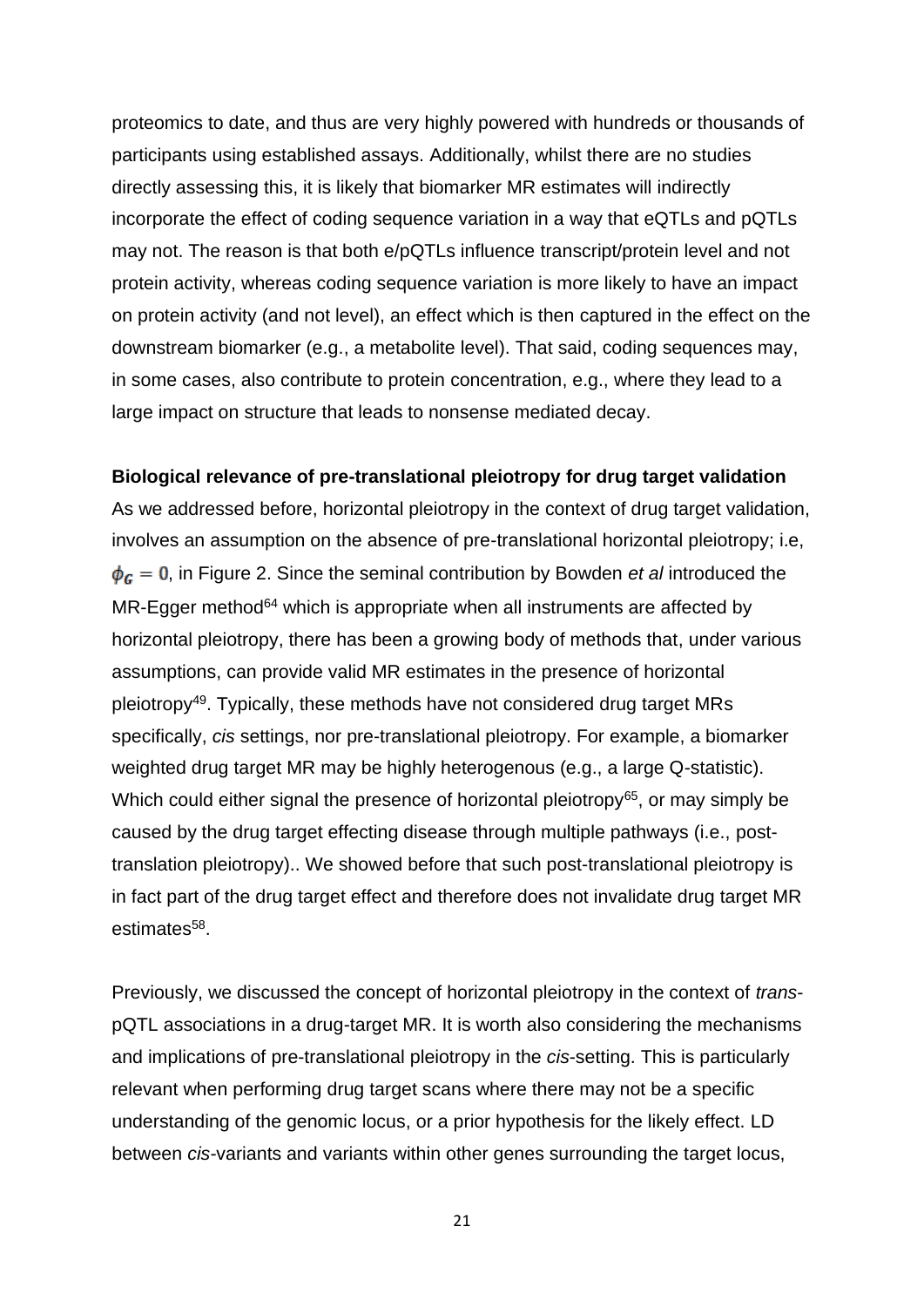provide an obvious source of pre-translation pleiotropy. However, the presence of such LD, while complicating attributing any disease-causing effect to the selected the *cis*-protein under consideration, does provide potentially valuable information for drug development. Further exploration of the LD region might identify the appropriate gene – protein pair, which if druggable, could lead to further target leads.

Pleiotropy is usually inferred by heterogeneity of the MR estimate, but this needs to be considered in the biological context. (Figure 5). For example, if a coding sequence variant is used as an instrument, that influences protein function but not level, and an effect on a disease outcome might be observed when using a downstream biomarker as the exposure but not when using protein or transcript expression as the exposure. Therefore, coding variation that effects the outcome but not the transcript or protein expression will introduce heterogeneity in the analysis. Protein or transcript isoform-level variation is another theoretical mechanism through which heterogeneity can manifest in an MR estimate. For example, genes that have multiple transcripts or multiple protein isoforms, of which only a subset impacts the outcome. Many eQTLs represent associations with an entire transcript pool of the gene and the isoform binding characteristics of protein assays are usually unknown. Given that variants used as instruments might be drawn from the entire genic region, there remains a possibility that a subset of these variants might operate on the outcome, but their impact might not be completely captured via the exposure assay, manifesting in increased heterogeneity of the MR estimate which in this case could be inappropriately interpreted as horizontal pleiotropy (Figure 5).

# **Scaling drug target validation approaches**

Whilst a hypothesis-driven approach investigating a small subset of targets is relatively easy to perform, it is often desirable to investigate the broad landscape of targets against a disease. Scaling up drug target MR involves computational, statistical and methodological coordination. The following sections explore some of the difficulties involved in performing large-scale analysis, with a particular focus on drug target MR.

### *Publicly available GWAS data*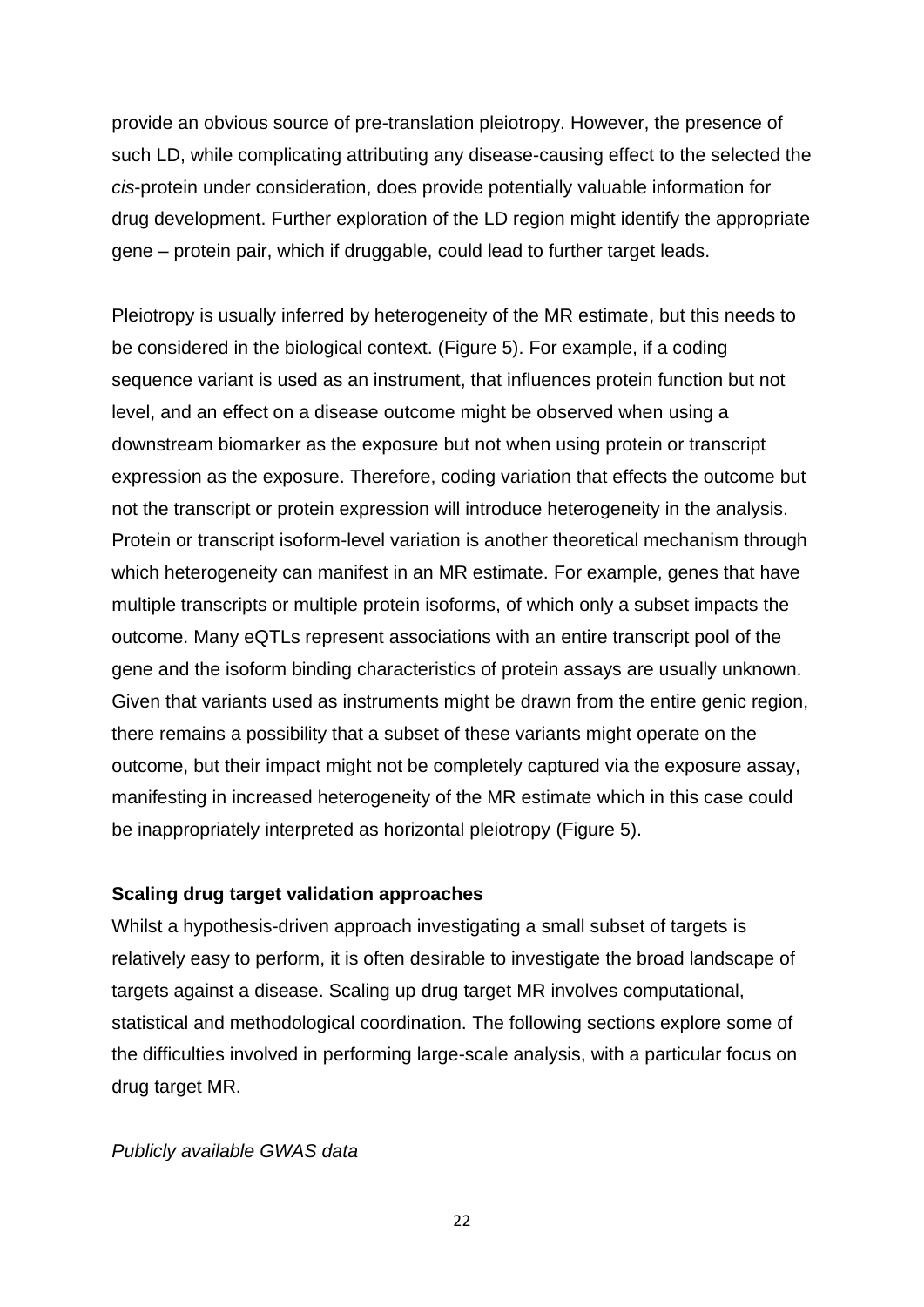The vast majority of MR studies employ a two-sample MR approach, irrespective of the precise analytical method. The two-sample paradigm uses exposure and outcome datasets derived in different samples and can operate on summary level genetic associations, and ensures any weak instrument bias acts towards a conservative, neutral effect estimate<sup>66</sup>. By accessing data from two (or more) independent sources, many of the obstacles encountered with sharing individual level data are avoided, and will often allow for large, scaled analyses. Researchers, often encouraged by journals, are now frequently sharing summary-level data upon publication, further increasing the potential for two-sample MR. This greater availability of aggregated data, however, also introduces the problem of data handling, where file format and information detail often differ between publications and research laboratories.

In order to efficiently and reliably conduct large-scale scans across multiple targets, GWAS summary datasets require a homogenous structure and a normalisation of genome assembly, effect alleles and genomic coordinate representation (e.g., the difference between Ensembl and VCF representation INDELs) as well as normalisation of variant identifiers. Several projects have attempted to do this<sup>67,68</sup>, with some making normalised datasets available<sup>68</sup>. However, the lack of a common data sharing standard for GWAS data can only be viewed as a missed opportunity that has slowed down the pace of large-scale research. Worse, in some cases results are available but they appear to be deliberately obfuscated to limit their use. For example, the AMD consortium<sup>69</sup> has released summary information where the effect size has been dichotomised to  $\pm 1$ , which prohibits MR analyses.

#### *Absence of genetic variation*

As discussed, *cis*-MR analyses may be preferred due to the natural robustness against some sources of horizontal pleiotropy, clearly these MR analyses can only be applied in settings when there is variation in the drug target encoding gene. It is theoretically possible to use variation at other loci that also impacts the protein level (*trans*-associations). However, the use of these variants in MR analyses increases the risk of horizontal pleiotropy. Fortunately, GWAS of mRNA and protein expression provide hundreds of empirical examples of genetic variants influencing the expression of nearby genes (acting in *cis*). Recently, the GTEX project and large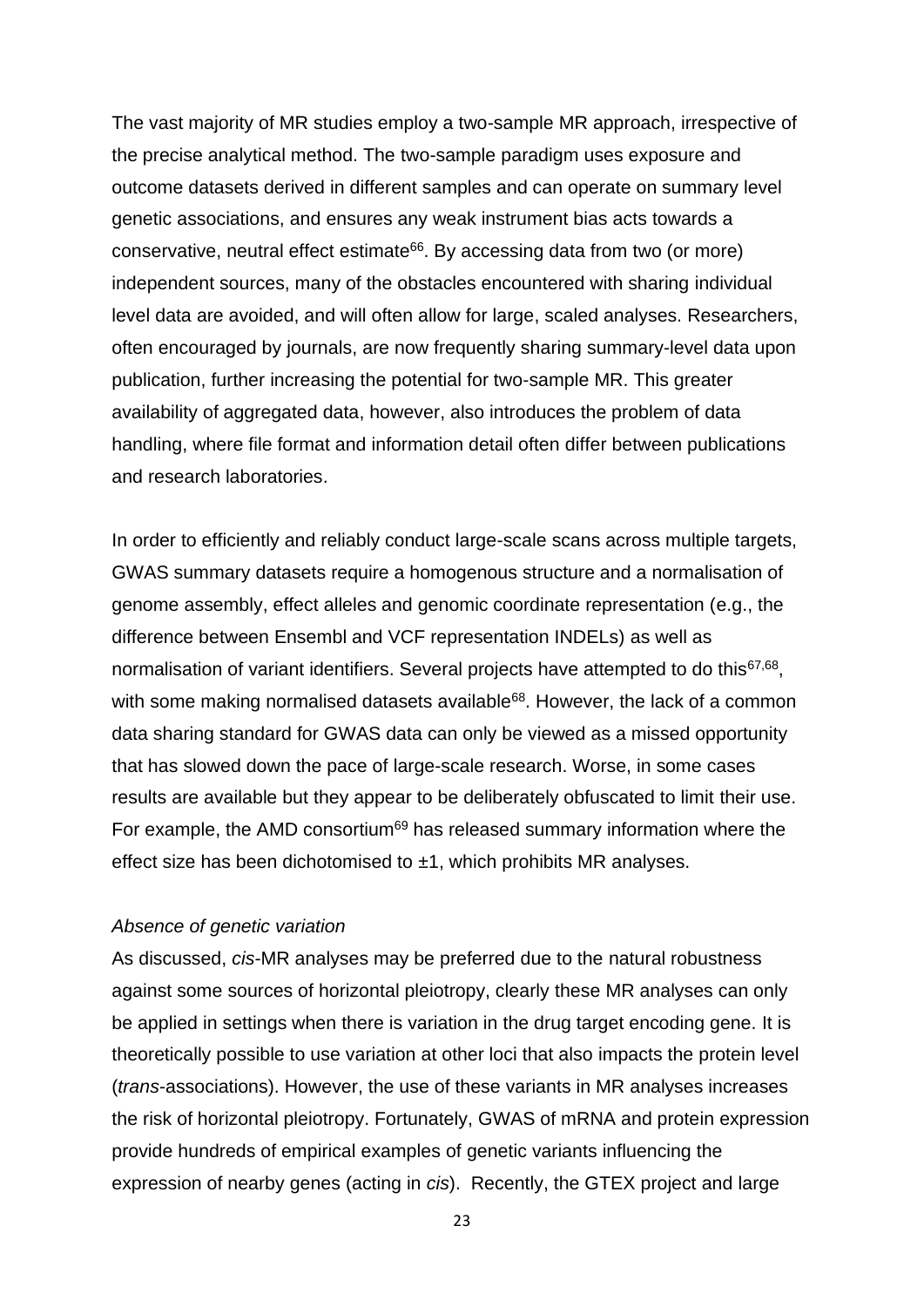pQTL analysis<sup>70</sup> have catalogued *cis*-variants with functional effects for many thousands of genes suggesting that the absence of cis-acting regulatory variants should not generally be a limiting factor for conducting a drug-target  $MR^{70-72}$ . However, the presence or absence of coding genetic variation in known drug target encoding loci has rarely been systematically explored<sup>47</sup>. Possibly the absence, or presence, of coding genetic variation itself may provide valuable insight on the viability of a drug target for downstream development  $47$ . If a potential target cannot tolerate natural variation, does that make it a better drug target? i.e., will it elicit a greater effect for a smaller concentration of drug? or will the effect of targeting it be detrimental to the patient? Clearly in absence of genetic variation, drug target MR will simply overlook these targets, and this further illustrates why MR can only be one (likely important) source of evidence in preclinical drug development.

#### *Evidence prioritization*

Multiple testing is a particular concern when considering scans of multiple drug target/disease combinations. As described above GWAS are designed to minimize the false positive rate (type 1 errors) at the cost of an increased false negative rate (type 2 errors). As such, GWAS can robustly show that a genetic association is present but are inadequate to rule out the presence of an association.

One could consider a false positive minimization approach for drug target validation. This clearly makes sense if one wants to focus on efficacy, ensuring target perturbation affects the intended trait(s). Especially in pre-clinical settings, however, drug target analyses using human genetics offer the chance to consider safety as well. Unlike validating intended effect, where the aim is to minimize false claims of efficacy, safety is more concerned with not-overlooking potential signals, which requires an optimization of power (and minimization of false negatives). Given that sample size in most drug target MR analyses is fixed (unless, in the rare case where a *de novo* study is designed to genetically validate a drug target), stringent control of false positives will decrease power and often greatly limit the potential to detect safety signals. Hence, depending on the aim of drug target validation, researchers may wish to find a balance between stringent multiple testing control and sufficient power to offer an appropriate level of sensitively to detect important (safety) signals;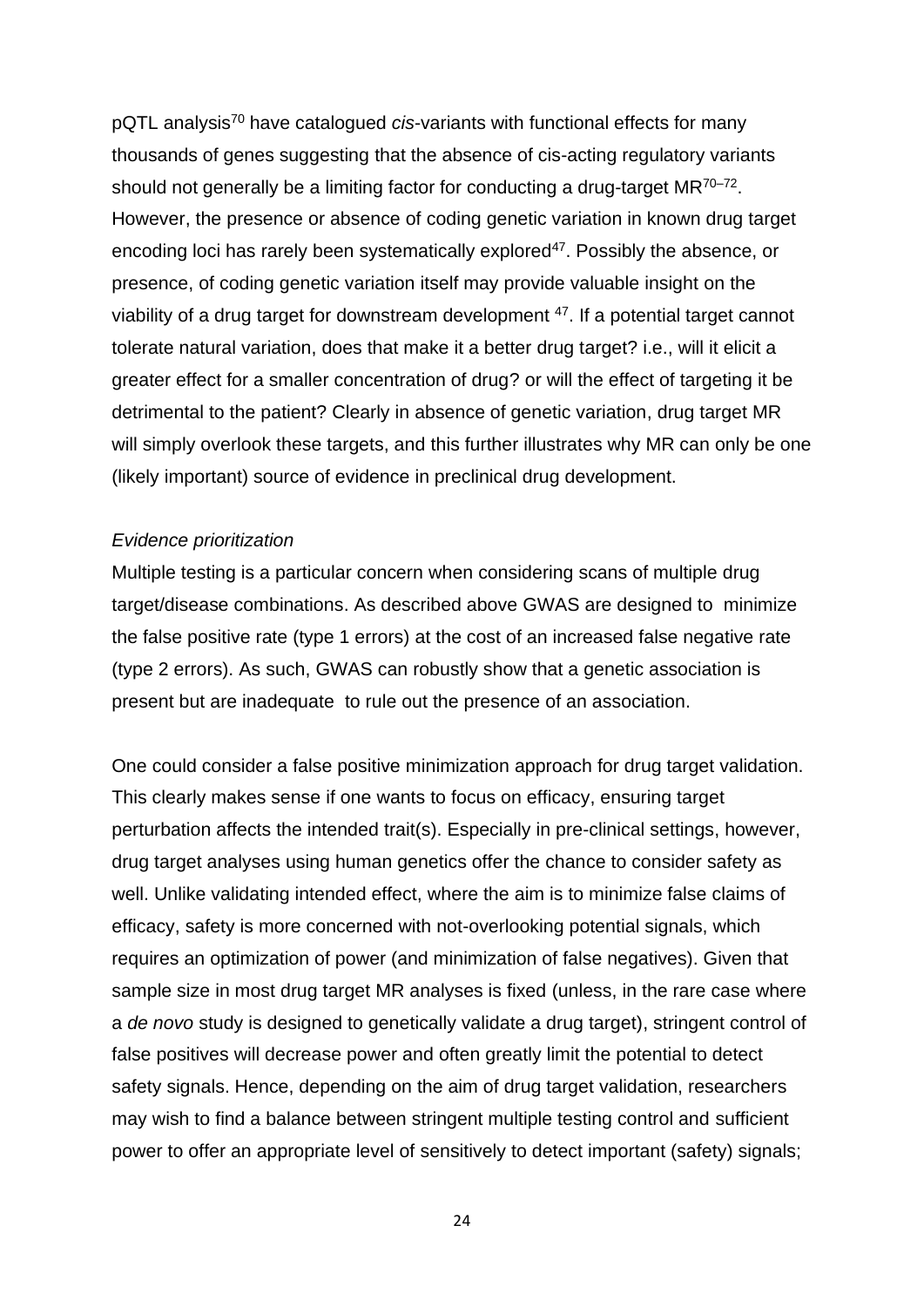with similar considerations for the identification of repurposing opportunities, for which there might be many.

It may also be beneficial to position genetic drug target validation within a programme of pre-existing preclinical experiments on cell, tissue and animal models. Alignment of human genomic and standard preclinical evidence can be used to attempt to replicate or falsify findings and offer an efficient solution to building confidence in a target and disease. When scanning multiple drug targets, further gains might be made by looking for internal consistency and considering that proteins may be grouped by shared pathways, which might be anticipated to result in consistent MR estimates on a disease.

Due to the growing amount of available GWAS data, we are now able to independently replicate MR findings. For a type 1 error rate  $\alpha$ , and  $m$  independent replications the false positive rate becomes  $\alpha^m$ ; for example, for  $\alpha = 0.05$ , and  $m = 3$ , type 1 error rate is  $0.05^3 = 0.000125$ . Of course, alternatively, one may decide to forgo replication and optimize power instead by meta-analysing independent GWAS. Due to the often, cumulative nature of GWAS, where newer publications typically metaanalyse previous GWAS findings, completely independent data is rarely available. An ideal scenario would be a study repository that would enable users to deconvolute the cohorts used in a study and identify truly independent cohorts. Building such a resource would be time consuming unless studies were required to register their cohort specific data prior to publication.

Finally, a shift in inferential perspective maybe required when considering results from drug target scans. As suggested before, a drug target scan should be viewed as one component in a body of evidence. With this in mind, under the null distribution, the distribution of p-values is expected to follow a uniform distribution<sup>73</sup>, rather than attempting to differentiate true and false positive association based on a p-value cut off (.e.g., 0.05), testing the whole set of p-values for a significant deviation from the uniform distribution gives an indication of how different the results in the set are from the null distribution (Figure 6). For example, in a pre-clinical setting one may wish to identify targets with a strong cardiometabolic fingerprint,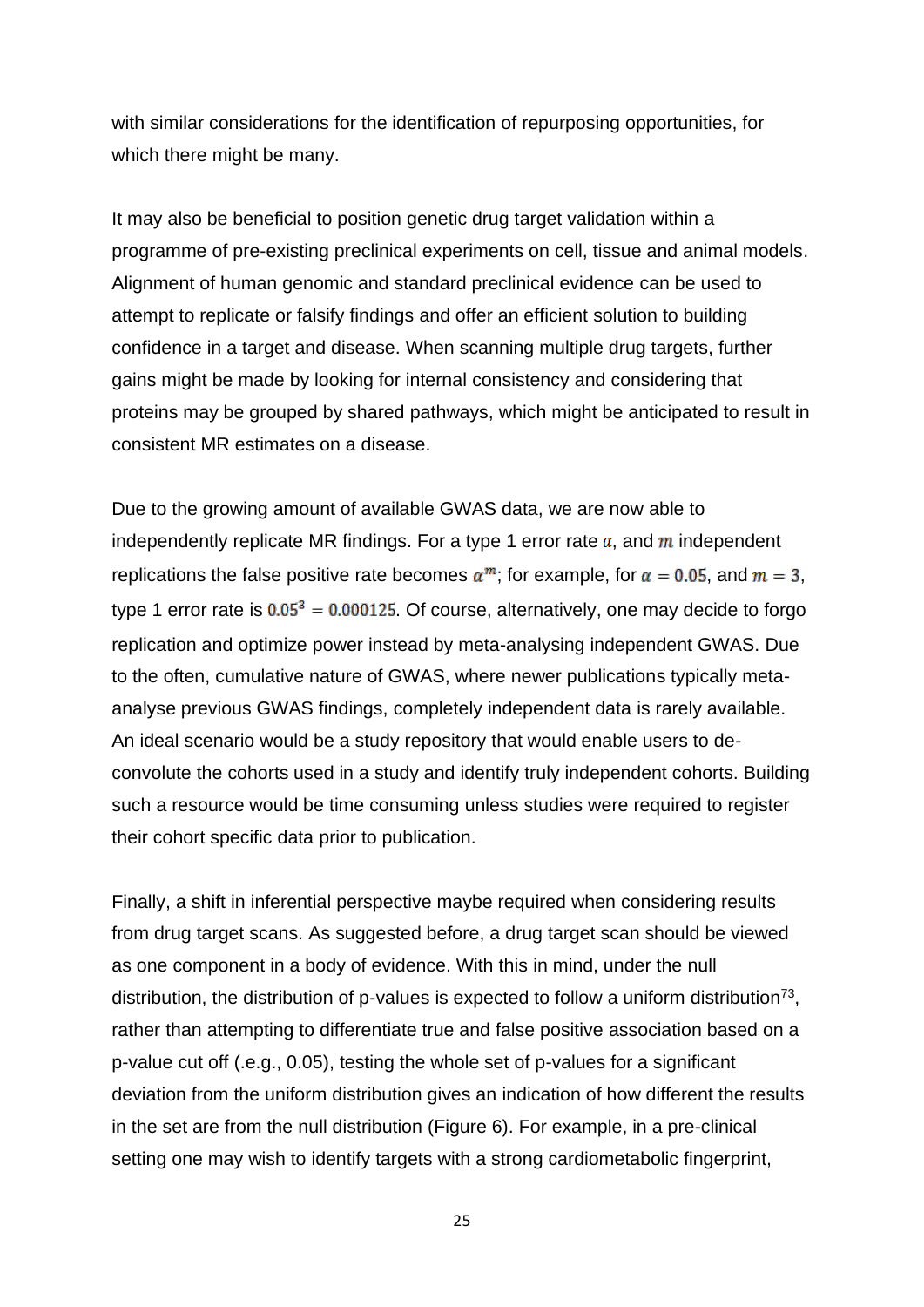where 30+ traits (including lipid and glucose measurements) might be relevant. In such a setting the above detailed procedure may be employed to prioritize targets for general cardiometabolic enrichment, before considering individual disease associations.

#### **Examples of how drug target MR can increase drug development yield**

In the previous sections we have discussed the rationale, and the biological and methodological underpinnings of utilizing human genetics for drug target identification and validation, with specific focus on drug target MR. Next, we present specific cases where human genetics has supported clinical trial findings.

#### *Pre-clinical drug target prioritization on anticipated in-human effects*

For those first-in-class drug molecules in early clinical phase, MR studies could inform "stop or go" decisions (e.g., whether to proceed to human phase I-III clinical trial evaluations).

Two prior examples illustrate the concept. In the first study, Holmes and colleagues evaluated whether secretory phospholipase A2 (PLA2) is a valid therapeutic target for CVD management<sup>74</sup>. This MR study was conducted because a first in-class sPLA2 inhibitor (varespladib) was already in advanced clinical development based on observational association between sPLA2-IIA mass and/or activity and incident CVD events in observational studies. For the MR study, Holmes and colleagues used variants in the gene (*PLA2G2A*) that encodes secretory sPLA2-IIA and showed that these variants did not meaningfully affect CVD, despite a large effect on sPLA2- IIA levels. Consistent with this, the VISTA-16 randomised trial evaluating the effect of a sPLA2 inhibitor (varespladib) on CVD outcomes was stopped prematurely for lack of efficacy. In a second example of an MR study in this category, Casas and colleagues showed that variants in the *PLA2G7* gene which encodes the distinct drug target lipoprotein-associated PLA2 (Lp-PLA2), that were associated with differences in the circulating concentration of this marker, were not associated with altered risk of CVD<sup>75</sup>. In agreement with these findings, a subsequent study that used variants in the *PLA2G7* gene that associated with Lp-PLA2 levels, which again did not show a convincing CHD effect<sup>76</sup>. These MR analyses implied that reverse causation, confounding, or both affect the non-randomized (observational) studies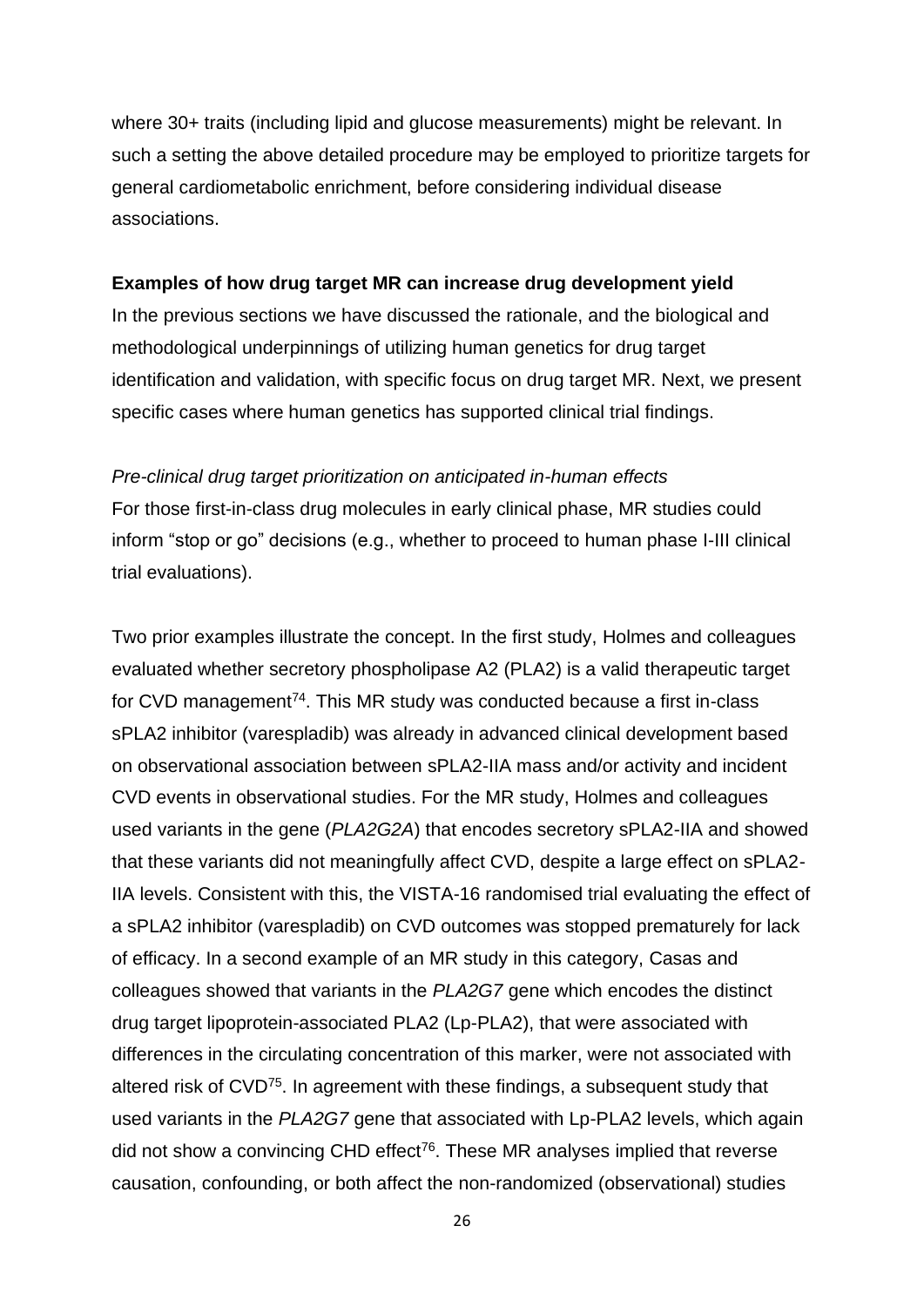that before reported a risk increasing association of Lp-PLA2 mass or activity with CVD. Consistent with the MR analysis, an Lp-PLA2 inhibitor, darapladib, also failed to demonstrate efficacy in two phase III randomised controlled trials, one in patients with stable coronary artery disease, the other in patients who had recently suffered an acute coronary syndrome<sup>77,78</sup>.

*Identification of safety and efficacy phenotypes for evaluation clinical trials* The ability to undertake drug target MR analysis for many disease outcomes makes it feasible to anticipate the effect of perturbing a drug target on a wide range of traits. Theoretical arguments detailing the number of diseases likely to be influenced by any gene or protein, suggest that perturbation of any given drug target is likely to influence the risk of several diseases, and that the profile of effects is target specific. This is backed up by empirical observations of genetic pleiotropy (variants in the same gene being associated with several diseases $79,80$  and the parallel observation that same drug class can be effective in different diseases (therapeutic pleiotropy $80$ <sup>81</sup>).

Using genomics to pre-specify the outcomes in clinical trials (see ref<sup>82</sup>) that are anticipated to be affected by pharmacological action on a particular target (*targetspecific outcomes* of both efficacy) would represent a departure from the current norm where end points in a particular therapeutic area tend to be uniform regardless of the target being evaluated $83$ . For example, genetic information led to the discovery of atrial fibrillation as a mechanism based adverse effect of ivabradine, licensed for angina and heart failure<sup>83</sup>. This information could also help reduce the risk of an effective drug and target failing to demonstrate efficacy in a clinical trial because a clinical end-point unaffected by target perturbation has been included in a composite outcome, thereby diluting the observed treatment effect. Furthermore, early information on a target's potential adverse effects, can ensure clinical trials are specifically designed to rule out such an adverse effect (e.g., through non-inferiority  $designs<sup>84</sup>$ ).

#### *Indication expansion and repurposing opportunities*

Large-scale use of a new drug post-licensing sometimes provokes debate on possible unexpected benefits in different disease areas or unexpected harms.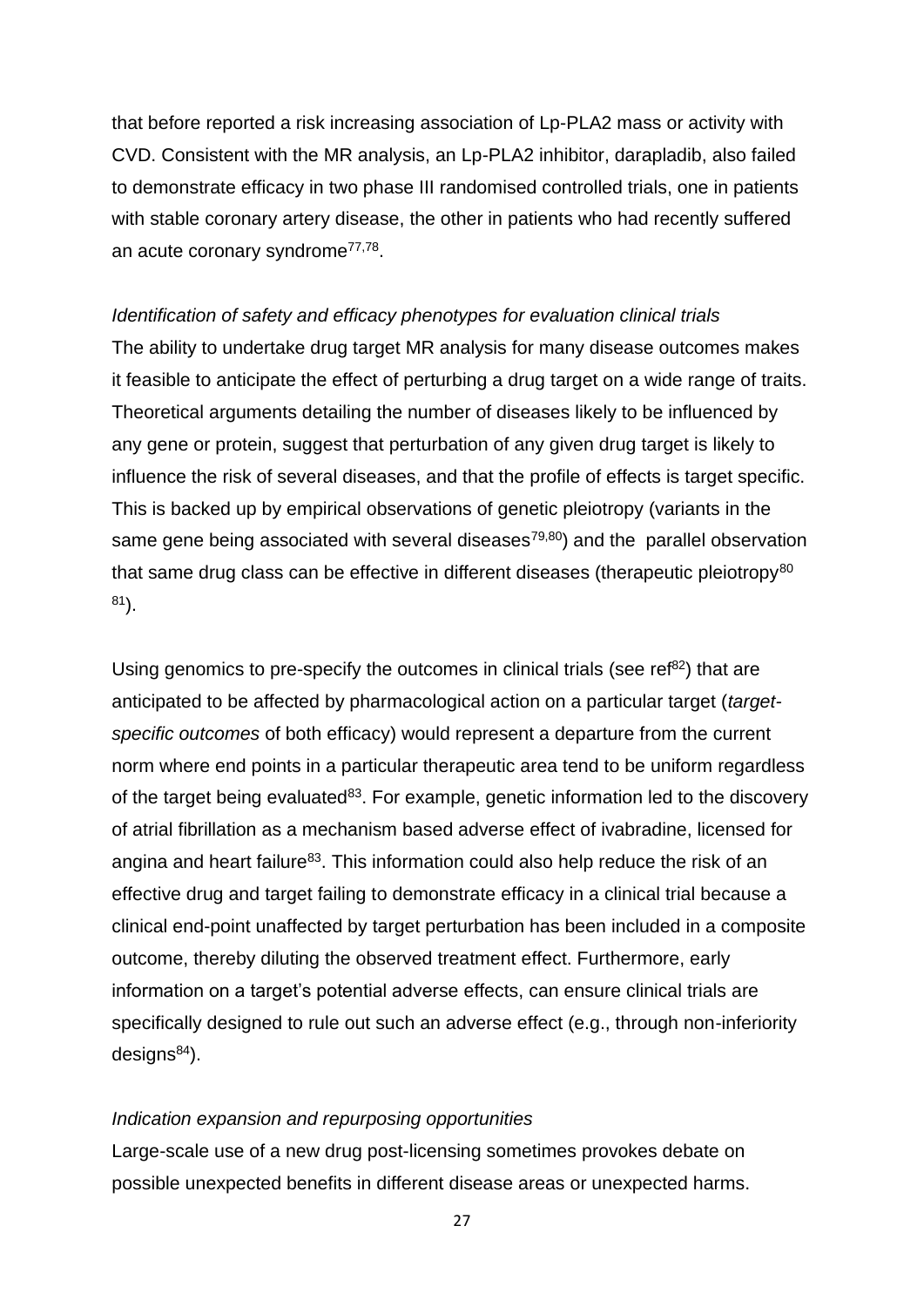However, this evidence is often insufficient to draw firm conclusions. This is either because it comes from non-randomized (phase IV) pharmacoepidemiological studies (that are prone to biases by for example immortal time bias $85$ , and severe confounding by indication<sup>51</sup>) or from trials where the outcome of concern was not a primary end-point, which increases false positive (e.g., for efficacy) and negative (e.g., for safety) rates. An example of how drug target MR can provide additional evidence comes from evaluations of whether interleukin-6 receptor (IL-6R) is a valid drug target for prevention of coronary events<sup>86,87</sup>. IL-6R is currently the target for the therapeutic monoclonal antibody tocilizumab, licensed for rheumatoid arthritis. Demonstration of a role for this target in coronary disease would provide an opportunity to expand the indications for this already licensed medication. 'Swerdlow and colleagues showed that variants in the *IL6R* gene exhibited effects on a wide range of inflammation and other markers that were consistent in profile with that seen during tocilizumab treatment of patients with rheumatoid arthritis. The same genetic variants were also associated with a reduced risk of CHD, a finding that has received independent corroboration<sup>86</sup>. These findings implicate IL-6R as a valid target for coronary disease prevention and suggest that tocilizumab might be repositioned perhaps initially as an adjunctive infusional therapy in acute coronary syndrome. This question is currently being addressed in ongoing clinical trials<sup>88,89</sup>. More recent genetic studies have also implicated IL6R in abdominal aortic aneurysm<sup>90</sup>, atrial fibrillation and inflammatory bowel diseases<sup>91</sup>, flagging additional indication expansion opportunities. The same principle could be applied to develop genetically supported repurposing hypotheses for many first-in-class compounds and targets that proved safe in humans but which failed in their originally intended indication. A series of compounds and related targets have been the subject of asset sharing initiatives developed by the US National Institutes of Health and UK Medical Research Council<sup>92</sup>.

#### *Delineating compound specificity*

Proving that a drug engages its therapeutic target in humans and with no off-target actions has been a major challenge in clinical phase drug development. When a firstin-class molecule causes an adverse effect in clinical phase trials, or post-marketing, it can be difficult to decide if this is mechanism-based or "off-target" (specific to the drug molecule and unlikely to be shared by other class members). In the past,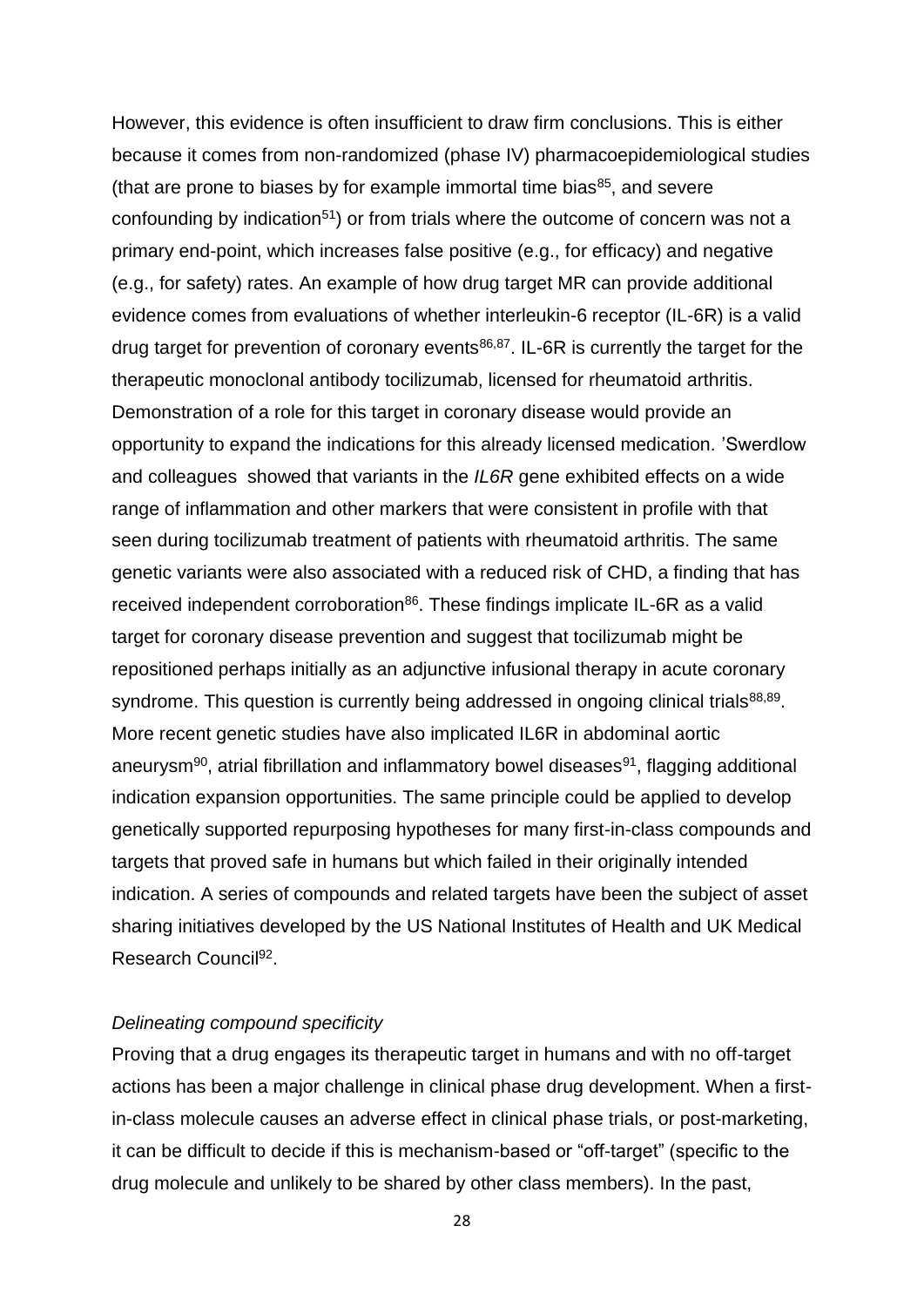clarification has been provided by undertaking a randomized trial of other (chemically dissimilar) agents from the same class, but this risks further harm if the adverse effect is mechanism-based rather than agent specific. Variants in a gene that encode a drug target and that affect its expression or activity should lead to metabolic and physiological changes that profile the effects of a clean drug with no off-target actions<sup>93</sup>. Hence comparison of the effects of variants in a gene encoding a drug target in population studies, and a drug targeting the same protein in a trial could help distinguish on- from off-target effects. For example when torcetrapib, a first-inclass cholesteryl-ester transfer protein (CETP) inhibitor, was developed to raise HDL-cholesterol with the aim of preventing cardiovascular events, an unexpected blood-pressure-elevating effect was detected during a large phase-III randomised trial. To disentangle whether this effect was an on or off-target effect, variants in the CETP gene were used to reproduce the effect of CETP inhibition on the major blood lipid fractions (on-target actions) as well as reduce the risk of CHD, which showed a blood pressure *decreasing* effect<sup>38</sup>. These results argued that the blood pressure elevating effect of torcetrapib, and subsequent compounds evacetrapib and anacetrapib, are off-target and should not be shared by CETP inhibitors that are sufficiently different<sup>38</sup>. Indeed the chemically distinct CETP inhibitor Dalcetrapib showed the same blood pressure decreasing effect as reported by the CETP MR<sup>38</sup>.

The same principle was used to demonstrate that variants in the *HMGCR* gene that encode HMG-coA reductase, the target for statins, reproduce the effects of statin treatment on multiple metabolites and lipoprotein lipid subclasses measured by NMR spectroscopy<sup>19</sup>. The same genetic variants were used to show that the modestly increased risk of type 2 diabetes among statin users in clinical trials (which does not offset their clinical benefit in reducing coronary heart disease events, even among patients with diabetes) is an on-target action, potentially mediated in part by increases in body weight and waist circumference <sup>94</sup> .

With the ability to undertake GWAS of numerous proteomics and metabolomics blood biomarkers, as well as physiological and imaging measures in large cohort studies, comes the ability to infer the effects of drug target perturbation not only on disease end-points but also a vast range of variables that could serve as readouts for adequate and specific target engagement in early phase I-II clinical trials.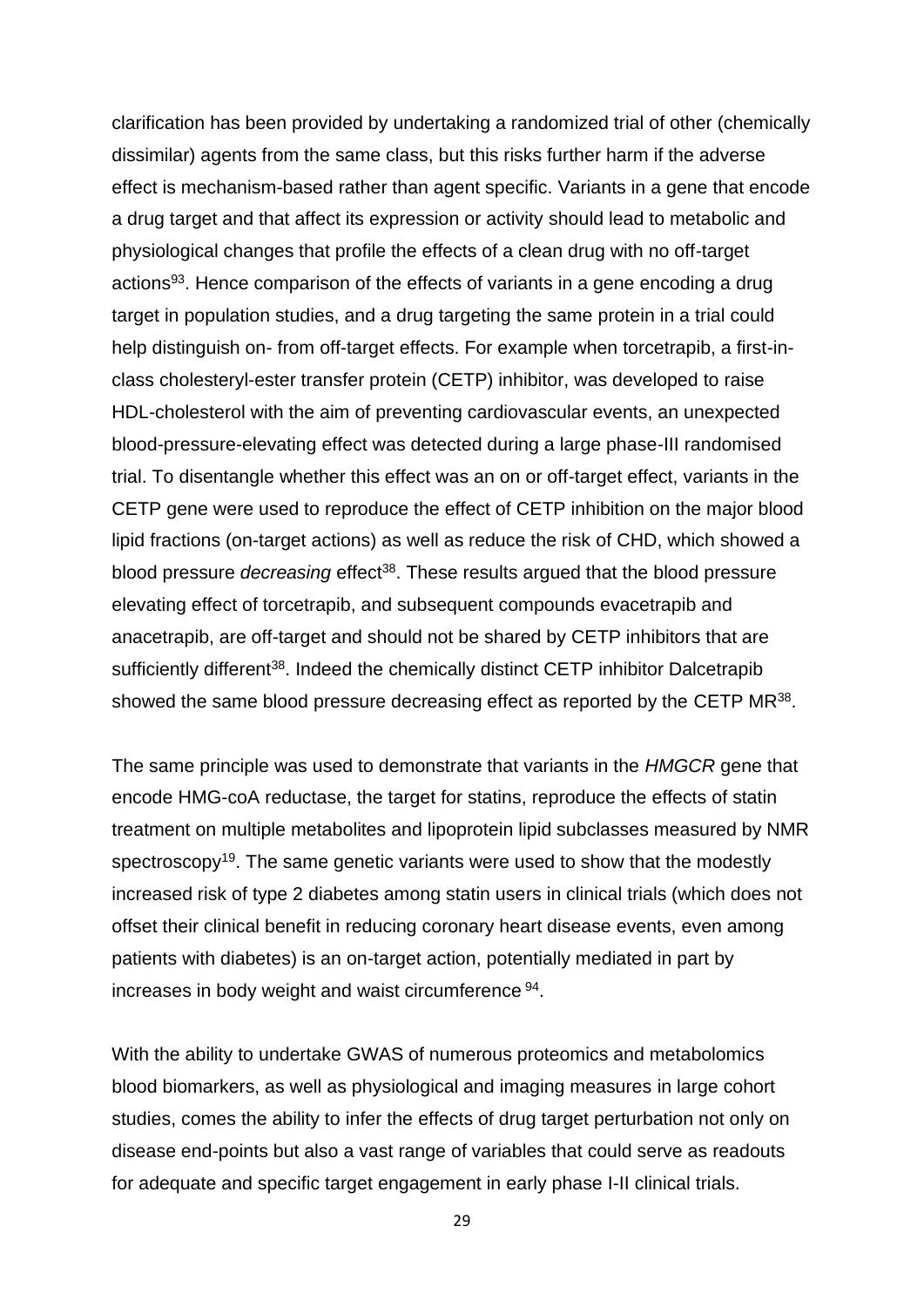#### **Concluding remarks**

The approaches we have described necessitate linking genotype to phenotype at scale. This is exposing the need for greater partnership between academia, healthcare systems, technology developers and providers, as well as the pharmaceutical industry. This is because large population and patient cohorts (and associated phenotypic and disease outcome data) reside mainly in the public sector, while new technologies, compound development expertise and financial resources reside mainly in the commercial sector. Developing governance frameworks that allow equitable partnership among these players, and which recognize the contribution made by different stakeholders to value creation, is challenging.

Different models are emerging. Primarily publicly funded, academia-led initiatives include UK Biobank, the EMERGE Consortium, All Of Us and the Million Veteran Program, as well as the recently completed UK 100,000 genomes project. Some studies (e.g. UK Biobank) have subsequently secured additional industry investment for sequencing or proteomics analysis. In other cases, a commercial vehicle has emerged from an academic one (e.g. Nashville Biosciences from Vanderbilt University BioVU). Initiatives with a major pharmaceutical industry component include Amgen purchase of Decode Genetics, the Regeneron partnership with Geisinger Health, and the recent GSK investment in the consumer genetic testing company with a huge client database, 23andMe. The origin, funding, generation, and control of, and access to, the linked genotype and phenotype data differ among these initiatives. Should such resources result in new drugs, it remains unclear if, and how, the contribution of the public sector or private citizens will be recognized. For instance, in the direct-to-consumer genomics arena, an opaque relationship exists between citizens (who pay consumer genomics providers for personal genome analysis for ancestry and disease risk information), and the pharmaceutical industry (who pay the same providers for access to aggregated personal genetic data linked to self-reported health outcomes). In this scenario, citizens risk paying twice: once for a genetic profile provided by the personal genomics company and then again later for any drug developed by its Pharma partners through insights generated from the aggregated genetic and health data to which citizens have already contributed at their own cost. In addition, in some healthcare settings, many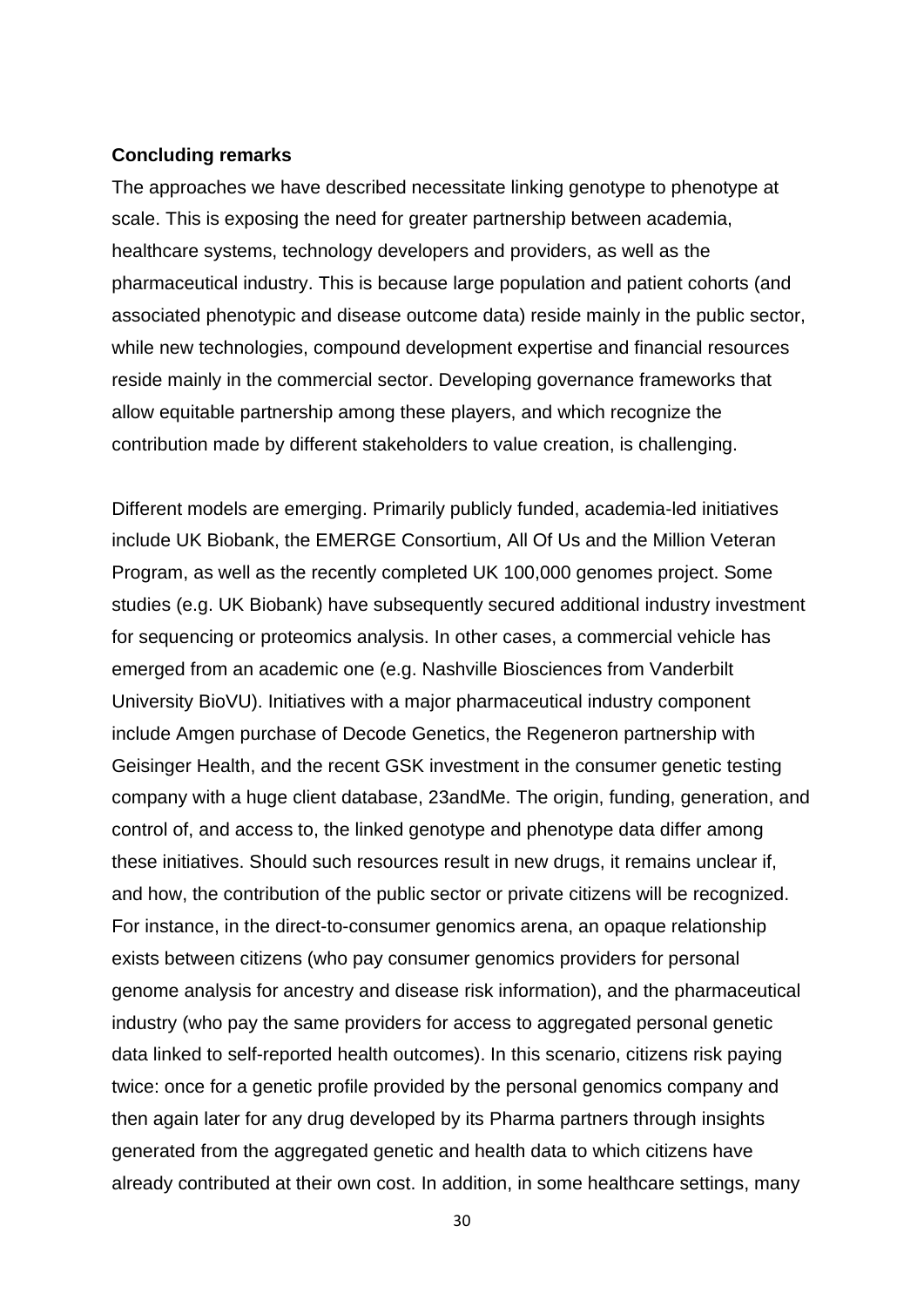of the citizens that contributed their data to the development might not be able to benefit from any developed therapeutics due to their cost. These emerging requirements for genomic and healthcare data for new drug development are likely to force a rethink of the social contract and economic model for drug development.

Finally, throughout this contribution we have discussed how human genetics and drug target Mendelian randomization can complement existing sources of (pre-) clinical evidence on anticipating the likely effect of drug target perturbation in humans to increase the yield of drug development. We see this as an adjunct in the drug development process but not as a substitute for randomised trials. These will continue to be required because (1) as we explained here drug compound and drug target are distinct exposures, (2) any new compound could have off-target actions that cannot be modelled genetically; (3) drug target effects modelled through MR, even tissue specific analyses, reflect biological consequences of target perturbation, which does not guarantee (irrespective of absence or presence of off-target effects) that a drug compounds will affect the target in the same manner in the same tissues (some of which are notorious difficult to access using a drug); (4) by starting followup immediately after randomization drug trials are protected against many of the biases that may still affect genetic studies<sup>49</sup> which often only enroll subjects decades after gamete forming. Nevertheless, by providing *early, in-human,* evidence on the anticipated on-target effects of drug target perturbation against an array of *clinically*  relevant traits, drug target MR is likely to provide additional *accurate* information on which target to pursue for clinical phase development. As such integration of human genetics in (preclinical) drug development is expected to decrease cost and increase yield.

# **Acknowledgments**

AFS is supported by BHF grant PG/18/5033837 and the UCL BHF Research Accelerator AA/18/6/34223. CF and AFS received additional support from the National Institute for Health Research University College London Hospitals Biomedical Research Centre. ADH is an NIHR Senior Investigator, and additionally by a UKRI-NIHR grant MR/V033867/1 for the Multimorbidity Mechanism and Therapeutics Research Collaborative.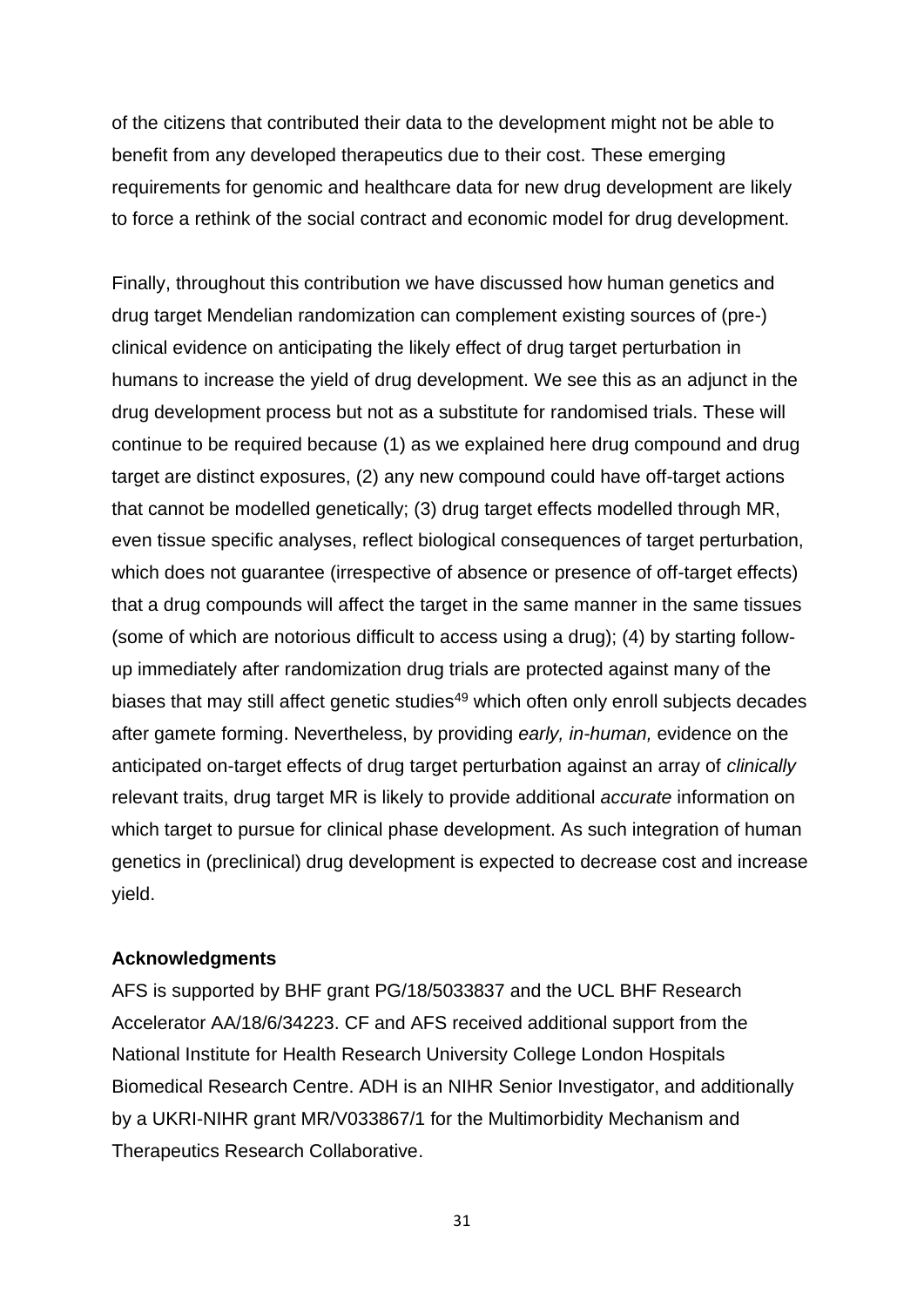#### **References**

- 1. Pina, A. S., Hussain, A. & Roque, A. C. A. An historical overview of drug discovery. *Methods Mol Biol* **572**, 3–12 (2009).
- 2. Drews, J. Drug discovery: a historical perspective. *Science* **287**, 1960–1964 (2000).
- 3. Moffat, J. G., Vincent, F., Lee, J. A., Eder, J. & Prunotto, M. Opportunities and challenges in phenotypic drug discovery: an industry perspective. *Nat Rev Drug Discov* **16**, 531–543 (2017).
- 4. Hughes, J. P., Rees, S., Kalindjian, S. B. & Philpott, K. L. Principles of early drug discovery. *Br J Pharmacol* **162**, 1239–1249 (2011).
- 5. Swinney, D. C. & Anthony, J. How were new medicines discovered? *Nat Rev Drug Discov* **10**, 507–519 (2011).
- 6. Finan, C. *et al.* The druggable genome and support for target identification and validation in drug development. *Science Translational Medicine* **9**, (2017).
- 7. Lindsay, M. A. Target discovery. *Nat Rev Drug Discov* **2**, 831–838 (2003).
- 8. Hay, M., Thomas, D. W., Craighead, J. L., Economides, C. & Rosenthal, J. *Clinical development success rates for investigational drugs*. vol. 32 (2014).
- 9. Munos, B. *Lessons from 60 years of pharmaceutical innovation*. (2009). doi:10.1038/nrd2961.
- 10. Pammolli, F., Magazzini, L. & Riccaboni, M. The productivity crisis in pharmaceutical R&D. *Nature Reviews Drug Discovery* **10**, 428–438 (2011).
- 11. Paul, S. M. *et al.* How to improve R&D productivity: the pharmaceutical industry's grand challenge. *Nature Reviews Drug Discovery* **9**, 203–214 (2010).
- 12. Harrison, R. K. Phase II and phase III failures: 2013–2015. *Nature Reviews Drug Discovery* **15**, 817–818 (2016).
- 13. Hingorani, A. D. *et al.* Improving the odds of drug development success through human genomics: modelling study. *Scientific Reports* **9**, 18911 (2019).
- 14. Claussnitzer, M. *et al.* A brief history of human disease genetics. *Nature* **577**, 179–189 (2020).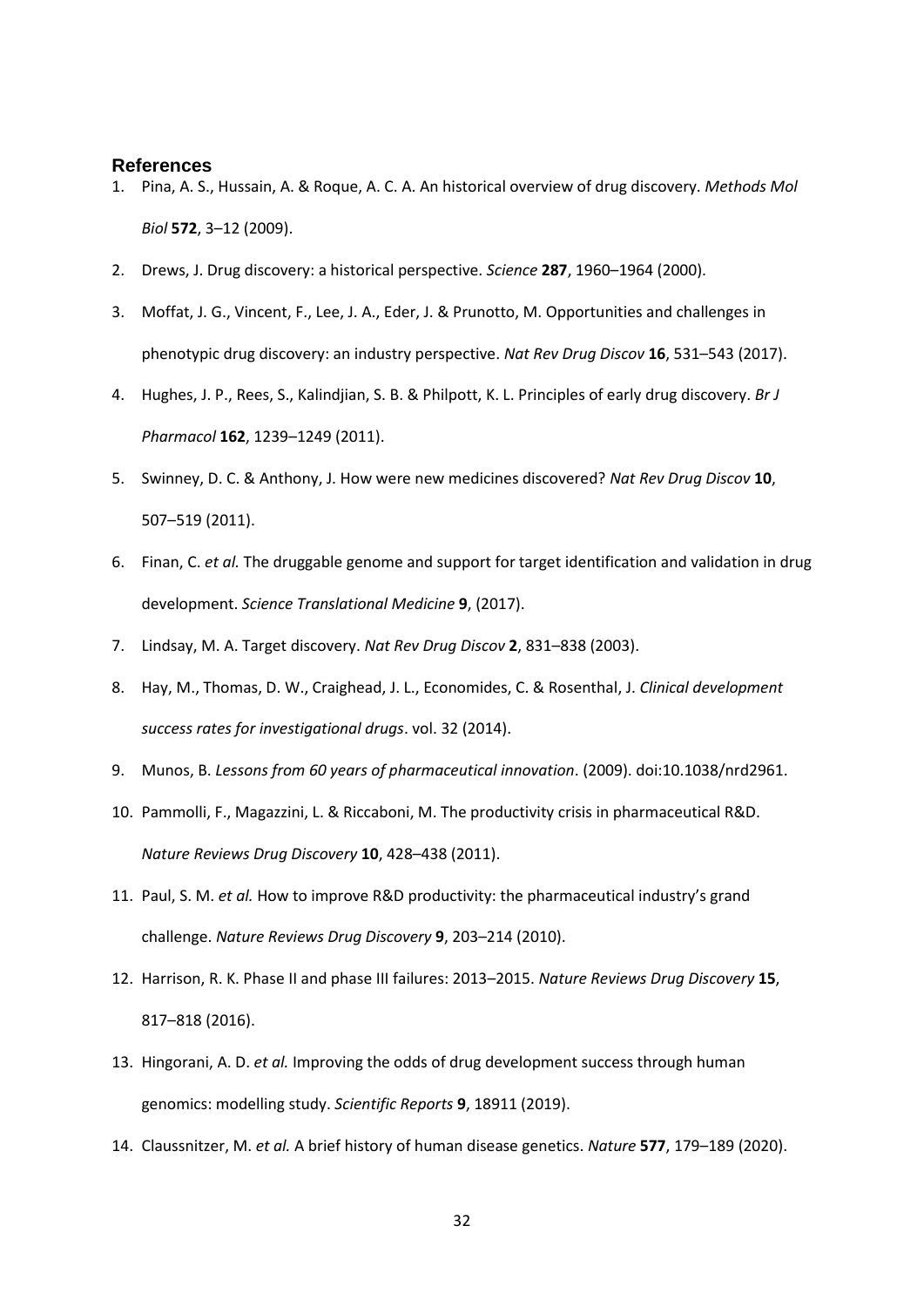- 15. McCarthy, M. I. *et al.* Genome-wide association studies for complex traits: consensus, uncertainty and challenges. *Nature Reviews Genetics* **9**, 356–369 (2008).
- 16. Visscher, P. M. *et al.* 10 Years of GWAS Discovery: Biology, Function, and Translation. *Am J Hum Genet* **101**, 5–22 (2017).
- 17. Crick, F. Central dogma of molecular biology. *Nature* **227**, 561–563 (1970).
- 18. Denny, J. C., Bastarache, L. & Roden, D. M. Phenome-Wide Association Studies as a Tool to Advance Precision Medicine. *Annu Rev Genomics Hum Genet* **17**, 353–373 (2016).
- 19. Würtz, P. *et al.* Metabolomic Profiling of Statin Use and Genetic Inhibition of HMG-CoA Reductase. *J Am Coll Cardiol* **67**, 1200–1210 (2016).
- 20. Wheeler, J., McHale, M., Jackson, V. & Penny, M. Assessing theoretical risk and benefit suggested by genetic association studies of CCR5: experience in a drug development programme for maraviroc. *Antiviral Therapy* 14 (2007).
- 21. GSK and 23andMe sign agreement to leverage genetic insights for the development of novel medicines | GSK. https://www.gsk.com/en-gb/media/press-releases/gsk-and-23andme-signagreement-to-leverage-genetic-insights-for-the-development-of-novel-medicines/.
- 22. Richardson, T. G., Zheng, J. & Gaunt, T. R. Computational Tools for Causal Inference in Genetics. *Cold Spring Harb Perspect Med* **11**, a039248 (2021).
- 23. Trynka, G. *et al.* Disentangling the Effects of Colocalizing Genomic Annotations to Functionally Prioritize Non-coding Variants within Complex-Trait Loci. *The American Journal of Human Genetics* **97**, 139–152 (2015).
- 24. Taşan, M. *et al.* Selecting causal genes from genome-wide association studies via functionally coherent subnetworks. *Nature Methods* **12**, 154–159 (2015).
- 25. Watanabe, K., Taskesen, E., van Bochoven, A. & Posthuma, D. Functional mapping and annotation of genetic associations with FUMA. *Nature Communications* **8**, 1826 (2017).
- 26. Wallace, C. Eliciting priors and relaxing the single causal variant assumption in colocalisation analyses. *PLOS Genetics* **16**, e1008720 (2020).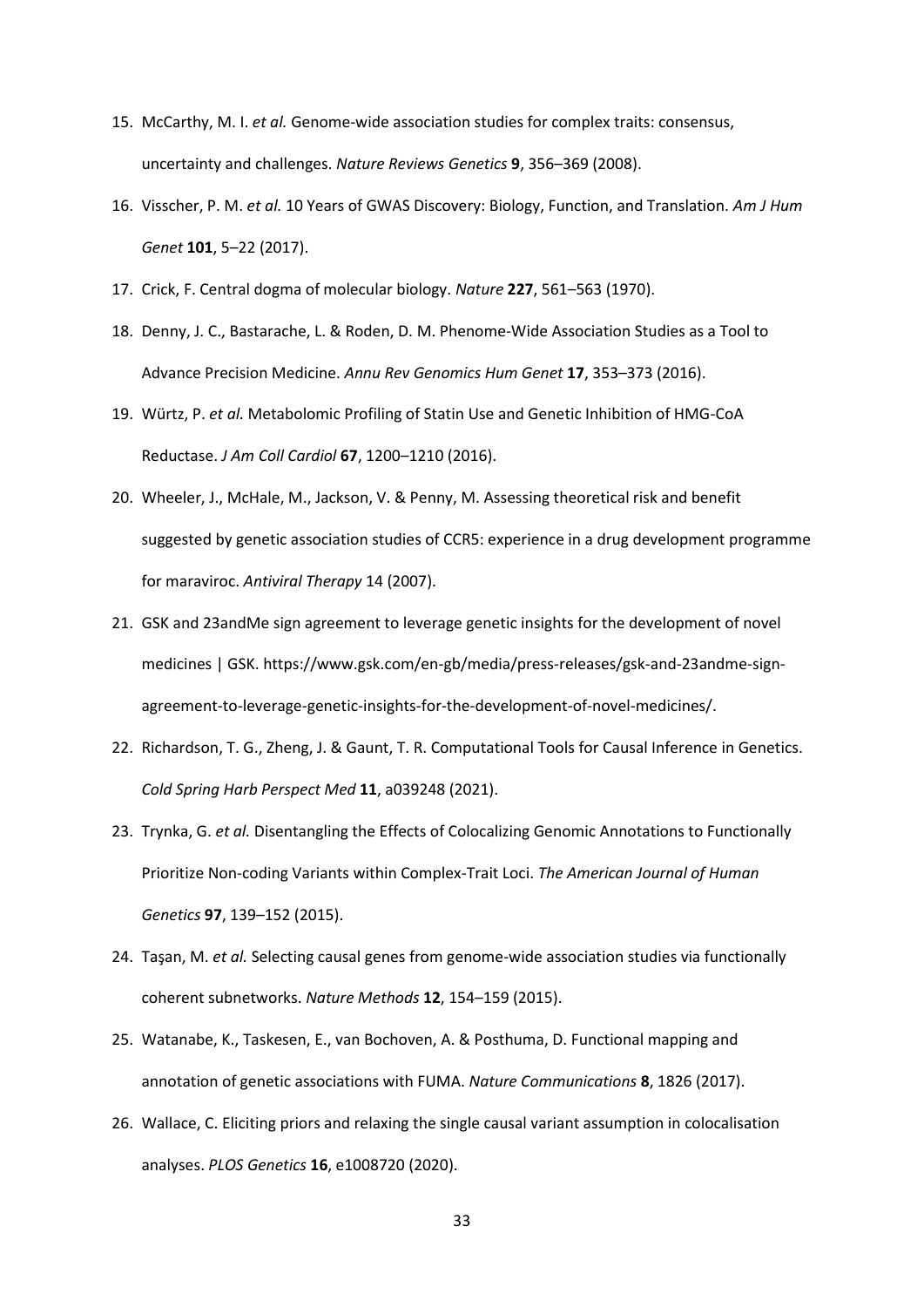- 27. Wen, X., Pique-Regi, R. & Luca, F. Integrating molecular QTL data into genome-wide genetic association analysis: Probabilistic assessment of enrichment and colocalization. *PLOS Genetics* **13**, e1006646 (2017).
- 28. Hormozdiari, F. *et al.* Colocalization of GWAS and eQTL Signals Detects Target Genes. *Am J Hum Genet* **99**, 1245–1260 (2016).
- 29. Shen, J., Song, K., Slater, A. J., Ferrero, E. & Nelson, M. R. STOPGAP: a database for systematic target opportunity assessment by genetic association predictions. *Bioinformatics* **33**, 2784–2786 (2017).
- 30. Abifadel, M. *et al.* Mutations in PCSK9 cause autosomal dominant hypercholesterolemia. *Nature genetics* **34**, 154–156 (2003).
- 31. Cohen, J. *et al.* Low LDL cholesterol in individuals of African descent resulting from frequent nonsense mutations in PCSK9. *Nat Genet* **37**, 161–165 (2005).
- 32. Stacey, D. *et al.* ProGeM: a framework for the prioritization of candidate causal genes at molecular quantitative trait loci. *Nucleic Acids Res* **47**, e3 (2019).
- 33. Sakamoto, K. M. *et al.* Protacs: Chimeric molecules that target proteins to the Skp1–Cullin–F box complex for ubiquitination and degradation. *PNAS* **98**, 8554–8559 (2001).
- 34. It's all druggable. *Nature Genetics* **49**, 169–169 (2017).
- 35. Schmidt, A. F. *et al.* PCSK9 genetic variants and risk of type 2 diabetes: a mendelian randomisation study. *The Lancet Diabetes & Endocrinology* **5**, 97–105 (2017).
- 36. Ference, B. A. *et al.* Variation in PCSK9 and HMGCR and Risk of Cardiovascular Disease and Diabetes. *New England Journal of Medicine* **375**, 2144–2153 (2016).
- 37. Williams, D. M., Finan, C., Schmidt, A. F., Burgess, S. & Hingorani, A. D. Lipid lowering and Alzheimer disease risk: A mendelian randomization study. *Annals of Neurology* **87**, 30–39 (2020).
- 38. Schmidt, A. F. *et al.* Cholesteryl Ester Transfer Protein as a Drug Target for Cardiovascular Disease. *medRxiv* 27 (2020).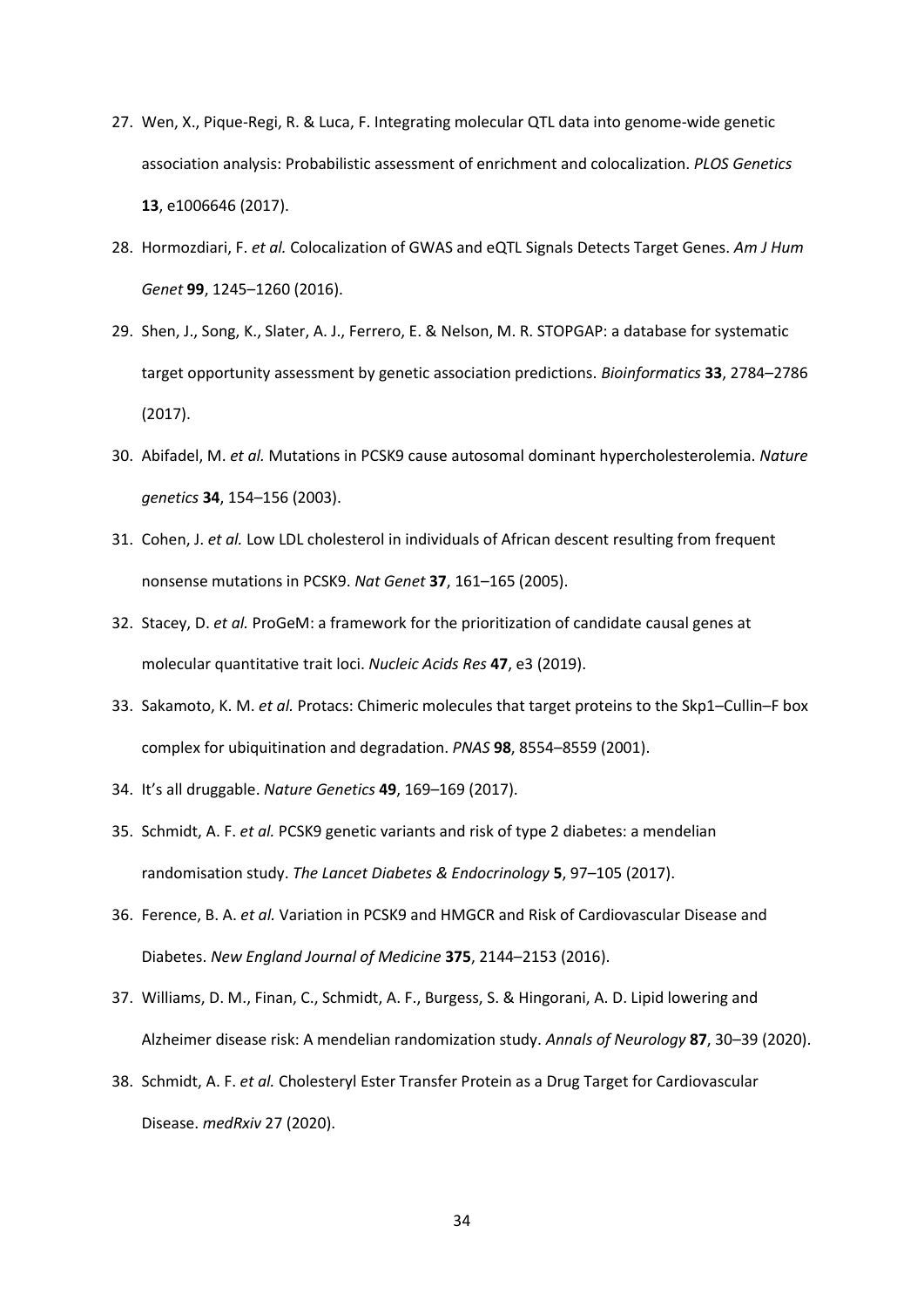- 39. Plenge, R. M., Scolnick, E. M. & Altshuler, D. *Validating therapeutic targets through human genetics*. (2013). doi:10.1038/nrd4051.
- 40. Coignard, J. *et al.* A case-only study to identify genetic modifiers of breast cancer risk for BRCA1/BRCA2 mutation carriers. *Nat Commun* **12**, 1078 (2021).
- 41. Sipeky, C., Tammela, T. L. J., Auvinen, A. & Schleutker, J. Novel prostate cancer susceptibility gene SP6 predisposes patients to aggressive disease. *Prostate Cancer Prostatic Dis* 1–9 (2021) doi:10.1038/s41391-021-00378-5.
- 42. Pietzner, M. *et al.* Genetic architecture of host proteins involved in SARS-CoV-2 infection. *Nat Commun* **11**, 6397 (2020).
- 43. Newport, M. J. & Finan, C. Genome-wide association studies and susceptibility to infectious diseases. *Brief Funct Genomics* **10**, 98–107 (2011).
- 44. Gaulton, A. *et al.* The ChEMBL database in 2017. *Nucleic Acids Res* **45**, D945–D954 (2017).
- 45. Buniello, A. *et al.* The NHGRI-EBI GWAS Catalog of published genome-wide association studies, targeted arrays and summary statistics 2019. *Nucleic Acids Res* **47**, D1005–D1012 (2019).
- 46. Nelson, M. R. *et al.* The support of human genetic evidence for approved drug indications. *Nature Genetics* (2015) doi:10.1038/ng.3314.
- 47. Minikel, E. V. *et al.* Evaluating drug targets through human loss-of-function genetic variation. *Nature* **581**, 459–464 (2020).
- 48. Dudbridge, F. Polygenic Mendelian Randomization. *Cold Spring Harb Perspect Med* **11**, a039586 (2021).
- 49. Richmond, B. & Davey Smith, G. Mendelian Randomization: Concepts and Scope. *Cold Spring Harb Perspect Med* **11**, a040501.
- 50. Altman, D. G. & Bland, J. M. Statistics notes: Absence of evidence is not evidence of absence. *British Medical Journal* **311**, 485–485 (1995).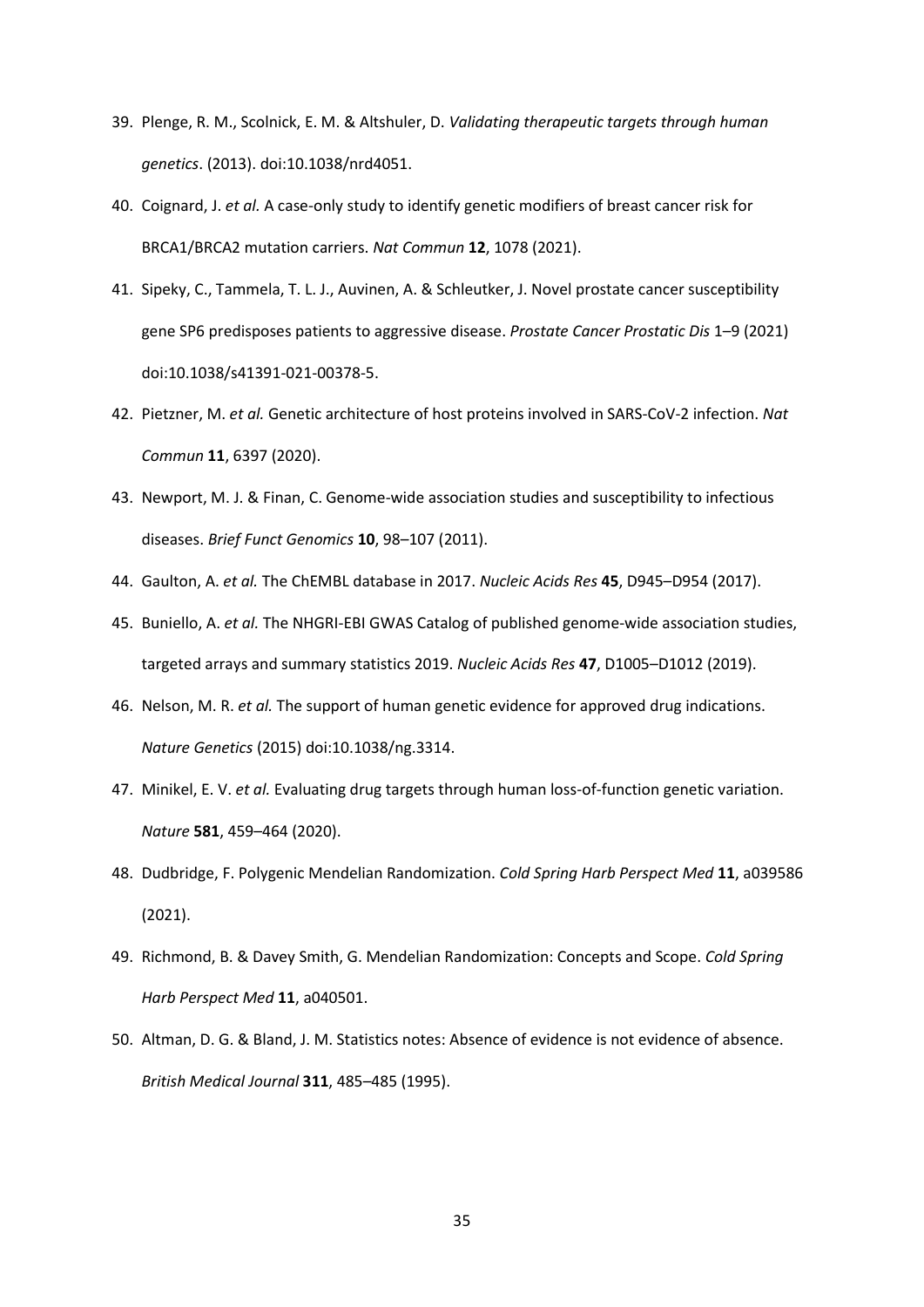- 51. Schmidt, A. F., Klungel, O. H. & Groenwold, R. H. H. Adjusting for Confounding in Early Postlaunch Settings: Going beyond Logistic Regression Models. *Epidemiology* **27**, 133–142 (2016).
- 52. Hernan, M. A., Hernandez-Diaz, S. & Robins, J. M. A structural approach to selection bias. *Epidemiology* **15**, 615–625 (2004).
- 53. Schmidt, A. F. *et al.* Comparison of variance estimators for meta-analysis of instrumental variable estimates. *International Journal of Epidemiology* (2016) doi:10.1093/ije/dyw123.
- 54. Martens, E. P., Pestman, W. R., de Boer, A., Belitser, S. V. & Klungel, O. H. Instrumental variables: application and limitations. *Epidemiology* **17**, 260–267 (2006).
- 55. Hwang, L.-D., Davies, N. M., Warrington, N. M. & Evans, D. M. Integrating Family-Based and Mendelian Randomization Designs. *Cold Spring Harb Perspect Med* **11**, a039503 (2021).
- 56. Patel, R. S. *et al.* Subsequent Event Risk in Individuals With Established Coronary Heart Disease: Design and Rationale of the GENIUS-CHD Consortium. *Circ: Genomic and Precision Medicine* **12**, (2019).
- 57. Cohen, J. C., Boerwinkle, E., Mosley Jr., T. H. & Hobbs, H. H. *Sequence variations in PCSK9, low LDL, and protection against coronary heart disease*. vol. 354 (2006).
- 58. Schmidt, A. F. *et al.* Genetic drug target validation using Mendelian randomisation. *Nature Communications* **11**, 3255 (2020).
- 59. Ference, B. A. How to use Mendelian randomization to anticipate the results of randomized trials. *European Heart Journal* ehx462–ehx462 (2017).
- 60. Holmes, M. V., Richardson, T. G., Ference, B. A., Davies, N. M. & Davey Smith, G. Integrating genomics with biomarkers and therapeutic targets to invigorate cardiovascular drug development. *Nat Rev Cardiol* (2021) doi:10.1038/s41569-020-00493-1.
- 61. Schmidt, A. F. & Groenwold, R. H. H. Adjusting for bias in unblinded randomized controlled trials. *Statistical Methods in Medical Research* **0**, (2016).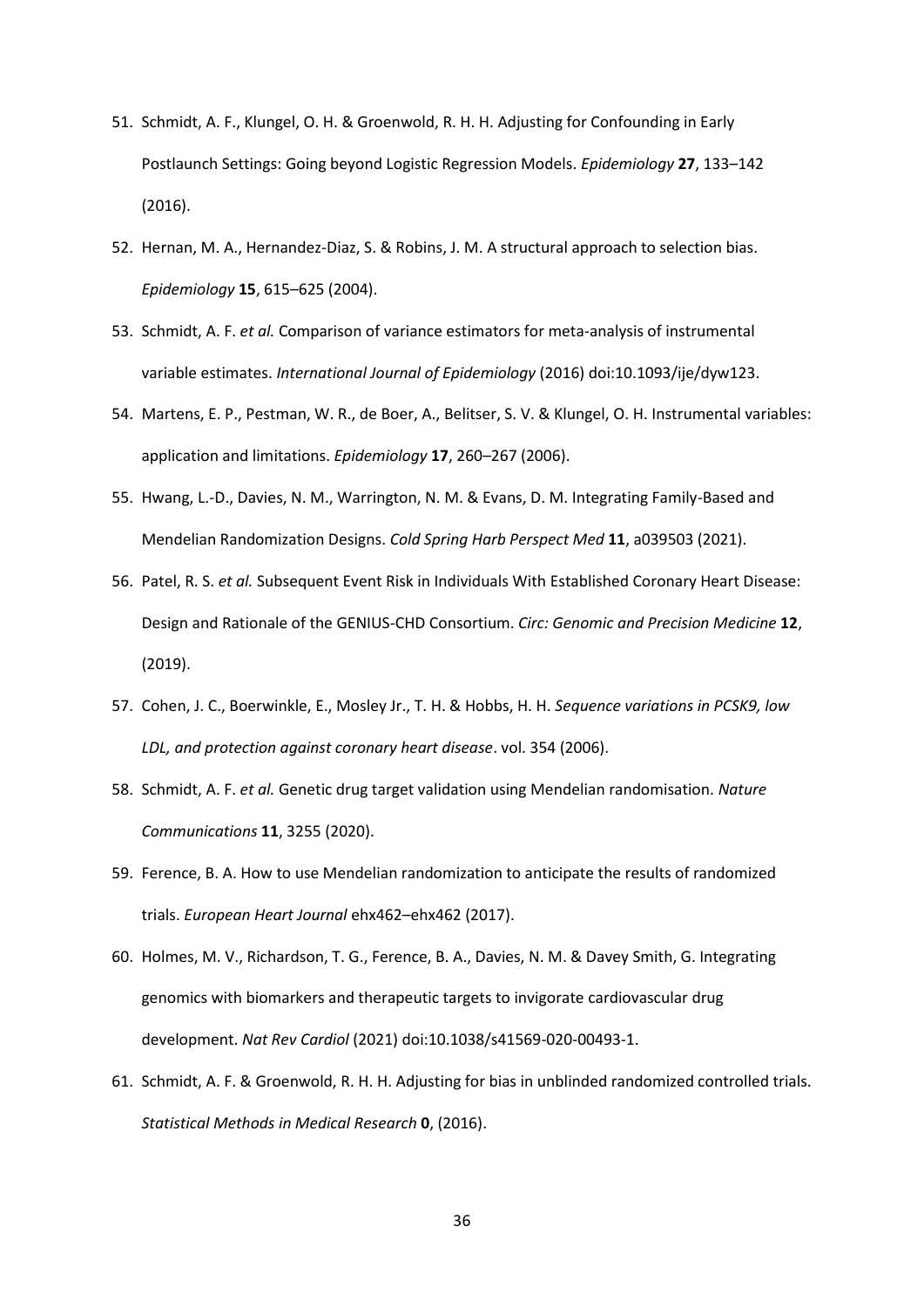- 62. Attwood, M. M., Jonsson, J., Rask-Andersen, M. & Schiöth, H. B. Soluble ligands as drug targets. *Nat Rev Drug Discov* **19**, 695–710 (2020).
- 63. Pietzner, M. *et al.* Cross-platform proteomics to advance genetic prioritisation strategies. *bioRxiv* 2021.03.18.435919 (2021) doi:10.1101/2021.03.18.435919.
- 64. Bowden, J., Smith, G. D. & Burgess, S. Mendelian randomization with invalid instruments: Effect estimation and bias detection through Egger regression. *International Journal of Epidemiology* **44**, 512–525 (2015).
- 65. Bowden, J. *et al.* A framework for the investigation of pleiotropy in two-sample summary data Mendelian randomization. *Statistics in medicine* **36**, 1783–1802 (2017).
- 66. Burgess, S. & Thompson, S. G. Avoiding bias from weak instruments in mendelian randomization studies. *International Journal of Epidemiology* **40**, 755–764 (2011).
- 67. Kamat, M. A. *et al.* PhenoScanner V2: an expanded tool for searching human genotype– phenotype associations. *Bioinformatics* doi:10.1093/bioinformatics/btz469.
- 68. Hemani, G. *et al.* The MR-Base platform supports systematic causal inference across the human phenome. *eLife* (2018) doi:10.7554/eLife.34408.
- 69. Fritsche, L. G. *et al.* A large genome-wide association study of age-related macular degeneration highlights contributions of rare and common variants. *Nature Genetics* **48**, 134–143 (2016).
- 70. Sun, B. B. *et al.* Genomic atlas of the human plasma proteome. *Nature* (2018) doi:10.1038/s41586-018-0175-2.
- 71. Yao, C. *et al.* Genome‐wide mapping of plasma protein QTLs identifies putatively causal genes and pathways for cardiovascular disease. *Nat Commun* **9**, 3268 (2018).
- 72. Folkersen, L. *et al.* Genomic and drug target evaluation of 90 cardiovascular proteins in 30,931 individuals. *Nat Metab* **2**, 1135–1148 (2020).
- 73. Storey, J. D. A direct approach to false discovery rates. *Journal of the Royal Statistical Society. Series B: Statistical Methodology* **64**, 479–498 (2002).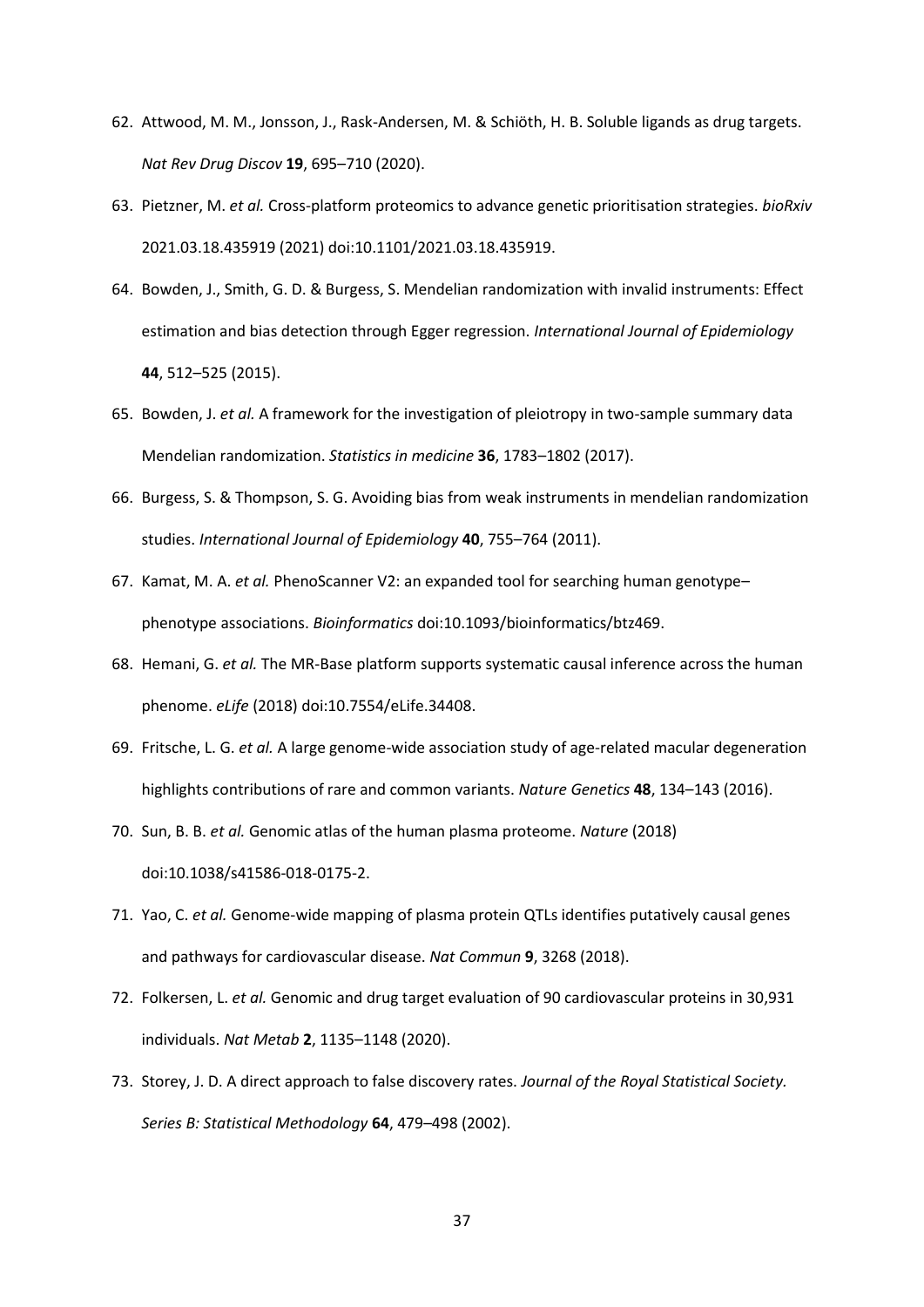- 74. Holmes, M. V. *et al.* Secretory phospholipase A2-IIA and cardiovascular disease: A mendelian randomization study. *Journal of the American College of Cardiology* **62**, 1966–1976 (2013).
- 75. Casas, J. P. *et al.* PLA2G7 Genotype, lipoprotein-associated phospholipase A2 activity, and coronary heart disease risk in 10 494 cases and 15 624 controls of european ancestry. *Circulation* **121**, 2284–2293 (2010).
- 76. Millwood, I. Y. *et al.* A phenome-wide association study of a lipoprotein-associated phospholipase A2 loss-of-function variant in 90 000 Chinese adults. *International Journal of Epidemiology* dyw087 (2016) doi:10.1093/ije/dyw087.
- 77. O'Donoghue, M. L. *et al.* Effect of darapladib on major coronary events after an acute coronary syndrome: the SOLID-TIMI 52 randomized clinical trial. *JAMA* **312**, 1006–1015 (2014).
- 78. STABILITY Investigators *et al.* Darapladib for preventing ischemic events in stable coronary heart disease. *N Engl J Med* **370**, 1702–1711 (2014).
- 79. Sivakumaran, S. *et al.* Abundant pleiotropy in human complex diseases and traits. *Am J Hum Genet* **89**, 607–618 (2011).
- 80. Solovieff, N., Cotsapas, C., Lee, P. H., Purcell, S. M. & Smoller, J. W. Pleiotropy in complex traits: challenges and strategies. *Nat Rev Genet* **14**, 483–495 (2013).
- 81. Shih, H.-P., Zhang, X. & Aronov, A. M. Drug discovery effectiveness from the standpoint of therapeutic mechanisms and indications. *Nat Rev Drug Discov* **17**, 19–33 (2018).
- 82. Ference, B. A., Holmes, M. V. & Smith, G. D. Using Mendelian Randomization to Improve the Design of Randomized Trials. *Cold Spring Harb Perspect Med* **11**, a040980 (2021).
- 83. Martin, R. I. R. *et al.* Atrial fibrillation associated with ivabradine treatment: meta-analysis of randomised controlled trials. *Heart* **100**, 1506–1510 (2014).
- 84. Giugliano, R. P. *et al.* Cognitive Function in a Randomized Trial of Evolocumab. *New England Journal of Medicine* **377**, 633–643 (2017).
- 85. Levesque, L. E., Hanley, J. A., Kezouh, A. & Suissa, S. *Problem of immortal time bias in cohort studies: example using statins for preventing progression of diabetes*. vol. 340 (2010).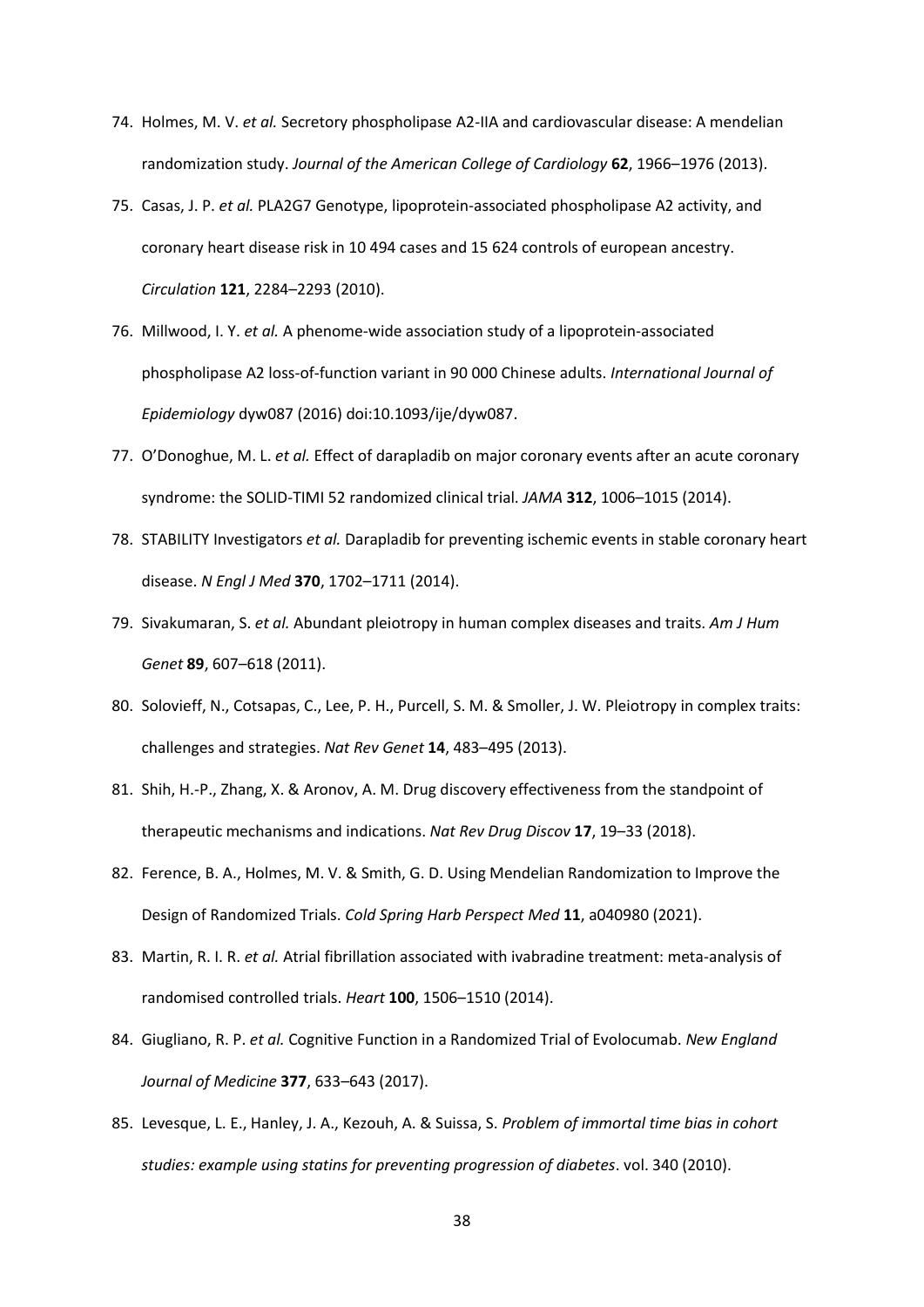- 86. Sarwar, N. & Butterworth, A. S. Interleukin-6 receptor pathways in coronary heart disease: A collaborative meta-analysis of 82 studies. *The Lancet* **379**, 1205–1213 (2012).
- 87. Swerdlow, D. I. *et al.* The interleukin-6 receptor as a target for prevention of coronary heart disease: A mendelian randomisation analysis. *The Lancet* **379**, 1214–1224 (2012).
- 88. Kleveland, O. *et al.* Effect of a single dose of the interleukin-6 receptor antagonist tocilizumab on inflammation and troponin T release in patients with non-ST-elevation myocardial infarction: a double-blind, randomized, placebo-controlled phase 2 trial. *Eur Heart J* **37**, 2406–2413 (2016).
- 89. Anstensrud, A. K. *et al.* Rationale for the ASSAIL-MI-trial: a randomised controlled trial designed to assess the effect of tocilizumab on myocardial salvage in patients with acute ST-elevation myocardial infarction (STEMI). *Open Heart* **6**, e001108 (2019).
- 90. Harrison, S. C. *et al.* Interleukin-6 receptor pathways in abdominal aortic aneurysm. *Eur Heart J* **34**, 3707–3716 (2013).
- 91. Parisinos, C. A. *et al.* Variation in Interleukin 6 Receptor Gene Associates With Risk of Crohn's Disease and Ulcerative Colitis. *Gastroenterology* **155**, 303-306.e2 (2018).
- 92. Hayes, A. G. & Nutt, D. J. Compound asset sharing initiatives between pharmaceutical companies, funding bodies, and academia: Learnings and successes. *Pharmacol Res Perspect* **7**, e00510 (2019).
- 93. Sofat, R. *et al. Separating the mechanism-based and off-target actions of cholesteryl ester transfer protein inhibitors with CETP gene polymorphisms*. vol. 121 (2010).
- 94. Swerdlow, D. I. *et al. HMG-coenzyme A reductase inhibition, type 2 diabetes, and bodyweight: Evidence from genetic analysis and randomised trials*. vol. 385 (2015).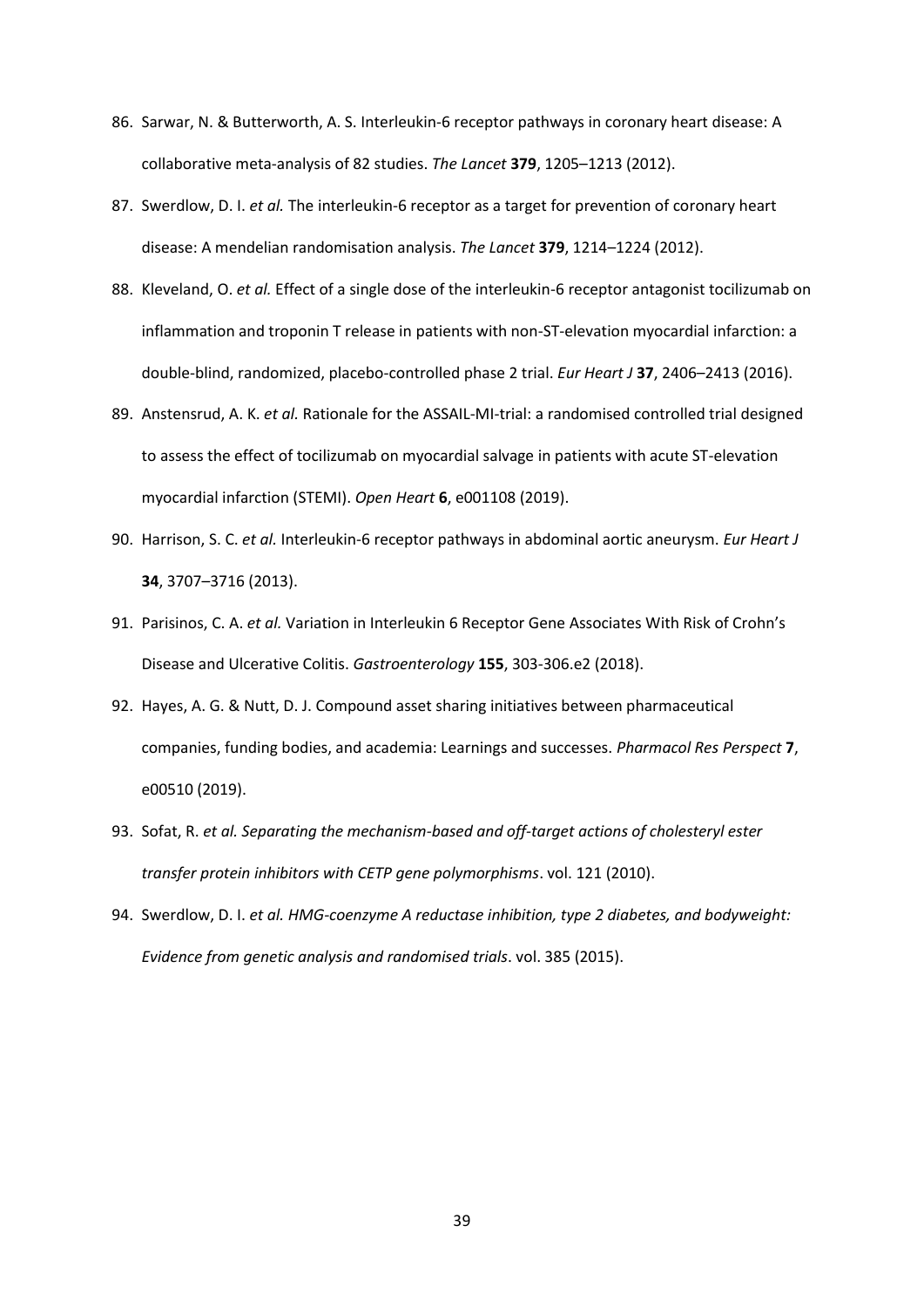# **Figure legends**





*Right hand panel.* Relationship between human genomics and drug target identification and validation. Proteins mediate the effect of drugs and natural genetic variation on metabolism, physiology, organs structure and disease pathogenesis. *Left hand panel.* Scalable approaches to interrogate all potential targets and diseases. Mapping the effect of genetic variation (genotype) on gene and protein expression (transcriptome and proteome) in different tissues, on metabolism (metabolome) and disease risk (diseasome) and applying drug target Mendelian randomization can help anticipate the effect of drug action on a target protein. This principle can help support drug target identification, validation, *separation of 'on-'* from 'off-target' effects, end-point selection for clinical trials and indication expansion and repurposing priorities. Information contributing to the different data layers can be summary-level and obtained in independent datasets.

# **Figure 2 A graph representation of two possible Mendelian randomization scenarios.**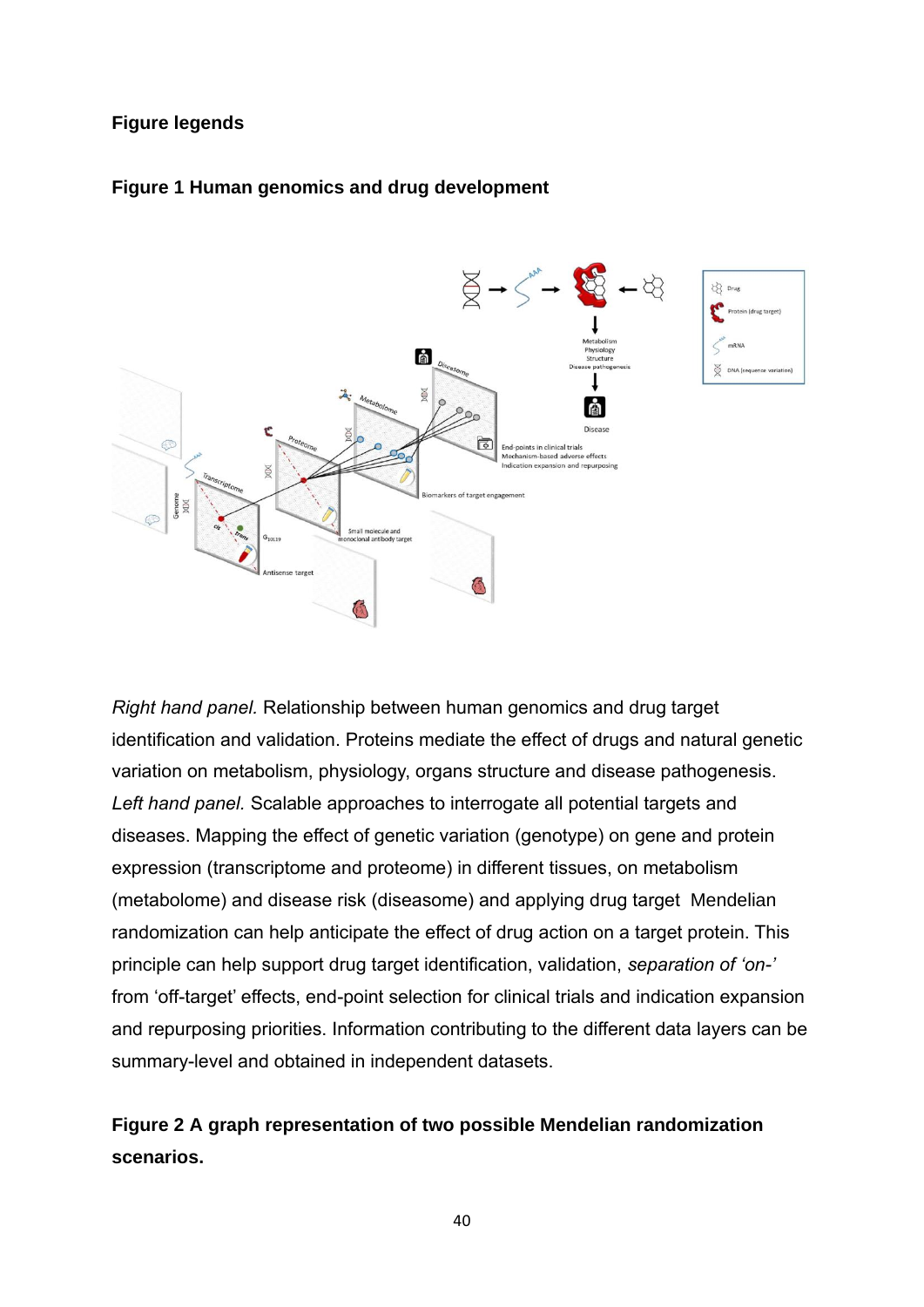

N.b., the *left hand side* of the graph represent a scenario were a single (or multiple) genetic variant is represented by node  $G$ , which has an effect (indicated by an arrow) on a protein  $P$ , where the protein affects a downstream biomarker  $X$ , and all previously defined nodes affect the outcome D. Here the effect magnitudes are indicated by arrow labels and may include a null effect (when there is no causal effect between two nodes). The *right hand side* diagram adds a node **E**, between **G** and  $P$ , reflecting the effect of mRNA expression on  $P$  and  $D$ . Finally in both scenarios all nodes, except  $G$  may be affect by confounding, encoded by common cause  $U$ ; where of course this node most often reflect multiple distinct causes.

**Figure 3 A graph representation of a randomized controlled trial of a drug compound.** 

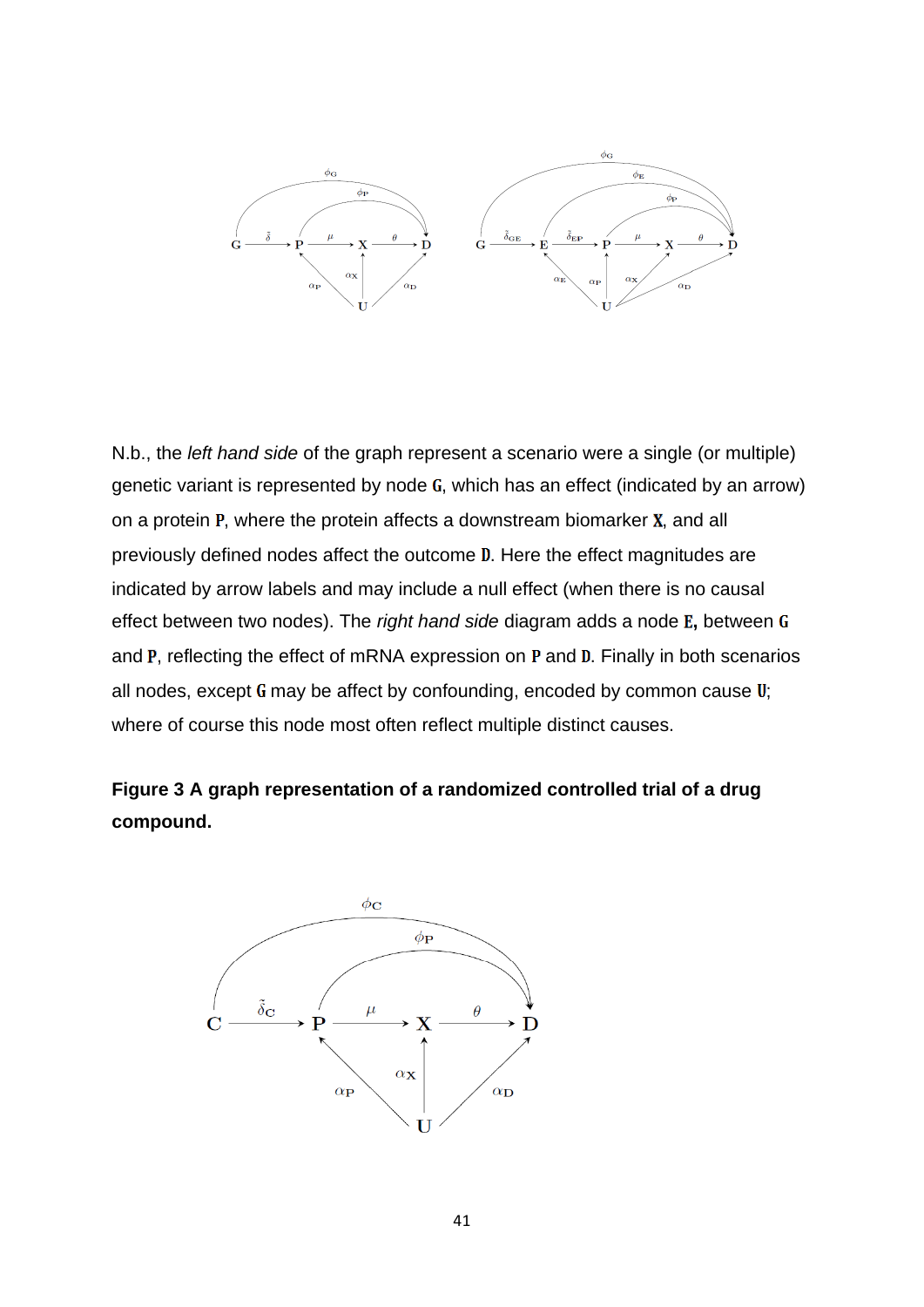N.b., Node  $\mathcal C$  represent a drug compound which has an effect (indicated by an arrow) on a protein  $P$ , where the protein affects a downstream biomarker  $X$ , and all previously defined nodes affect the outcome **D**. Here the effect magnitudes are indicated by arrow labels and may include a null effect (when there is no causal effect between two nodes). Finally, all nodes, except  $C$  (which we assume has been allocated at random) may be affect by confounding, encoded by common cause  $\mathbf{U}$ ; where of course this node most often reflect multiple distinct causes.

# **Figure 4 Comparison between cis- vs. trans-Mendelian randomization (MR) for drug target validation.**



**(a)** *cis***-MR** A variant in cis- SNP1 in the proximity of gene G1 is used as an instrument for the protein of interest (P1) which is causally linked to a disease. SNP1 is also associated with P2 (a mediator of the effect of P1 on a disease) and with P3 (a bystander protein residing off the causal pathway from P1 to disease. SNP1 is associated with P1, P2, P3 and the disease outcome and is a valid instrument for P1. **(b)** *trans***-MR with no horizontal pleiotropy** A variant in another gene (SNP4) which influences expression of P4, upstream in the causal pathway, is used as a trans- instrument for P1. SNP4 associates with P4, P1, P2 and P3 and is a valid instrument for P1 because there is no direct causal pathway from P4 to disease. **(b)**  *trans***-MR with horizontal pleiotropy** In this scenario, P1 is not causal for disease but is a bystander protein. SNP4 is upstream of P1 and associates with disease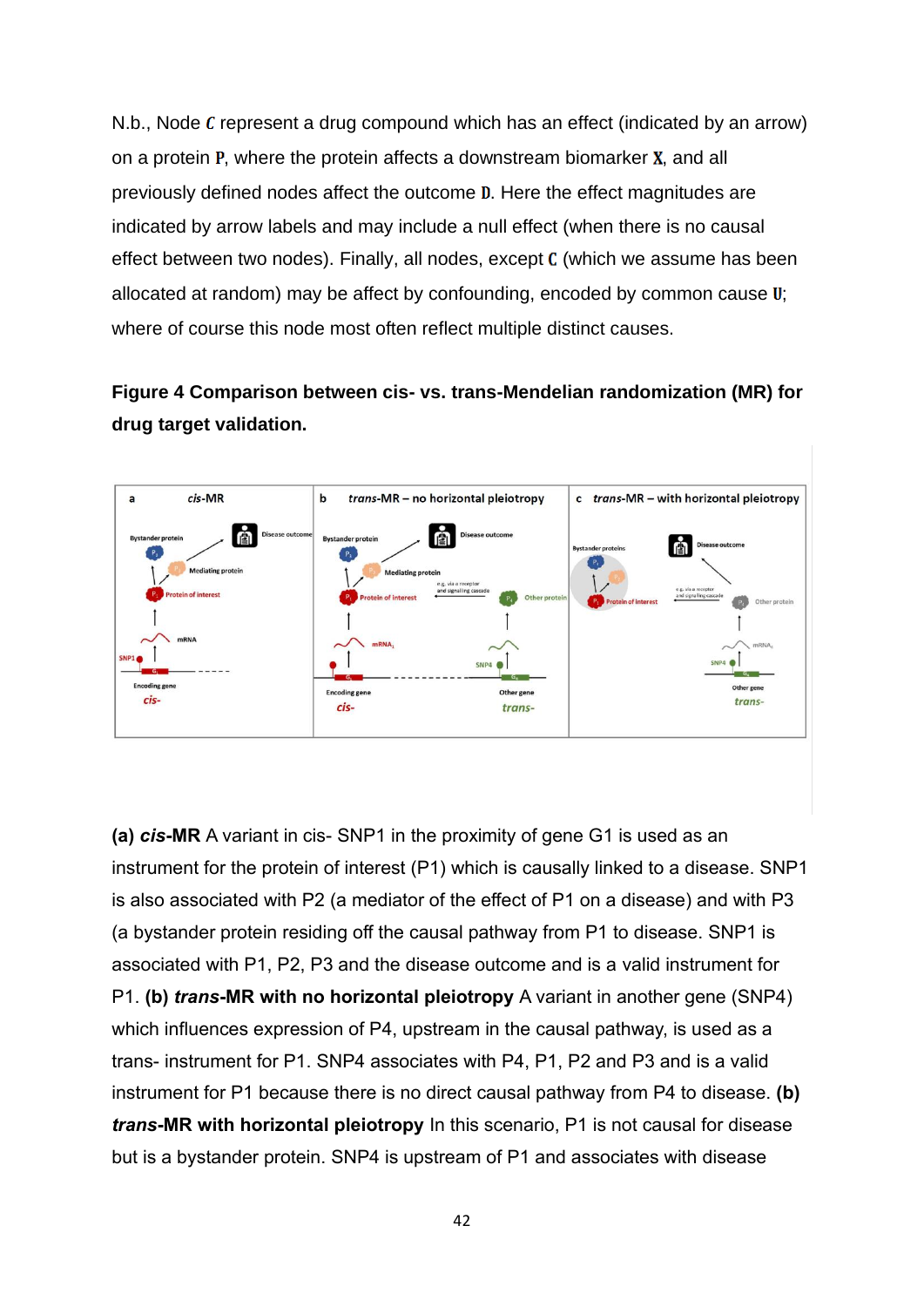because of a direct pathway through P4 (which may not have been measured). As in scenario (b) SNP 4 associates with P1, P2 and P3 and disease, but it is not a valid instrument for P1 because there is a direct causal pathway from P4 to disease.

**Figure 5 Cis-acting variants with respect to different exposures and perceived heterogeneity**



Multiple scenarios where *cis*-acting variants can impact the outcome but not via the exposure. (**a**) A conventional MR graph whereby instrumental variants in gene *G*are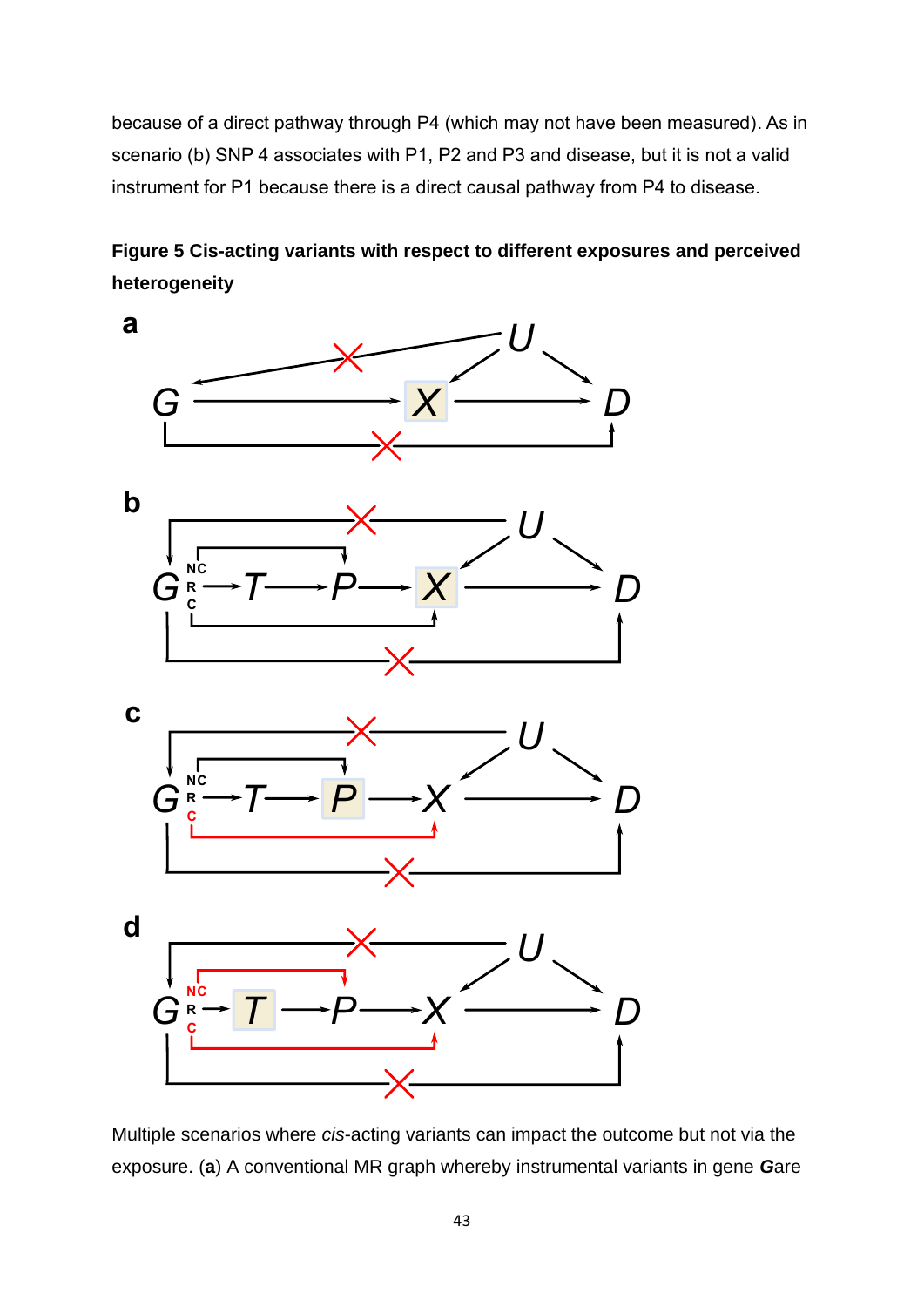acting via biomarker exposure *X* on disease outcome *D.* (**b**) Mechanistically the same as part (**a)**but with greater resolution depicting potential (but unused) exposures of transcript level, *T* and protein level *P* and with the instrumental genetic variants partitioned into non-coding (NC), regulatory (R) and coding (C) variants. Regulatory variants are more likely to impact the transcript level, where as noncoding variants are more likely to impact protein level via translational efficiency and not the transcript level, where as coding variants are more likely to impact on protein function/activity which will alter downstream biomarker level but this effect will not be mediated via transcript or protein level. An exception to these assumptions is nonsense mediated decay where aberrant insertion stop codons will lead to destruction of mRNA. Part (**c**) the exposure is changed from the biomarker to the protein encoded by gene *G*, and part (**d**) the exposure is changed from the level of protein to transcript level *T*. In parts (**c**) and (**d**), pathways whereby instrumental genetic variants are impacting the outcome but not via the exposure are highlighted in red.





N.b., p-values under the null-hypothesis were generated by sampled from a standard normal distribution, whereas p-values under the alternative distribution were sampled from a normal distribution with mean of 2 and standard deviation of 1.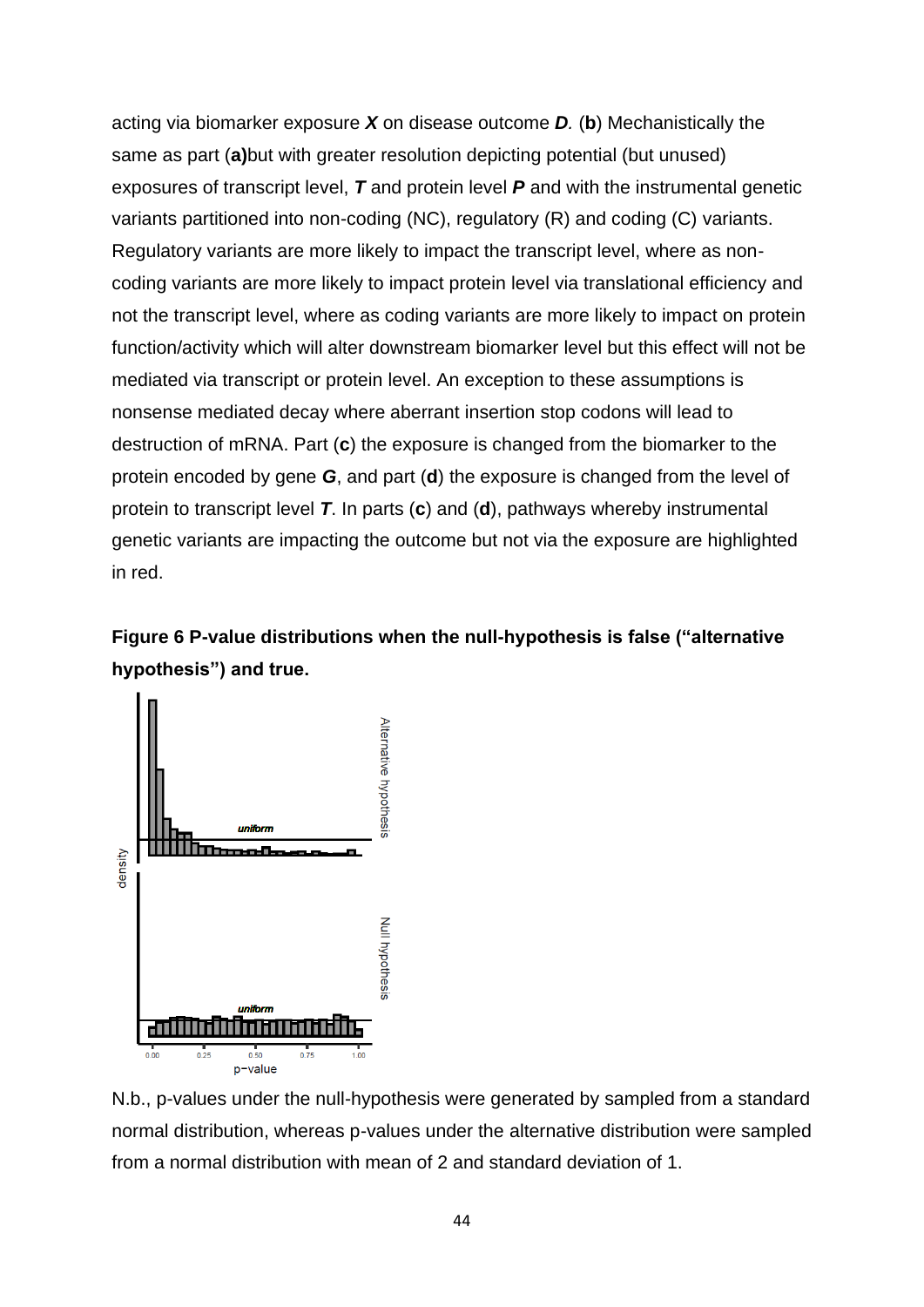**Table 1 Comparison of the findings from randomised controlled trials and Mendelian randomization trials of the corresponding therapeutic target.**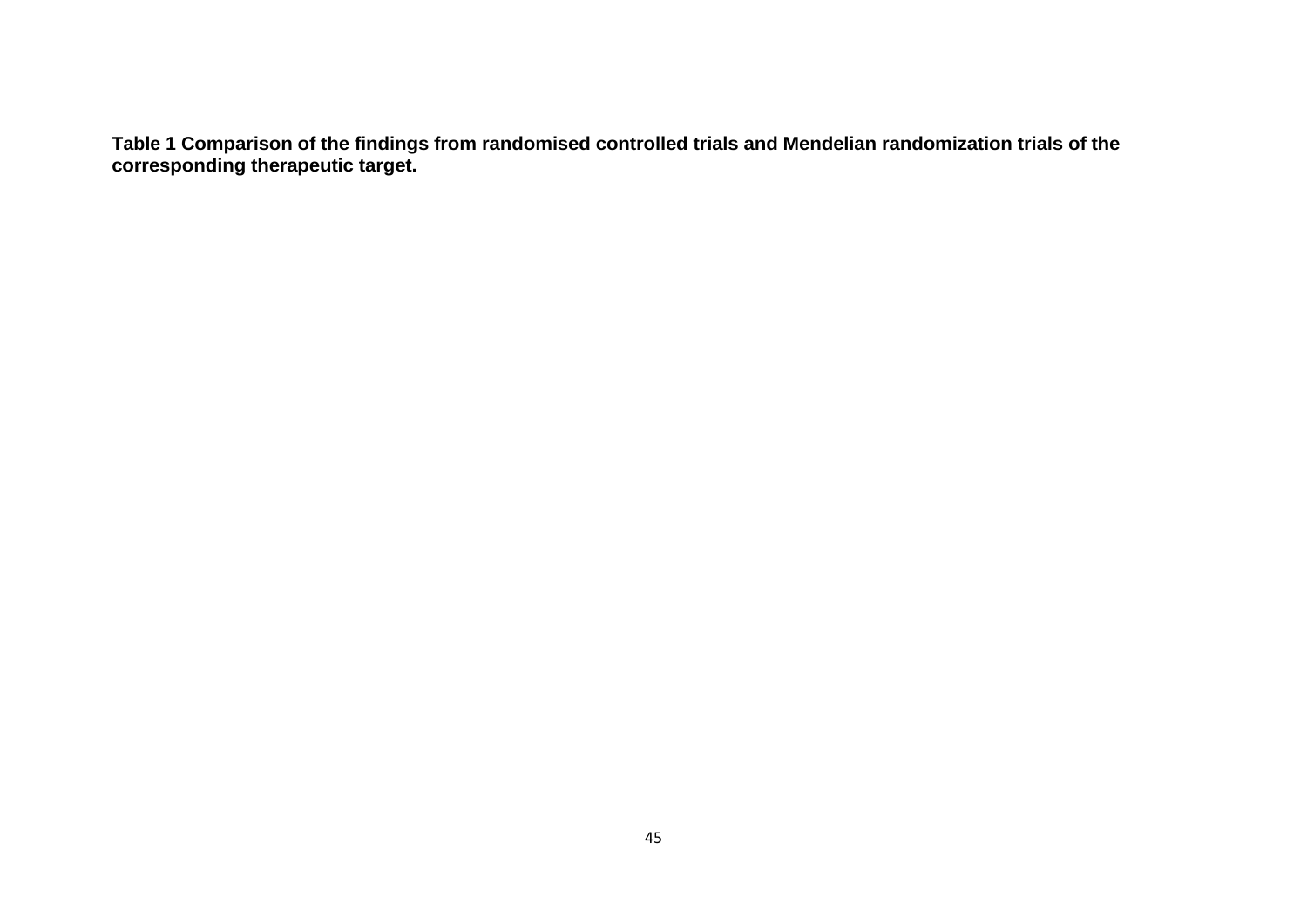|                                                                         | Orthodox drug development |                                  |                                                    |                                                                                                                                                                                   |                                                                                                                                                                                   | Mendelian randomization trials (MRT) |                                                                                                                    |                                                                                                                                              |                                                                                                                                                                      |
|-------------------------------------------------------------------------|---------------------------|----------------------------------|----------------------------------------------------|-----------------------------------------------------------------------------------------------------------------------------------------------------------------------------------|-----------------------------------------------------------------------------------------------------------------------------------------------------------------------------------|--------------------------------------|--------------------------------------------------------------------------------------------------------------------|----------------------------------------------------------------------------------------------------------------------------------------------|----------------------------------------------------------------------------------------------------------------------------------------------------------------------|
| Drug target                                                             | Compound(s)<br>evaluated  | Developmental<br>stage           | Therapeutic<br>area                                | Outcomes<br>assessed<br>preclinical<br>selective<br>interventions                                                                                                                 | <b>Findings from</b><br>in preclinical<br>studies or RCTs<br>studies or RCTs of of selective drug<br>druginterventions                                                            | Encoding gene                        | <b>Outcomes</b><br>evaluated<br><b>MRTs</b>                                                                        | <b>Findings from</b><br><b>in MRTs</b>                                                                                                       | Inferences drawn<br>from<br>comparison of<br>the<br>findings from<br>preclinical<br>studies or RCTs<br>and MRT                                                       |
| Cholesteryl ester transfer<br>protein[1]                                | Torcetrapib               | Phase III                        | Cardiovascular<br>disease                          | Blood lipids (total-<br>LDL-, and HDL<br>cholesterol,<br>triglycerides);<br>blood pressure;<br>CVD events                                                                         | HDL-elevation,<br>triglyceride and<br>LDL-reduction.<br>Unintended BP<br>elevation.<br>Unintended<br>increase in CVD<br>events                                                    | CETP[2]                              | LDL-, and HDL<br>cholesterol,<br>triglycerides);<br>blood pressure                                                 | Blood lipids (total- Associations with<br>blood lipids<br>consistent with<br>effects in RCTs.<br>No genetic<br>association with<br>BP.       | Blood<br>pressure<br>elevating effect<br>of torcetrapib is<br>offtarget                                                                                              |
| Hydroxy<br>methyl (HMG)-coA reductase[3]                                | <b>Statins</b>            | Phase IV<br>(post-<br>marketing) | Cardiovascular<br>disease                          | <b>Blood lipid</b><br>fractions, weight,<br>type 2 diabetes<br>risk                                                                                                               | Statin treatment<br>in RCTs linked to<br>increased weight<br>and risk of type 2<br>diabetes.                                                                                      | HMGCR[3]                             | <b>Blood lipid</b><br>fractions,<br>anthropometric<br>measures,<br>glucose and<br>insulin, type 2<br>diabetes risk | <b>HMGCR SNPs</b><br>associated with<br>lower LDL-C,<br>higher weight, on-target effect<br>fasting<br>type 2 diabetes through weight<br>risk | Increased risk of<br>type 2 diabetes is<br>an unintended<br>glucose of statins<br>and insulin, and mediated in part<br>gain                                          |
| Niemann-Pick C1-like 1 [4]                                              | Ezetimibe                 | Phase III                        | Cardiovascular<br>disease                          | LDL-cholesterol<br>cardiovascular<br>death, non-fata<br>myocardial<br>infarction,<br>unstable angina<br>requiring<br>hospitalisation<br>and<br>revascularisatio<br>$\overline{p}$ | Ezetimibe added NPC1L1<br>to statins<br>produces<br>modest<br>additional<br>benefit in<br>cardiovascular<br>outcomes in<br>patients<br>following an<br>acute coronary<br>syndrome | [5]                                  | Plasma lipid<br>levels and risk of<br>coronary heart<br>disease.                                                   | Inactivating<br>mutations<br>NPC1L1<br>associated<br>lower<br>cholesterol<br>protection<br>myocardial<br>infarction risk.                    | Niemann-Pick<br>$in$ C1-like 1 is a<br>are validated target<br>with for LDL-<br>LDL-cholesterol<br>and lowering and<br>from coronary heart<br>disease<br>prevention. |
| Proprotein convertase<br>subtilisin/kexin type 9 serine<br>protease [6] | Alirocumab,<br>evolocumab | Phase II                         | Lipid lowering<br>and<br>cardiovascular<br>disease | LDL-cholesterol                                                                                                                                                                   | Alirocumab and<br>evolocumab<br>reduce LDL-<br>cholesterol<br>among patients<br>with<br>heterozygous<br>familial or                                                               | <b>PCSK9</b><br>$[7]$                | LDL-cholesterol<br>and rosk of<br>coronary heart<br>disease                                                        | Inactivating<br>mutations in<br>PCSK9<br>associated with<br>reduced LDL-<br>cholesterol and<br>CHD risk                                      | Proprotein<br>convertase<br>subtilisin/kexin<br>type 9 serine<br>protease is a<br>validated target<br>for LDL-<br>cholesterol                                        |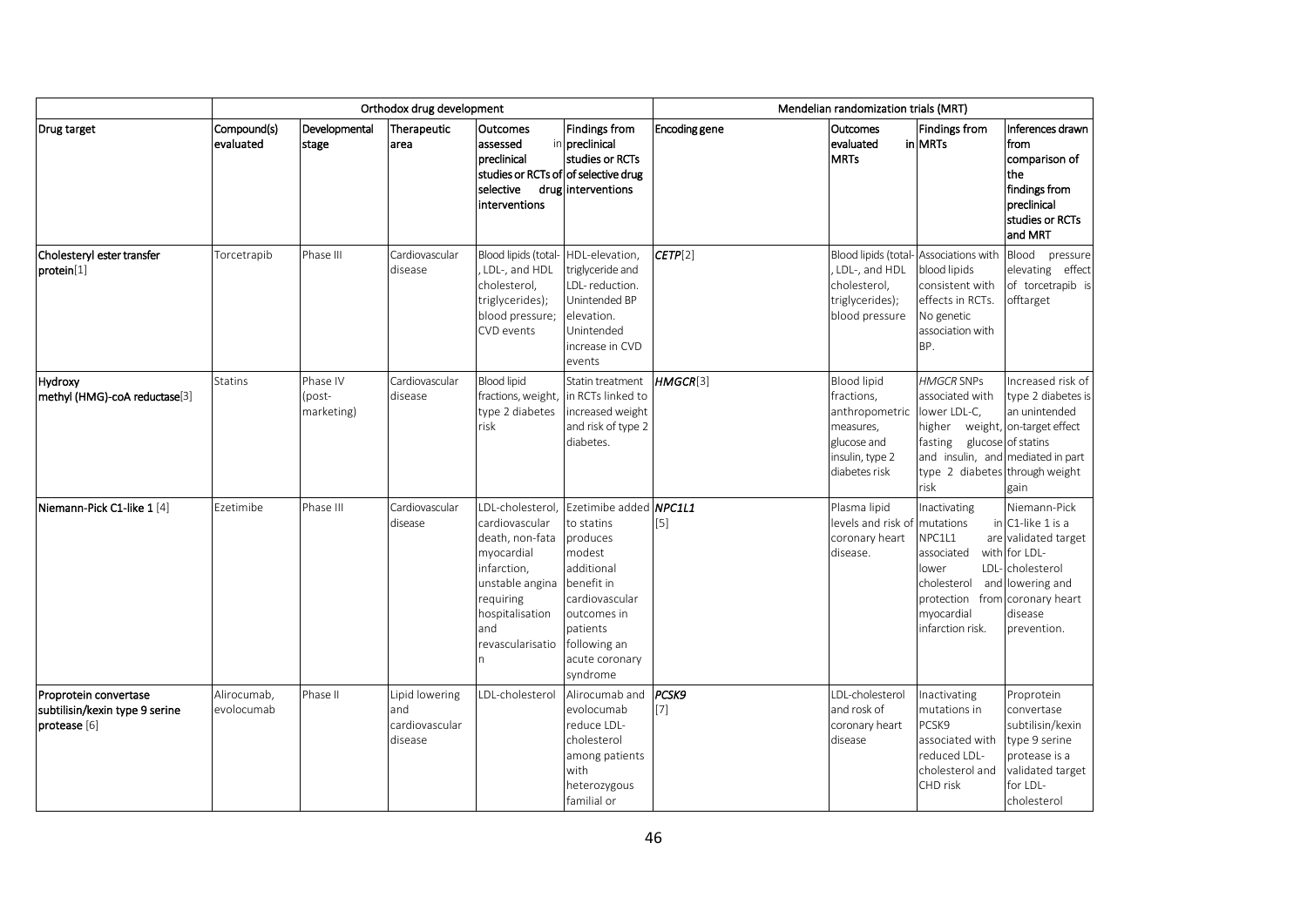|                                                                  |                                        |             |                                           |                                                                                                            | polygenic<br>hypercholestero<br>laemiaand<br>reduce<br>cardiovascular<br>events in<br>patients with or<br>at high risk of<br>cardiovascular<br>disease                                         |                     |                                                                                                                                                              |                                                                                                                                                                                                    | lowering and<br>reduction in<br>cardiovascular<br>risk                                                                                                                                  |
|------------------------------------------------------------------|----------------------------------------|-------------|-------------------------------------------|------------------------------------------------------------------------------------------------------------|------------------------------------------------------------------------------------------------------------------------------------------------------------------------------------------------|---------------------|--------------------------------------------------------------------------------------------------------------------------------------------------------------|----------------------------------------------------------------------------------------------------------------------------------------------------------------------------------------------------|-----------------------------------------------------------------------------------------------------------------------------------------------------------------------------------------|
| Glucagon-like peptide-1 receptor<br>$[8]$                        | Liraglutide                            | Phase III   | Diabetes and<br>cardiovascular<br>disease | Death from<br>cardiovascular<br>causes, non-fata<br>myocardial<br>infarction, or<br>non-fata stroke.       | Liraglutide<br>reduced risk of<br>death from<br>cardiovascular<br>causes, nonfatal<br>myocardial<br>infarction, or<br>nonfatal stroke<br>among patients<br>with type 2<br>diabetes<br>mellitus | <b>GLP1R</b><br>[9] | Body weight,<br>glycaemic traits,<br>lipids, blood<br>pressure, risk of<br>type 2 diabetes<br>and coronary<br>heart disease                                  | A low<br>frequency,<br>coding region<br>missense variant diabetes and<br>in GLP1R is<br>associated with<br>lower fasting<br>glucose,<br>diabetes risk<br>and risk of<br>coronary heart<br>disease. | GLP1R is a<br>validated target<br>for treatment of<br>reducing<br>coronary heart<br>disease risk                                                                                        |
| Lipoprotein-associated<br>phospholipase A2 (Lp-<br>PLA2) [10,11] | Darapladib                             | Phase III   | Cardiovascular<br>disease                 | Major<br>cardiovascular<br>events or major<br>coronary events                                              | No reduction in<br>CVD events in<br>patients with<br>stable coronary<br>disease or recent<br>ACS; despite<br>reductions in Lp-<br>PLA2 mass and<br>activity.                                   | PLA2G7[12, 13]      | Lp-PLA2<br>concentration,<br>blood lipids,<br>inflammation<br>markers, and<br>CHD events                                                                     | PLA2G7 variants<br>were not<br>associated with<br>alterations in<br>cardiovascular<br>risk markers or<br>CHD events                                                                                | Lp-PLA2 is not<br>involved in the<br>development of<br>cardiovascular<br>disease; low<br>priority as<br>therapeutic<br>target for this<br>indication                                    |
| Interleukin-6 receptor[14]                                       | Tocilizumab                            | Phase III   | Autoimmune<br>disease                     | <b>Blood lipid</b><br>fractions and<br>inflammation<br>markers<br>including IL-6,<br>CRP and<br>fibrinogen | In patients with<br>rheumatoid<br>arthritis,<br>tocilizumab<br>induced<br>alterations in<br>circulating<br>inflammation<br>markers<br>characteristic of<br>IL-6 blockade                       | IL6R[14]            | Blood<br>fractions<br>inflammation<br>iL-6, CRP<br>fibrinogen.<br>Cardiovascular<br>CHD events and a reduction in<br>abdominal aortic CHD events<br>aneurysm | lipid Variants in the<br>and IL6R<br>gene that<br>markers including recapitulate the<br>and biomarker profile<br>of IL6-R<br>blockade were<br>events including associated with                     | IL-6 receptor<br>signalling is<br>involved in the<br>development of<br>CHD. The IL-6<br>receptor blocker<br>tocilizumab<br>could be<br>repurposed for<br>the treatment of<br><b>CVD</b> |
| C-reactive<br>protein[15]                                        | No CRP inhibitors<br>yet available for | Preclinical | Cardiovascular<br>disease                 | Effects of CRP<br>on processes                                                                             | Observational<br>associations of                                                                                                                                                               | CRP[16]             | Inflammation<br>and coagulation                                                                                                                              | SNPs in the CRP<br>gene exclusively Causal in CHD                                                                                                                                                  | CRP is not                                                                                                                                                                              |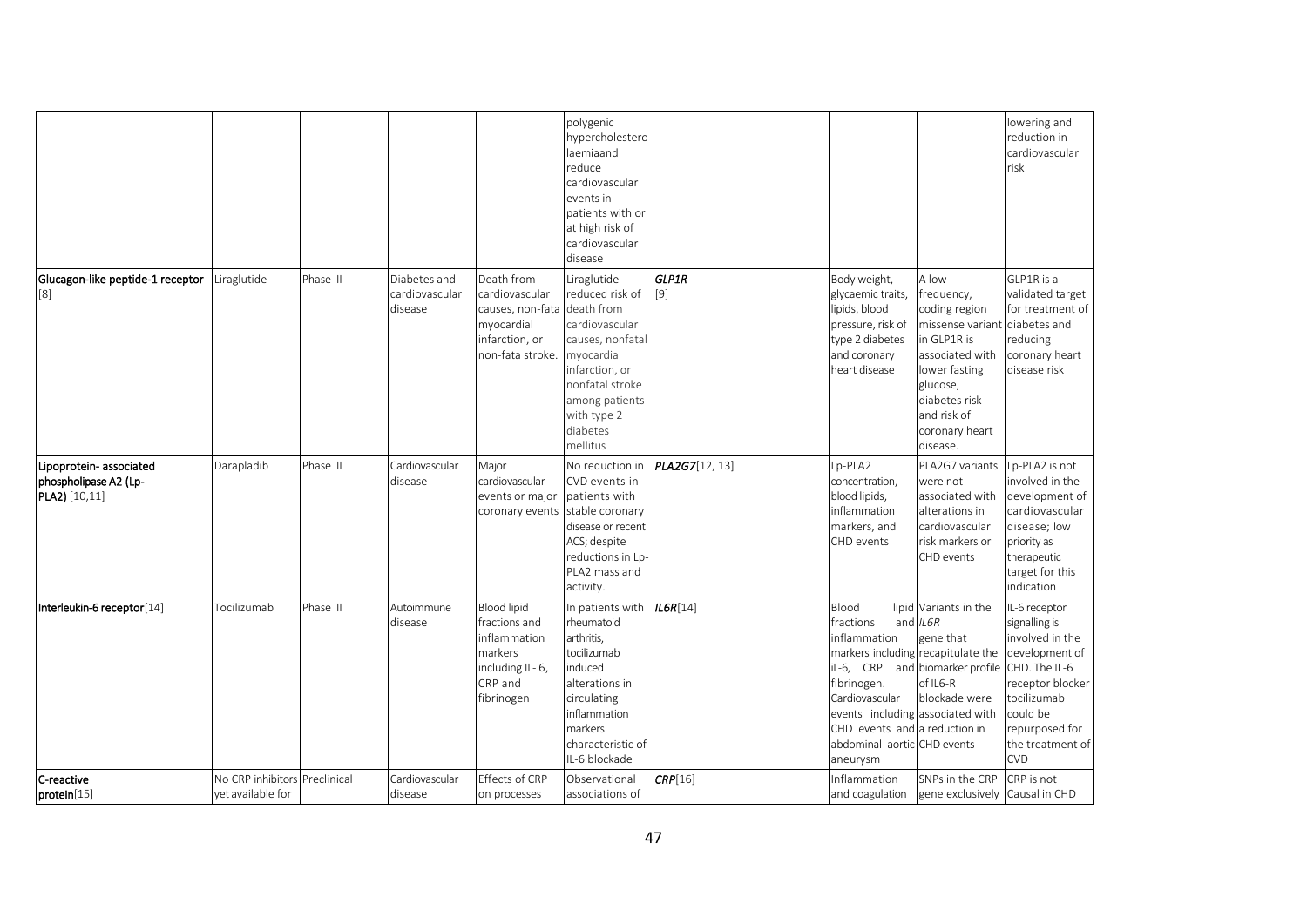|                                                                                           | clinical use.                                                                 |                                  |                           | believed to<br>contribute to<br>atherosclerosis<br>studied in vitro or<br>in animals.<br>Associations<br>CRP with CVD in effect of CRP in<br>human<br>observational<br>studies. | CRP with CVD<br>events in<br>humans, but<br>studies prone to<br>confounding.<br>of Pro-atherogenic<br>vitro and in<br>animals later<br>proved to be<br>artefactual.                                                                         |                           | markers, blood<br>lipid fractions,<br>and coronary<br>heart disease<br>events                                                           | associated with<br>CRP exhibited<br>no association<br>with CHD. No<br>causal association<br>of CRP with CHD<br>based on<br>instrumental<br>variables<br>analysis. | pathogenesis;<br>priority as a<br>therapeutic<br>target for CHD<br>prevention<br>diminished                                          |
|-------------------------------------------------------------------------------------------|-------------------------------------------------------------------------------|----------------------------------|---------------------------|---------------------------------------------------------------------------------------------------------------------------------------------------------------------------------|---------------------------------------------------------------------------------------------------------------------------------------------------------------------------------------------------------------------------------------------|---------------------------|-----------------------------------------------------------------------------------------------------------------------------------------|-------------------------------------------------------------------------------------------------------------------------------------------------------------------|--------------------------------------------------------------------------------------------------------------------------------------|
| Secretory phospholipase A2<br>(cPLA2)[17]                                                 | Varespladib                                                                   | Phase III                        | Cardiovascular<br>disease | sPLA2<br>concentration,<br>blood lipids,<br>inflammation<br>markers, and CVD patients with<br>events                                                                            | No beneficial<br>effect of<br>varespladib on<br>CVD events in<br>recent acute<br>coronary<br>syndrome (ACS),<br>despite a drug-<br>induced<br>reduction in<br>sPLA2<br>concentration<br>and activity                                        | PLA2G2A[18]               | sPLA2 mass and<br>activity and<br>major vascular<br>events (MVE) in<br>general<br>populations and<br>patients with ACS activity but not | SNPs in the<br>PLA2G2A gene<br>were associated<br>with substantial<br>alterations in<br>sPLA2 mass and<br>with MVE                                                | sPLA2<br>is not<br>involved in the<br>development of<br>cardiovascular<br>disease;<br>dismissed as a<br>therapeutic<br>target in CVD |
| Potassium/sodium<br>hyperpolarization-activated cyclic<br>nucleotide-gated channel 4 [19] | Ivabradine                                                                    | Phase IV<br>(post-<br>marketing) | Cardiovascular<br>disease | Risk of atrial<br>fibrillation                                                                                                                                                  | Developed for<br>angina and heart<br>failure, post-hoc<br>meta-analysis of<br>RCTs (motivated<br>by genetic<br>findings [14, 15],<br>indicated<br>ivabridine<br>treatment is<br>associated with<br>a higher risk of<br>atrial fibrillation. | HCN4 [20,21]              | Atrial fibrillation<br>(genome wide<br>association<br>analysis)                                                                         | Variants in the<br>gene HCN4<br>encoding the<br>target of<br>ivabridine<br>associate with a<br>higher risk of<br>atrial fibrillation.                             | Atrial fibrillation<br>is a mechanism-<br>based<br>adverse<br>effect<br>of<br>ivabridine<br>treatment.                               |
| TNF receptor 1 and TNF [22 23]                                                            | Monoclonal<br>antibodies<br>against tumour<br>necrosis factor-<br>alpha (TNF) | Phase II I and<br>Phase IV       | Neurological<br>disease   | Multiple sclerosis<br>exacerbations                                                                                                                                             | Multiple sclerosis<br>exacerbations.                                                                                                                                                                                                        | <b>TNFRSF1A</b><br>$[24]$ | Multiple<br>sclerosis                                                                                                                   | A variant in the<br>TNFRSF1A that<br>encodes the TNF<br>receptor 1 gene<br>indices<br>expression of a                                                             | Exacerbation of<br>MS induced by<br>anti-TNF<br>monoclonal<br>antibodies<br>is<br>mechanism                                          |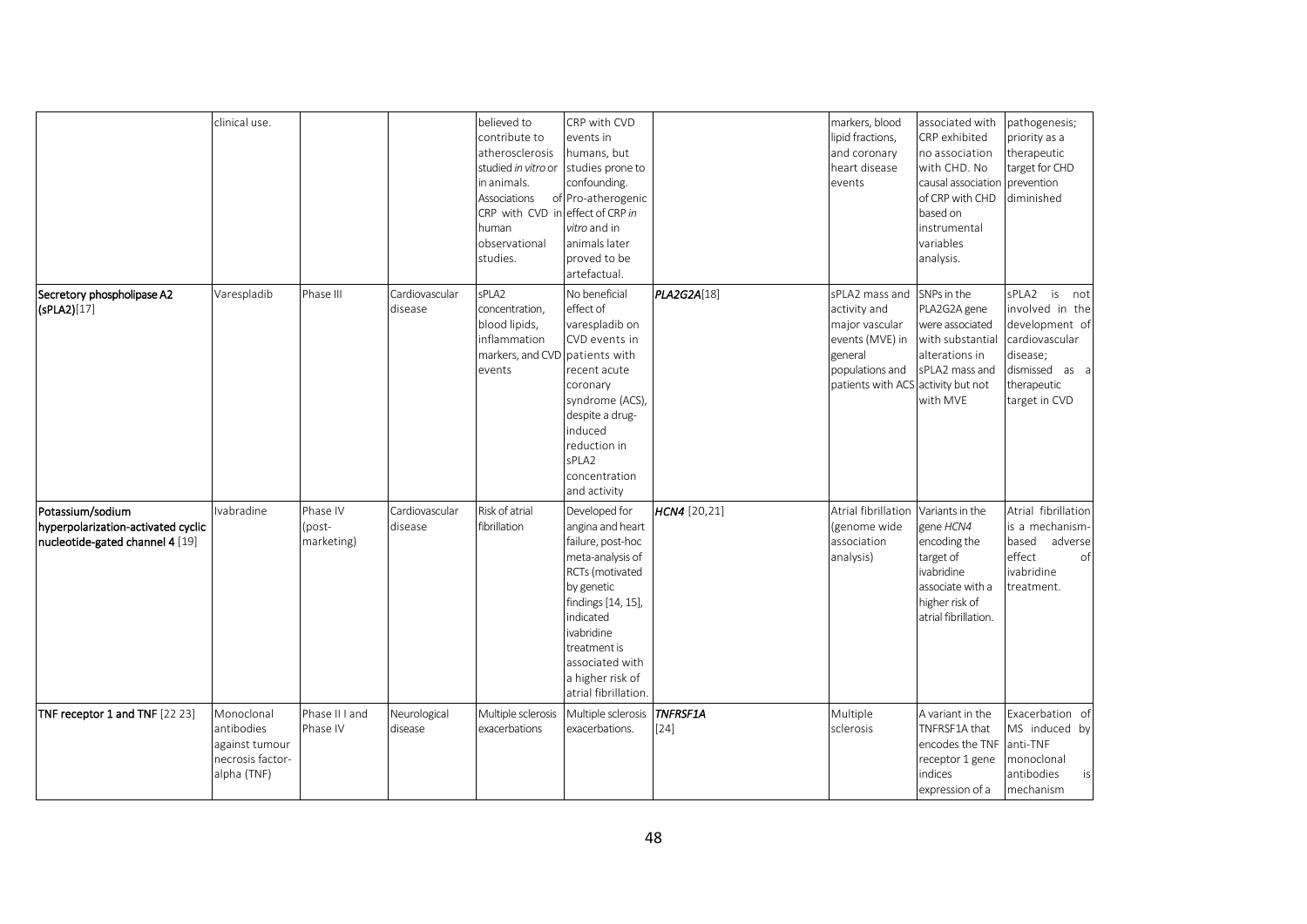|  |  |  |  | soluble form of    | based. |
|--|--|--|--|--------------------|--------|
|  |  |  |  | TNFR1 that         |        |
|  |  |  |  | blocks the effect  |        |
|  |  |  |  | of TNF, and        |        |
|  |  |  |  | associates with a  |        |
|  |  |  |  | higher risk of MS. |        |
|  |  |  |  | The mechanism      |        |
|  |  |  |  | mimics that of     |        |
|  |  |  |  | monoclonal         |        |
|  |  |  |  | antibodies         |        |
|  |  |  |  | against TNF.       |        |

#### **Table references:**

- 1. Sofat R, Hingorani AD, Smeeth L, Humphries SE, Talmud PJ, Cooper J, et al. Separating the Mechanism-Based and Off-Target Actions of Cholesteryl Ester Transfer Protein Inhibitors With CETP Gene Polymorphisms. Circulation. 2010;121: 52–62. doi:10.1161/CIRCULATIONAHA.109.865444
- 2. Barter PJ, Caulfield M, Eriksson M, Grundy SM, Kastelein JJP, Komajda M, et al. Effects of Torcetrapib in Patients at High Risk for Coronary Events. N Engl J Med. 2007;357: 2109– 2122. doi:10.1056/NEJMoa0706628
- 3. Swerdlow DI, Preiss D, Kuchenbaecker KB, Holmes MV, Engmann JEL, Shah T, et al. HMG-coenzyme A reductase inhibition, type 2 diabetes, and bodyweight: evidence from genetic analysis and randomised trials. The Lancet. 2014;385: 351–361. doi:10.1016/S0140-6736(14)61183-1
- 4. Cannon CP, Blazing MA, Giugliano RP, McCagg A, White JA, Theroux P, Darius H, Lewis BS, Ophuis TO, Jukema JW, De Ferrari GM, Ruzyllo W, De Lucca P, Im K, Bohula EA, Reist C, Wiviott SD, Tershakovec AM, Musliner TA, Braunwald E, Califf RM; IMPROVE-IT Investigators.. N Engl J Med. 2015 Jun 18;372(25):2387-97
- 5. The Myocardial Infarction Genetics Consortium Investigators Inactivating mutations in NPC1L1 and protection from coronary heart disease. N Engl J Med 2014; 371:2072-2082
- 6. Schmidt AF, Pearce LS, Wilkins JT, Overington JP, Hingorani AD, Casas JP PCSK9 monoclonal antibodies for the primary and secondary prevention of cardiovascular disease. Cochrane Database Syst Rev. 2017 Apr 28;4:CD011748. doi: 10.1002/14651858.CD011748.pub2
- 7. Cohen JC, Boerwinkle E, Mosley TH, Hobbs HH. Sequence variations in PCSK9, low LDL, and protection against coronary heart disease. N Engl J Med. 2006;354:1264–72
- 8. Marso SP, Daniels GH, Brown-Frandsen K et al. for the LEADER Steering Committee on behalf of the LEADER Trial Investigators Liraglutide and Cardiovascular Outcomes in Type 2 Diabetes N Engl J Med 2016; 375:311-322
- 9. Scott RA, Freitag DF, Li L, et al. Genomic approach to therapeutic target validation identifies a glucose-lowering *GLP1R* variant protective for coronary heart disease Sci Transl Med. 2016 Jun 1; 8(341): 341ra76. doi: 10.1126/scitranslmed.aad3744
- 10. Darapladib for Preventing Ischemic Events in Stable Coronary Heart Disease. N Engl J Med. 2014;370: 1702–1711. doi:10.1056/NEJMoa1315878